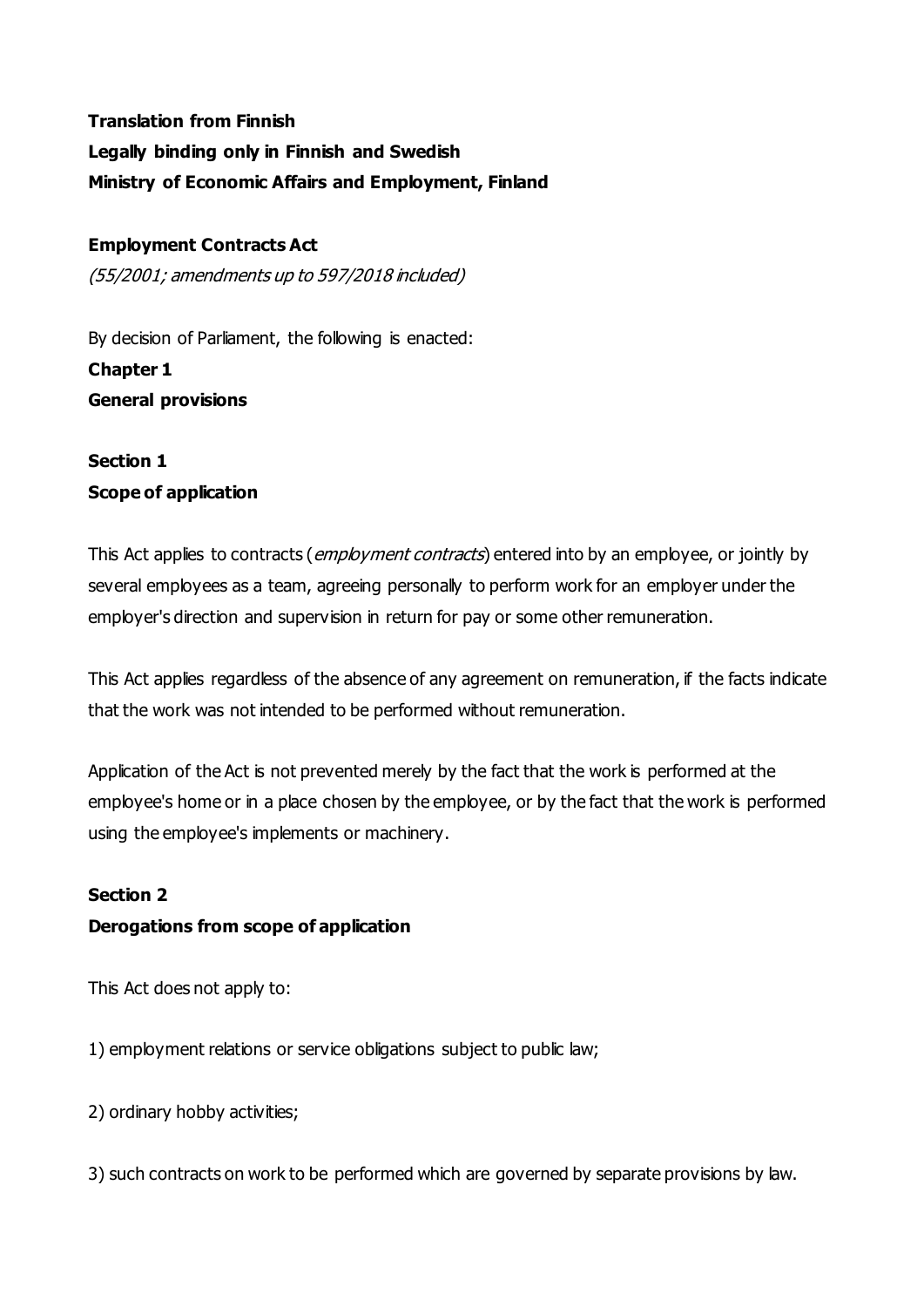# **Section 3 (1224/2010) Form and duration of employment contract**

An employment contract may be oral, written or electronic.

An employment contract is valid indefinitely unless it has, for a justified reason, been made for a specific fixed term. Contracts made for a fixed term on the employer's initiative without a justified reason shall be considered valid indefinitely.

It is prohibited to use consecutive fixed-term contracts when the amount or total duration of fixedterm contracts or the totality of such contracts indicates a permanent need of labour.

# **Section 3a (1448/2016) Concluding a fixed-term employment contract with a long-term unemployed person**

Concluding a fixed-term employment contract does not require the justified reason referred to in section 3, subsection 2 if, on the basis of notification from an Employment and Economic Development Office, the person to be employed has been an unemployed jobseeker during the preceding 12 months without interruption. An employment relationship of two weeks or less does not interrupt the continuity of unemployment. Even if the employer's need for labour is permanent in the way referred to in section 3, subsection 3, this will not prevent the employment contract being concluded as a fixed-term contact.

The consideration of whether a person is an unemployed jobseeker is governed by the provisions of chapter 1, section 3 of the Act on Public Business and Employment Service (916/2012).

The maximum duration of the fixed-term employment contract is one year. The contract may be renewed during the one-year period that follows the commencement of the first fixed-term employment contract, and this may be done no more than twice. The combined total duration of the contracts may not, however, exceed one year.

**Section 4 (1458/2016) Trial period**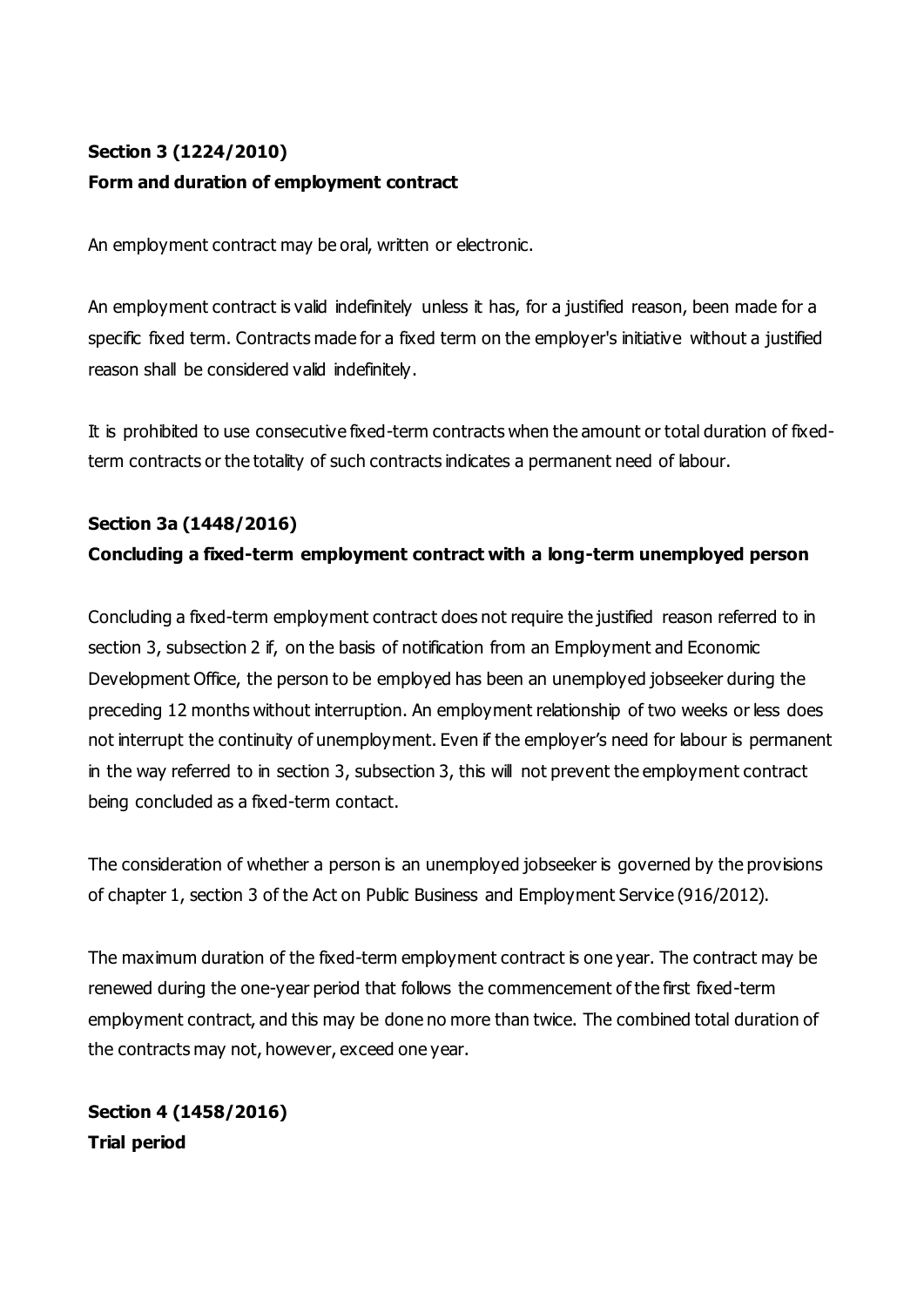The employer and the employee may agree on a trial period of a maximum of six months starting from the beginning of the work. If, during the trial period, the employee has been absent due to incapacity for work or family leave, the employer is entitled to extend the trial period by one month for every 30 calendar days included in the periods of incapacity for work or family leave. The employer shall notify the employee of the trial period extension before the end of the trial period.

In a fixed-term employment relationship, the trial period together with any extensions to it may comprise no more than half of the duration of the employment contract, and in any ev ent may not exceed six months. If a person is hired by the user enterprise referred to in chapter 1, section 7, subsection 3 after the temporary agency work ends to perform the same or similar duties, the time, which the employee was assigned for use by the user enterprise, will be deducted from the maximum trial period, in accordance with subsection 1 of this section. Similarly, time spent by the employee performing the same or similar duties for the employer in a work trial arranged for the purpose of assessing suitability as referred to in chapter 4, section 5, subsection 1, paragraph 3 of the Act on Public Business and Employment Service (916/2012), prior to being hired for the employment relationship, shall be deducted from the maximum trial period.

If a collective agreement applicable to the employer contains a provision on a trial period, the employer must inform the employee of the application of this provision at the time the contract is concluded.

During the trial period, the employment contract may be cancelled by either party. The employment contract may not, however, be cancelled on discriminatory or otherwise inappropriate grounds with regard to the purpose of the trial period. The employer may not cancel an employment contract when it has neglected the obligation to inform laid down in subsection 3 of this section.

#### **Section 5**

#### **Benefits related to the duration of the employment relationship**

If the employer and the employee have concluded a number of consecutive fixed-term employment contracts under which the employment relationship has continued without interruption or with only short interruptions, the employment relationship shall be regarded as having been valid continuously when benefits based on the employment relationship are specified.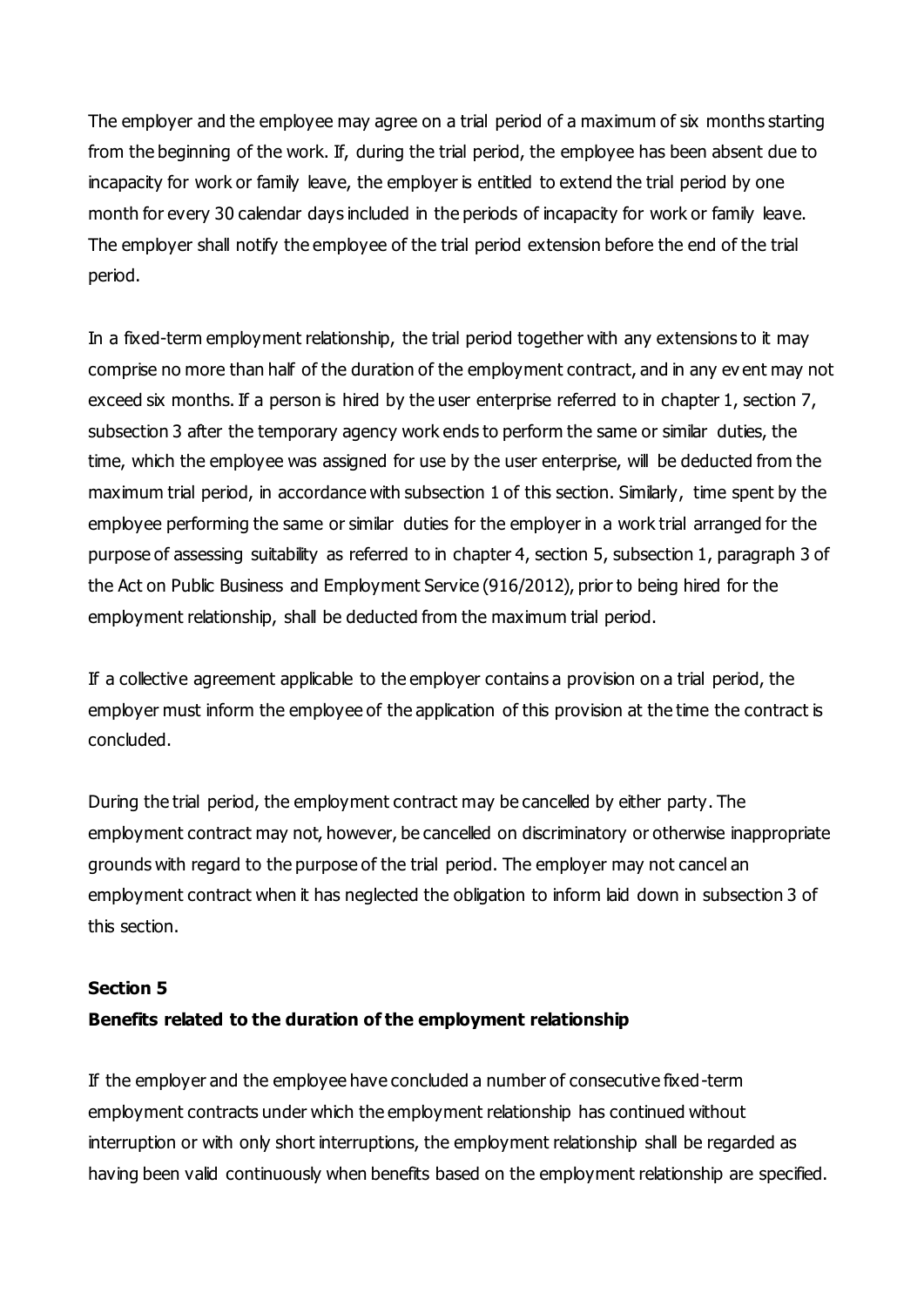# **Section 6 Contracts of employment with legally incompetent persons**

Provisions concerning the right of a person under 18 years of age to conclude a contract of employment and the right of the person having the care and custody of a young employee to cancel a contract of employment concluded by a minor are laid down in the Young Workers' Act (998/1993).

A person who has been declared legally incompetent or whose competence has been limited under the Guardianship Services Act (442/1999) may conclude and terminate a contract of employment on his or her own behalf.

### **Section 7**

## **Transfer of rights and obligations**

The parties to the contract of employment shall not assign any of their rights or obligations under a contract of employment to a third party without the other party's consent, unless otherwise provided below.

A claim that has fallen due may, however, be so assigned without the consent of the other party.

If, with the employee's consent, the employer assigns an employee for use by another employer (*user enterprise*), the right to direct and supervise the work is transferred to the user enterprise together with the obligations stipulated for the employer directly related to the performance of the work and its arrangement. The user enterprise must provide the employee's employer with any and all information necessary for the fulfilment of the employer's responsibilities. (707/2008)

#### **Section 8**

### **Employee's assistant**

If, with the employer's consent, the employee has hired an assistant to help him or her to fulfil his or her obligations under the contract of employment, the person hired as assistant also has an employment relationship with the employer that gave consent.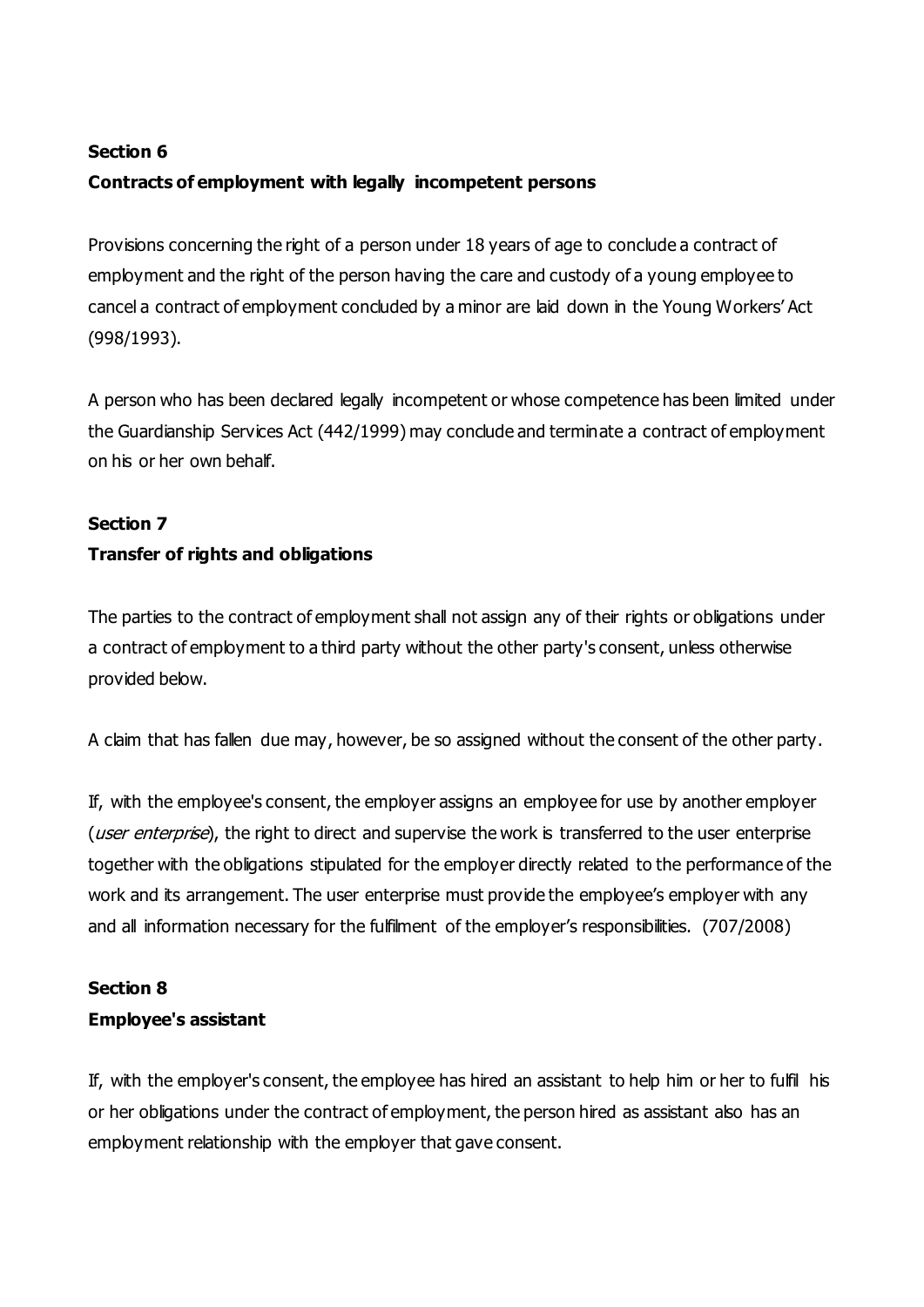# **Section 9 Employer's representative**

The employer may assign another person to direct and supervise the work as the employer's representative. If, in the exercise of these functions, such representative causes a loss to the employee through fault or negligence, the employer shall be liable for the loss.

# **Section 10 Assignment of business**

Assignment of the employer's business refers to assignment of an enterprise, business, corporate body, foundation or an operative part thereof to another employer, if the business or part thereof to be assigned, disregarding whether it is a central or ancillary activity, remains the same or similar after the assignment.

When a business is assigned as referred to in subsection 1 above, rights and obligations and employment benefits related to them under employment relationships valid at the time of the assignment devolve to the new owner or proprietor. The assignor and the assignee are jointly and severally liable for the employee's pay or other claims deriving from the employment relationship that have fallen due before the assignment. Unless otherwise agreed, howev er, the assignor is liable to pay the assignee employee claims that have fallen due before the assignment. (943/2002)

Where a business is assigned by a bankrupt's estate, the assignee is not liable for the employee's pay or other claims deriving from the employment relationship that have fallen due before the assignment, except if controlling power in the bankrupt enterprise and in the assignee enterprise is or has been exercised by the same persons on the basis of ownership, agreement or other arrangement.

# **Section 11 (377/2018) Variable working hours clause**

Variable working hours clause means a working hours arrangement in which the employee's working hours, as a specified period, vary between a minimum and maximum amount under the employment contract, or a working hours arrangement in which the employee undertakes to perform work for the employer when separately asked to do so.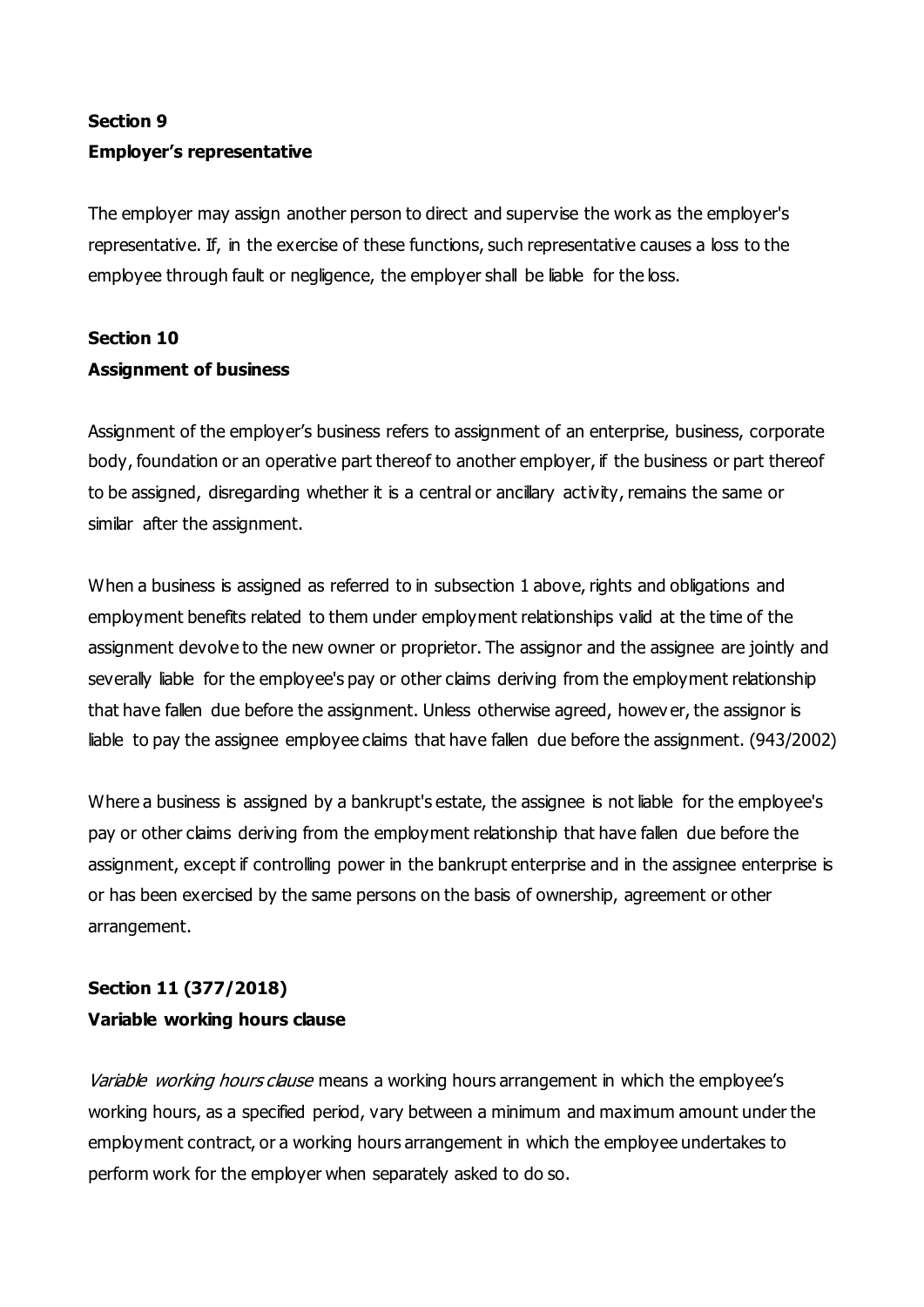Agreement on variable working hours may not be made at the employer's initiative if the employer's labour need to which the agreement relates is fixed.

Any agreement that the minimum working hours included in a variable working hours clause will be fewer than required by the employer's labour need may not be made at the employer's initiative. If the actual working hours over the preceding six months demonstrate that the agreed minimum working hours do not correspond to the employer's actual need for labour, the employer must, at the employee's request, negotiate an amendment to the working hours clause to correspond to the actual need. The negotiations must be undertaken within a reasonable time and the employee has the right to use an assistant in the negotiations. If no agreement is reached on new minimum working hours, the employer must present in writing relevant grounds justifying how the valid working hours clause still corresponds to the employer's labour need.

# **Chapter 2 Employer's obligations**

# **Section 1 General obligation**

The employer shall in all respects work to improve employer/employee relations and relations among the employees. The employer shall ensure that employees are able to carry out their work even when the enterprise's operations, the work to be carried out or the work methods are changed or developed. The employer shall strive to further the employees' opportunities to develop themselves according to their abilities so that they can advance in their careers.

### **Section 2 (1331/2014)**

#### **Equal treatment and prohibition of discrimination**

An employer must treat all employees equally, unless deviating from this is justified in view of the duties and position of the employees.

Without proper and justified reason less favourable employment terms than those applicable to other employment relationships must not be applied to fixed-term and part-time employment relationships merely because of the duration of the employment contract or working hours.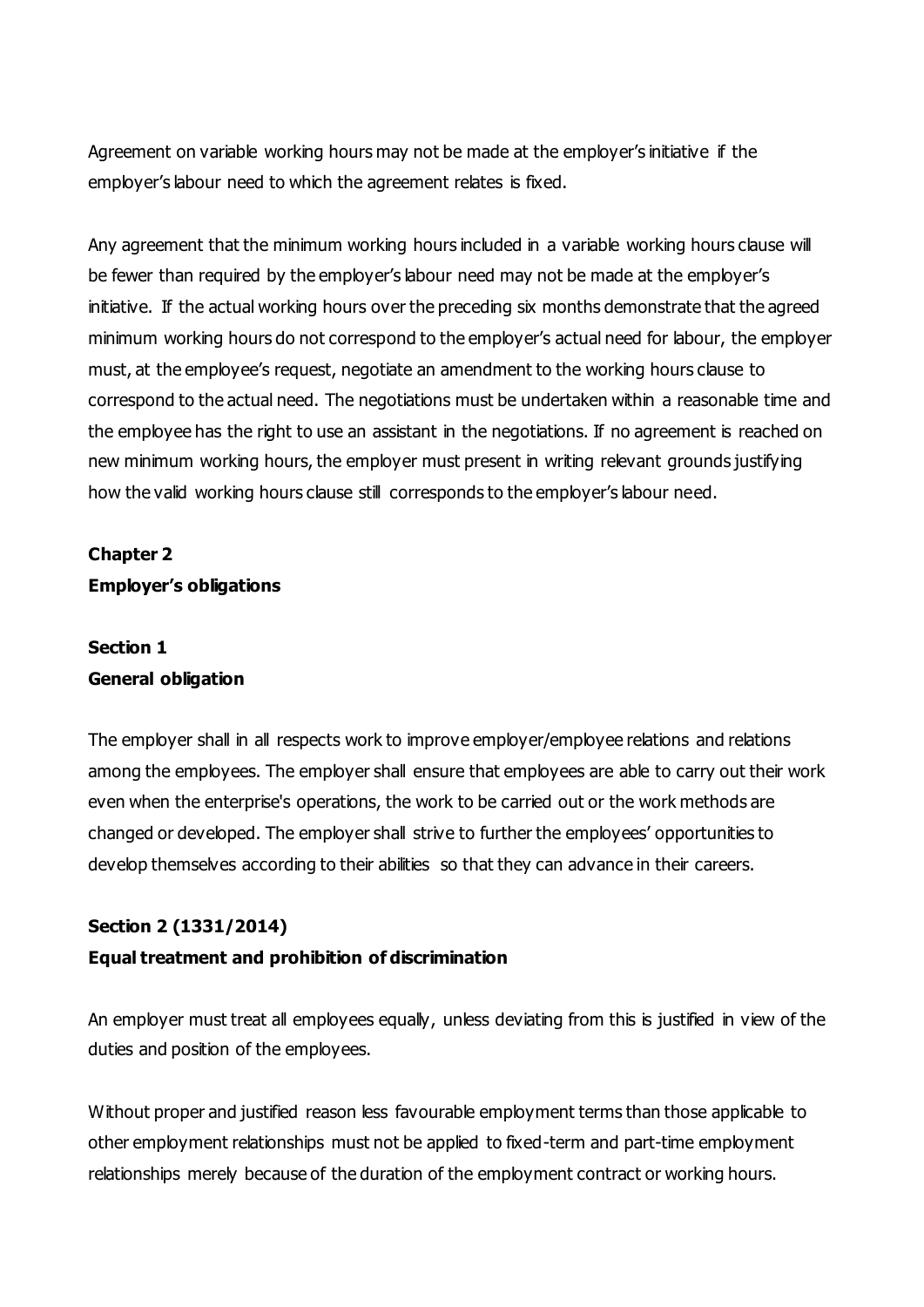Provisions on equality and on the prohibition of discrimination are laid down in the Non-Discrimination Act (1325/2014). Provisions on equality and on the prohibition of discrimination based on gender are laid down in the Act on Equality between Women and Men (609/1986).

#### **Section 3**

#### **Occupational safety and health**

The employer must ensure occupational safety and health in order to protect employees from accidents and health hazards, as provided in the Occupational Safety and Health Act (738/2002). (750/2002)

If the working duties or conditions of a pregnant employee endanger the health of the employee or the foetus and if the hazard cannot be eliminated from the work or working conditions, the employee shall, if possible, be transferred to other duties suitable in terms of her working capacity and skills for the period of pregnancy. Provisions on the employee's right to special maternity leave are laid down in chapter 4, section 1.

# **Section 4 (1448/2016) Information on principal terms of work**

The employer shall present an employee whose employment relationship is valid indefinitely or for a term exceeding one month with written information on the principal terms of work by the end of the first pay period at the latest, unless the terms are laid down in a written employment contract. If an employee repeatedly concludes fixed-term employment relationships of less than one month with the same employer on the same terms and conditions, the employer must provide information on the principal terms of work within a maximum of one month from the beginning of the first employment relationship. If the employment relationships continue to be repeated, the information does not need to be provided repeatedly, unless otherwise provided in subsection 3. In work carried out abroad for a minimum of one month, the information shall be provided in good time before the employee leaves for the working location.

Such information may be given in one or several documents or by a reference to legislation or a collective agreement applicable to the employment relationship. The information shall include at least: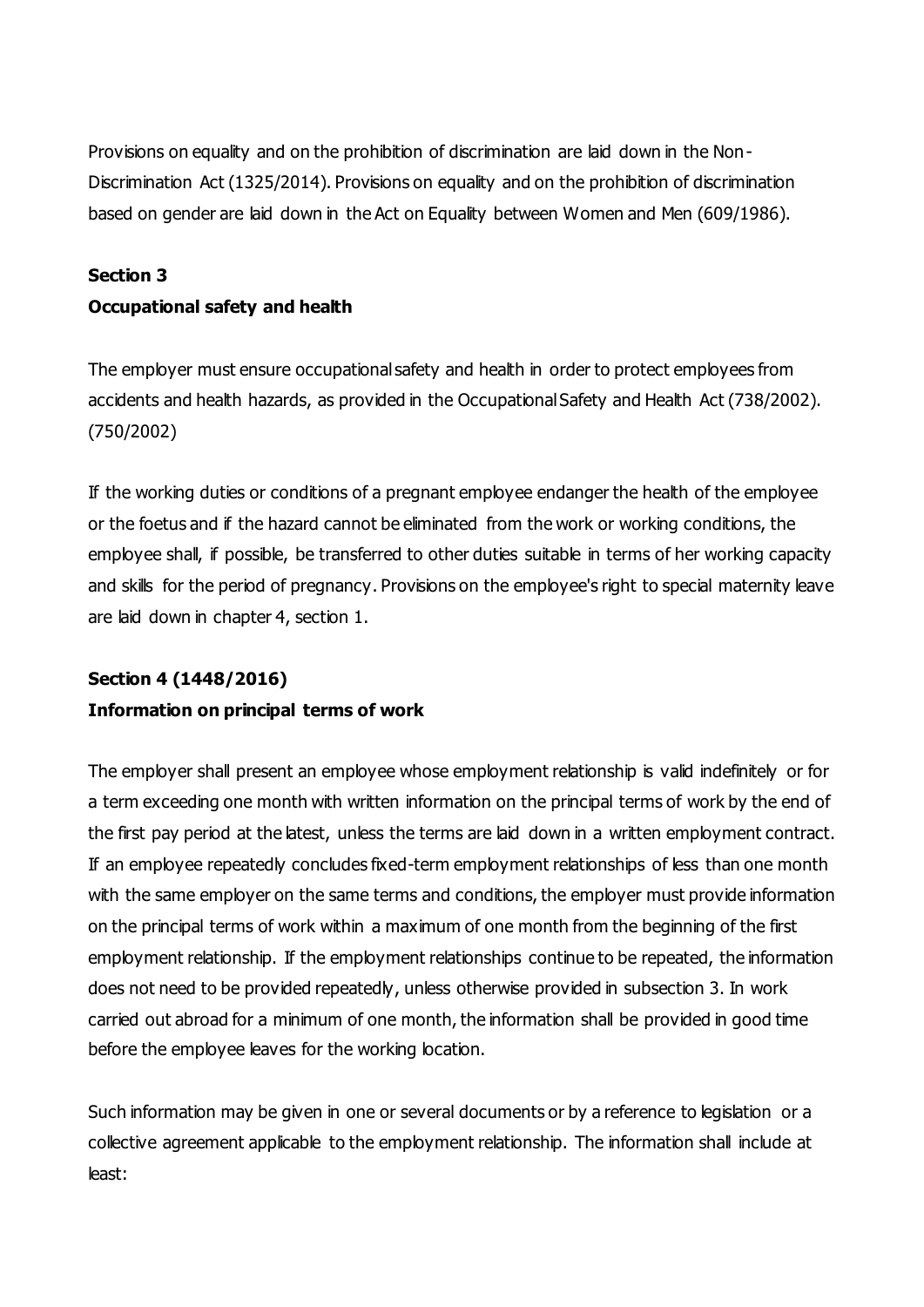1) the domicile or business location of the employer and the employee;

2) the date of commencement of the work;

3) the date or estimated date of termination of a fixed-term contract and the justification for specifying a fixed term, or notification that the contract is a fixed-term employment contract with a long-term unemployed person as referred to in chapter 1 , section 3a;

4) the trial period;

5) the place where the work is to be performed or, if the employee has no primary fixed workplace, an explanation of the principles according to which the employee will work in various work locations;

6) the employee's principal duties;

7) the collective agreement applicable to the work;

8) the grounds for the determination of pay and other remuneration, and the pay period;

9) the working hours to be observed; for variable working hours agreed at the employer's initiative, documentation must also be submitted indicating the circumstances in which and the extent to which the employer will have a need for labour; (377/2018)

10) the manner of determining annual holiday;

11) the period of notice or the grounds for determining it;

12) in the case of work performed abroad for a minimum period of one month, the duration of the work, the currency in which the monetary pay is to be paid, the monetary remunerations and fringe benefits applicable abroad, and the terms for the repatriation of the employee.

The employer shall also present the employee as soon as possible with written information on any changes in the terms of work, though not later than the end of the pay period following the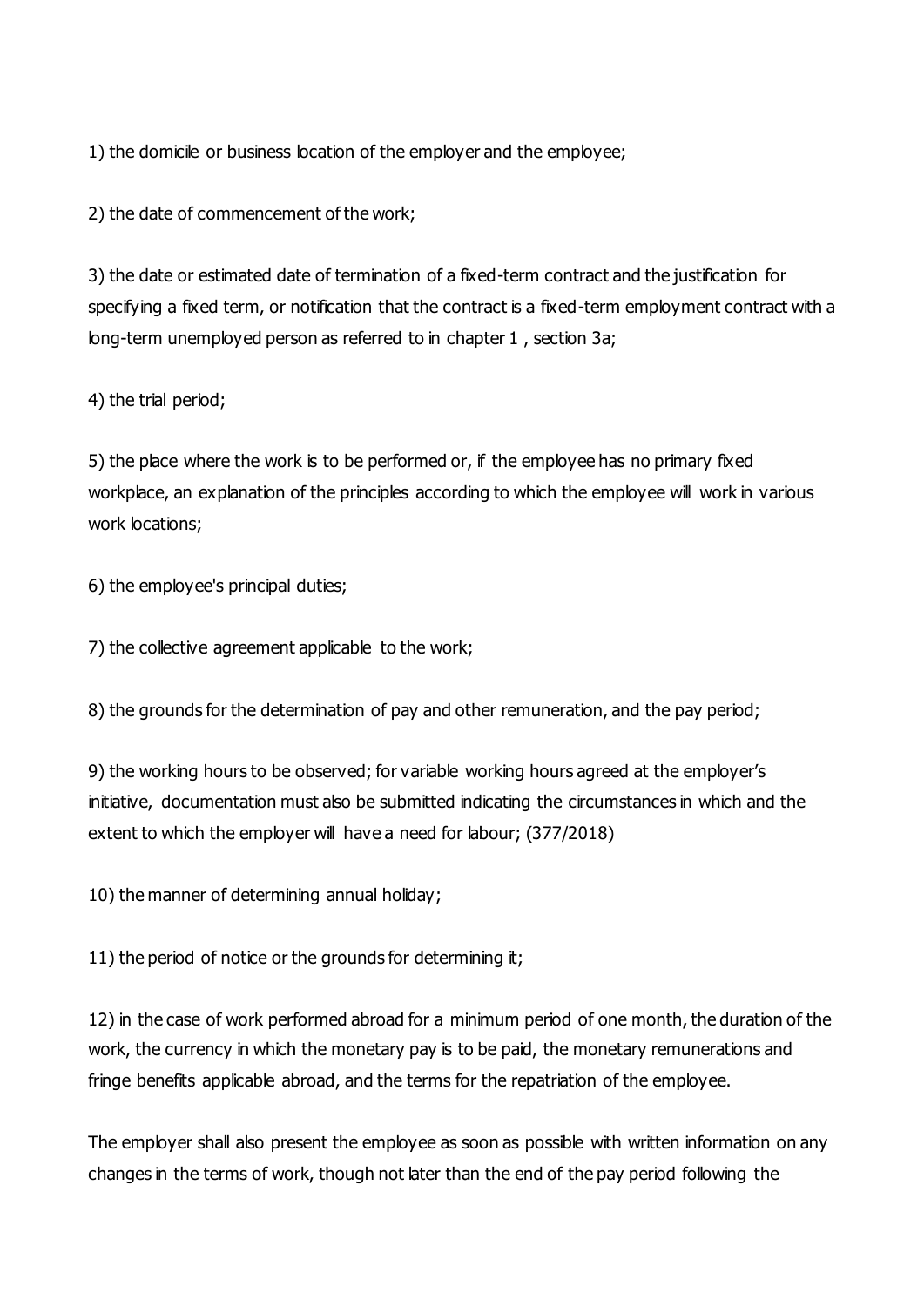change, unless said change derives from an amendment in the legislation or a collective agreement.

In temporary work referred to in chapter 1, section 7, subsection 3 above, the information must be provided upon the temporary agency employee's request even if the contract has been made for a fixed period of less than one month. The information to be provided must include details on the reason for and duration or estimated duration of the user enterprise's order, based on a customer contract and forming the basis for the fixed-term contract, and an estimate of other duties corresponding to those agreed on in the temporary agency worker's employment contract that are on offer in the company employing the temporary agency worker.

### **Section 5**

### **Employer's obligation to offer work to a part-time employee**

If the employer requires more employees for duties suitable for employees who are already doing part-time work for the employer, the employer shall offer such employment to these part-time employees, regardless of chapter 6, section 6.

If accepting the work referred to in subsection 1 calls for training that the employer can reasonably provide in view of the aptitude of the employee, the employer shall provide the employee with such training.

# **Section 6 (10/2012) Information on vacancies**

The employer shall provide information on vacancies in accordance with practice generally adopted in the enterprise or at the workplace in order to ensure that part-time and fixed-term employees have the same opportunity of applying for these jobs as permanent or full-time employees. Observing similar practice, the user enterprise shall also inform its hired workers (temporary agency workers) of vacancies that arise.

# **Section 7 General applicability of collective agreements**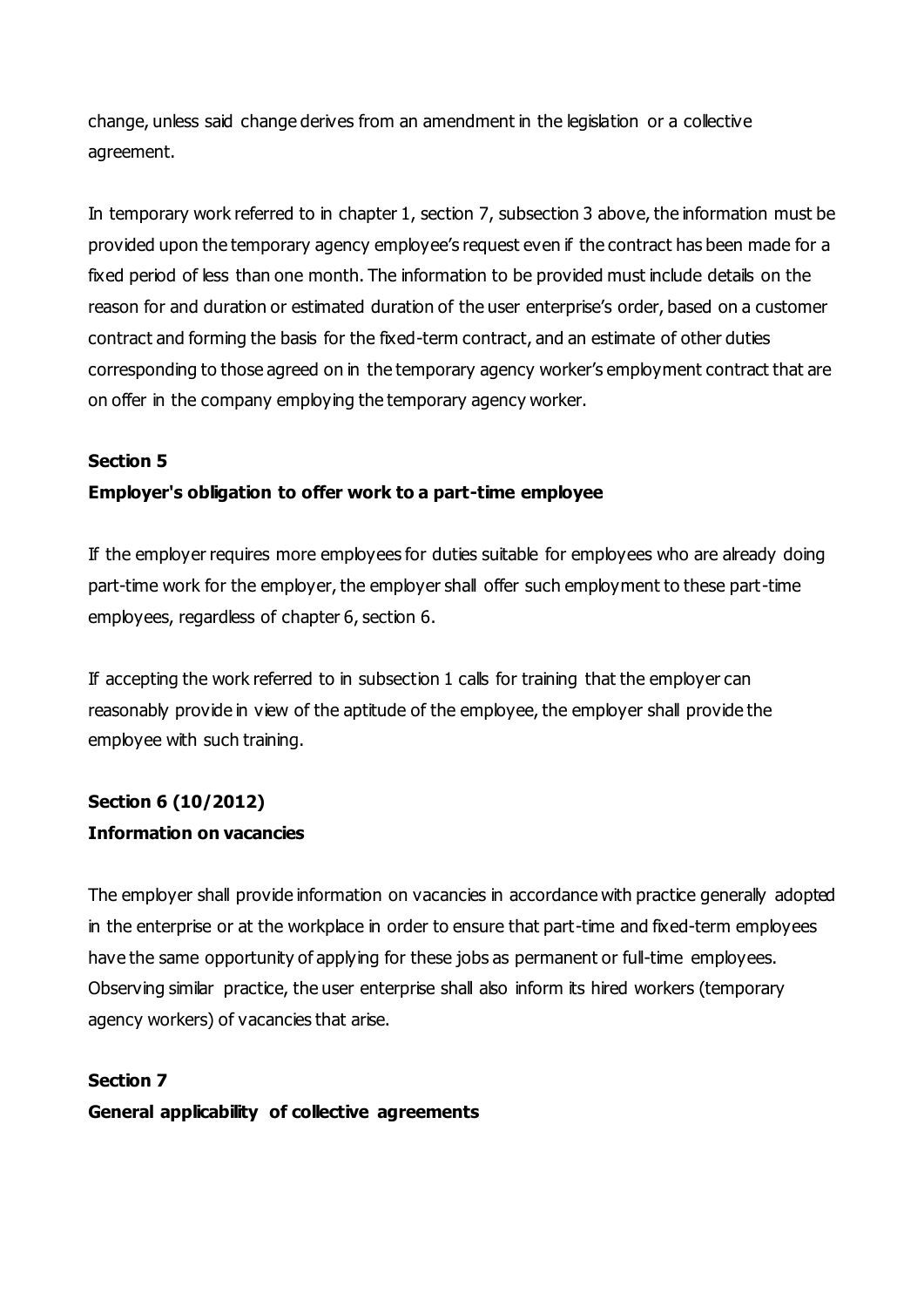The employer shall observe at least the provisions of a national collectiv e agreement considered representative in the sector in question (*generally applicable collective agreement*) on the terms and working conditions of the employment relationship that concern the work the employee performs or nearest comparable work.

Any term of an employment contract that is in conflict with an equivalent term in the generally applicable collective agreement is null and void, and the equivalent provision in the generally applicable collective agreement shall be observed instead.

In derogation from what is laid down in subsection 1, an employer which is required under the Collective Agreements Act (436/1946) to observe a collective agreement in which the other contracting party is a national employee organisation is allowed to apply the provisions of this collective agreement.

#### **Section 8**

#### **Confirmation and validity of general applicability**

Provisions on confirmation of the general applicability of a collective agreement, on the validity of the general applicability and the availability of agreements are laid down in the Act on Confirmation of the General Applicability of Collective Agreements (56/2001).

#### **Section 9 (10/2012)**

# **Collective agreement applicable to the employment relationships of hired workers (temporary agency workers)**

If the employer has hired out an employee to work for another employer, and the employer that hired out its employee is neither bound by a collective agreement as referred to in section 7, subsection 3, nor required to observe a generally applicable collective agreement in its employment relationships, at least the provisions of the collective agreement referred to in section 7, subsection 3 to which the user enterprise is bound or a generally applicable collective agreement shall be applied to the employment relationship of the hired worker (temporary agency worker).

If no collective agreement referred to in subsection 1 is applied to the hired worker's (temporary agency worker's) employment relationship, the terms and conditions pertaining to the worker's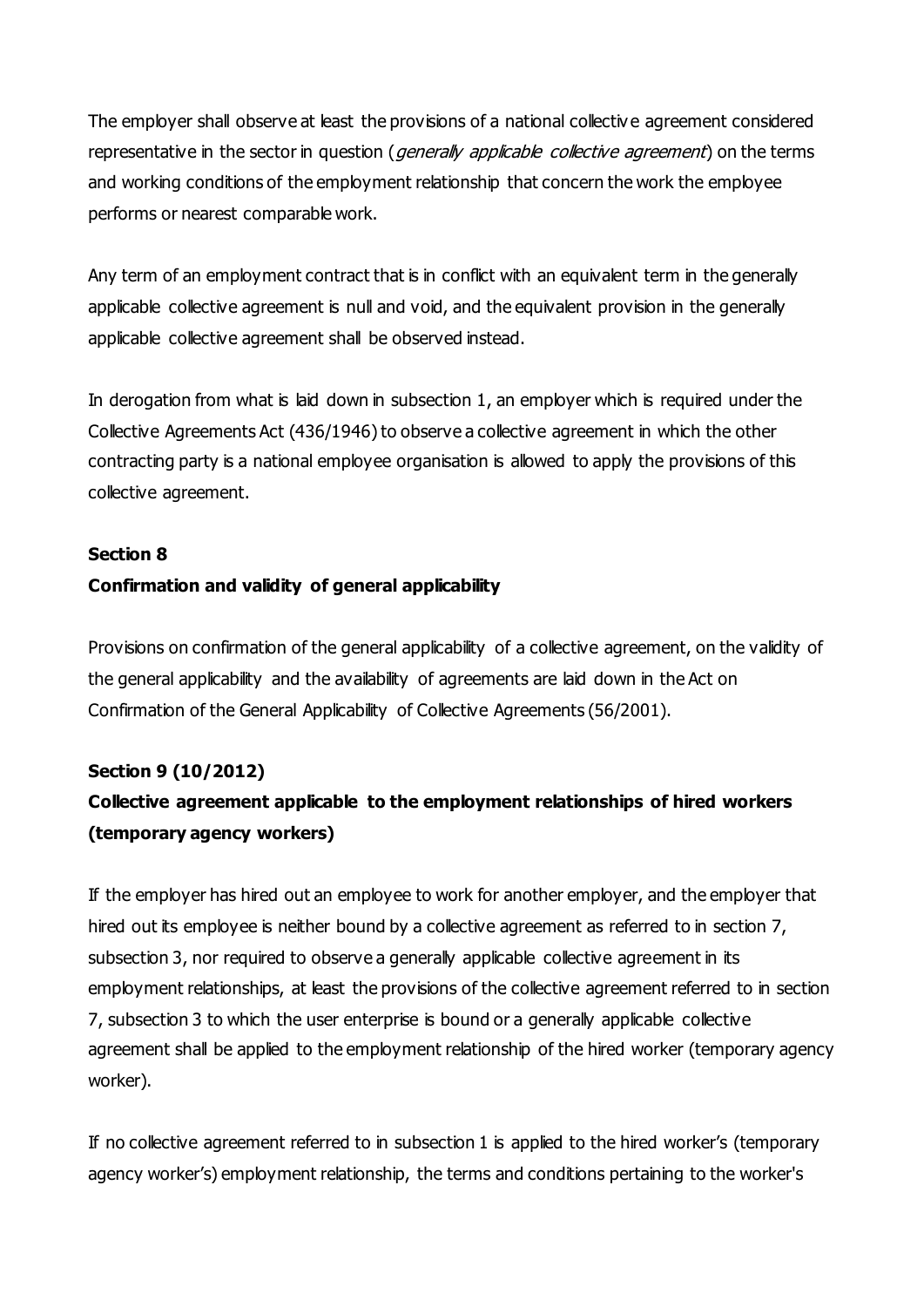pay, working hours, and annual leave must, at a minimum, comply with the agreements or practices binding on, and generally applied by, the user enterprise.

#### **Section 9a (10/2012)**

# **Right of hired worker (temporary agency worker) to access the services and facilities of the user enterprise**

Hired workers (temporary agency workers) have the right to access the services and common facilities provided by the user enterprise for its employees on the same terms and conditions under which the enterprise offers these to its own employees, unless different treatment is justified for objective reasons. However, the user enterprise is not obliged to provide financial support for the hired workers' (temporary agency workers') use of such services and facilities.

#### **Section 10**

#### **Minimum pay in the absence of a collective agreement**

If neither a collective agreement binding under the Collective Agreements Act nor a generally applicable collective agreement is applicable to an employment relationship, and the employer and the employee have not agreed on the remuneration to be paid for the work, the employee shall be paid a reasonable normal remuneration for the work performed.

# **Section 11 (377/2018) Pay during illness**

Employees who are prevented from performing their work by an illness or accident are entitled to pay during illness. If the employment relationship has lasted for a minimum of one month, the employee is entitled to full pay for the period of disability up to the end of the ninth day following the date of falling ill, but only up to the point at which the employee's right to national sickness allowance under the Sickness Insurance Act (1224/2004) comes into effect. In employment relationships that have continued for less than one month employees are correspondingly entitled to 50 per cent of their pay.

In observing variable working hours, the entitlement to pay during illness under subsection 1 arises if the period of incapacity for work includes a work shift that has been entered in the shift schedule, if such has been otherwise agreed or if, in view of the circumstances, it can otherwise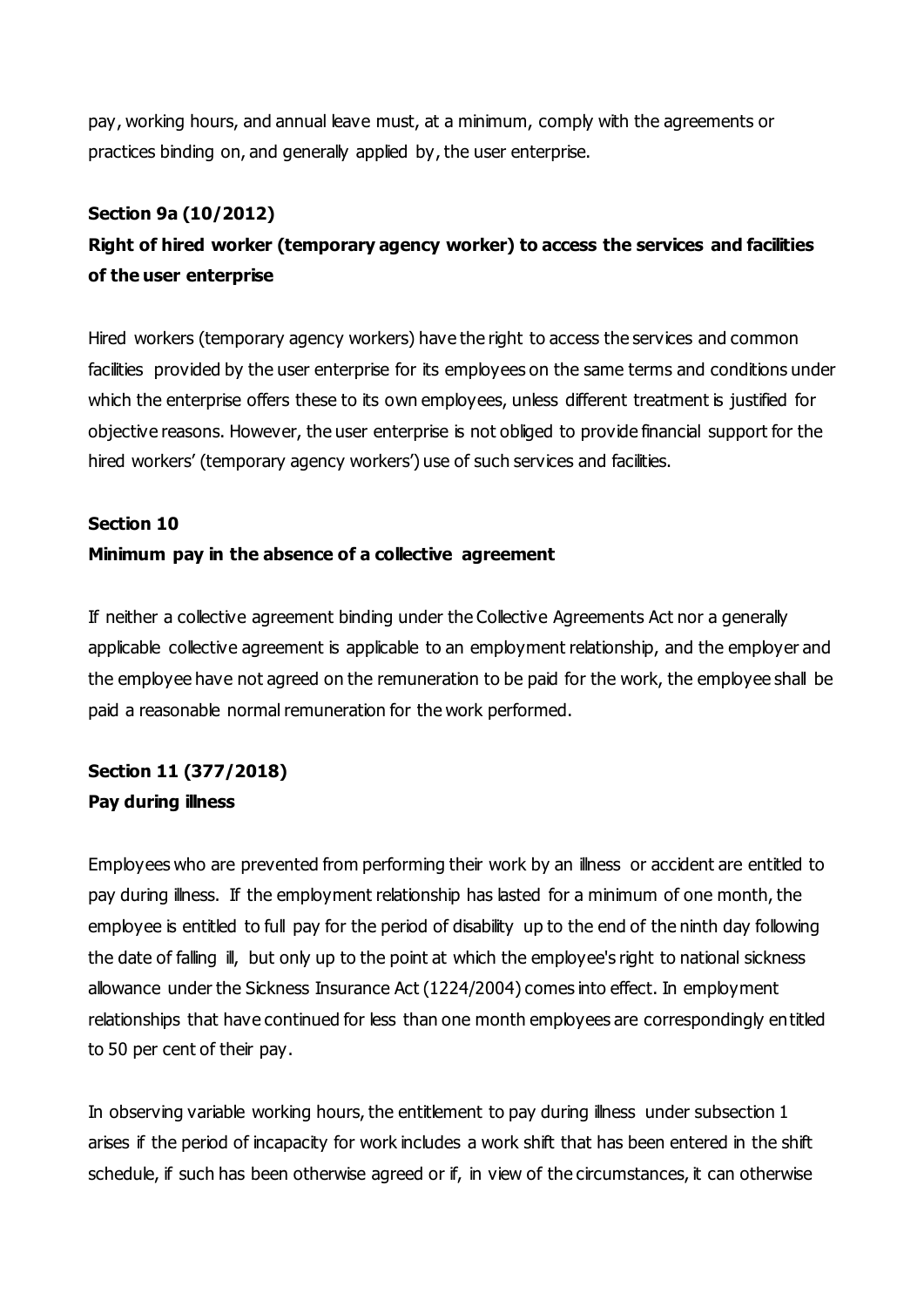be considered clear that the employee would have been at work if he or she had been fit for work. Pay during illness is determined in a corresponding manner also when fixed working hours have been agreed and the amount of extra work during the six months immediately prior to the start of the illness has, on average, exceeded the agreed amount by at least a factor of four.

Employees are not entitled to pay during illness if they have caused the incapacity for work wilfully or by gross negligence. On request, employees shall present the employer with a reliable account of their incapacity for work.

When the employer has paid an employee pay for the period of illness, it is entitled to receive for a corresponding period the daily sickness allowance due to the employee under the Sickness Insurance Act or the Occupational Accidents, Injuries and Diseases Act (459/2015), though not more than an amount equivalent to the pay extended.

# **Section 11a (460/2006) Part-time absence due to illness**

Provisions on an employee's entitlement to a part-time sickness allowance and the fixed-term contract on part-time work on which it is based are contained in chapter 8, section 11 of the Sickness Insurance Act. The purpose of a part-time absence due to illness is to support the employees in extending their working careers and their return to work on their own initiative. A part-time employment contract will be concluded based on a report on the employee's state of health. (534/2009)

Changing a part-time employment contract during the term of the contract shall be subject to agreement. A contract for a fixed term will, however, be terminated during the term of the contract, in case the employee because of his or her illness no longer is able to cope with the parttime work.

Once a part-time employment contract comes to an end, the employee shall be entitled to revert to the terms and conditions of the full-time employment contract preceding the part-time contract.

### **Section 12**

**Employee's right to pay in the case of impediment to work**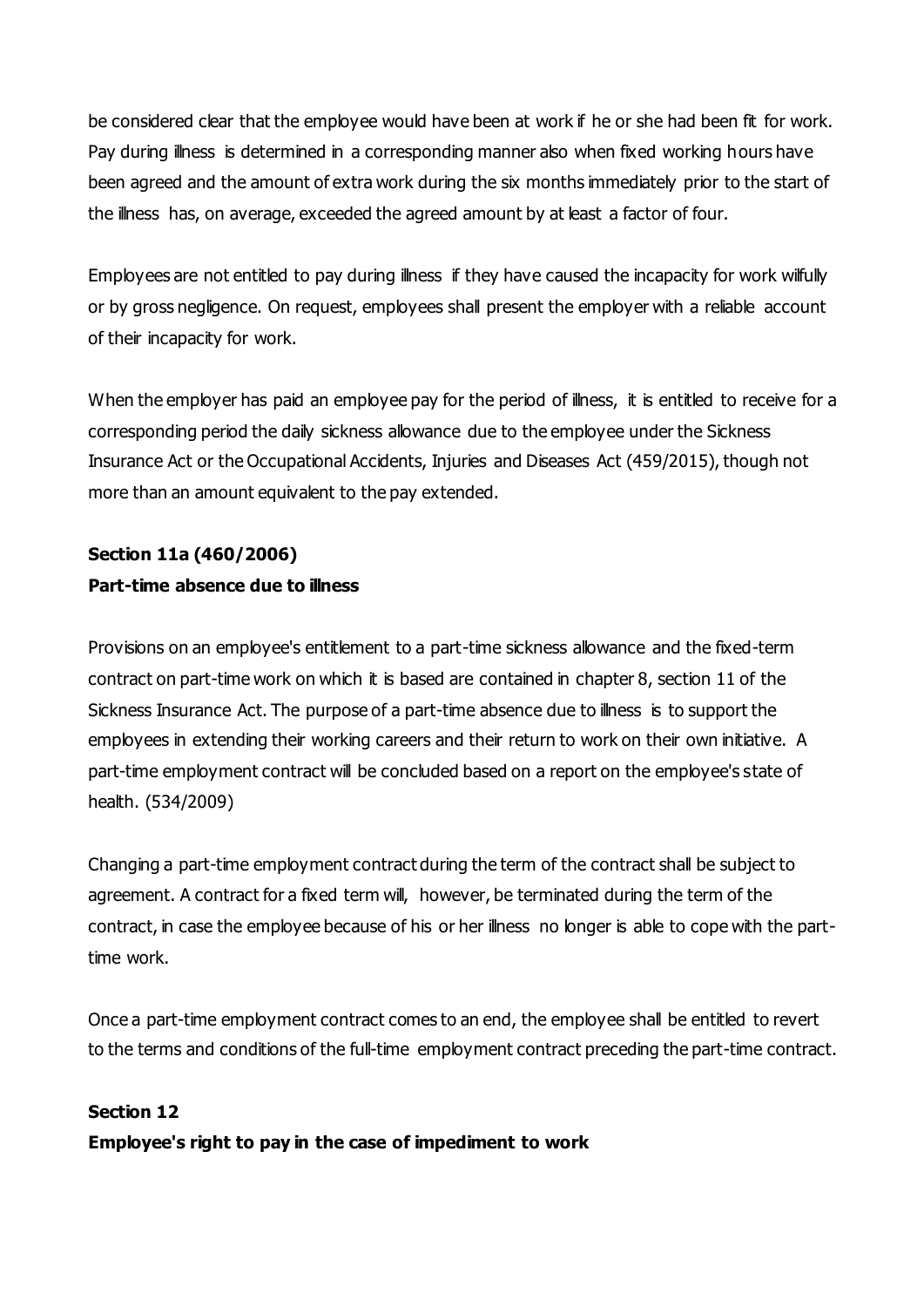Unless otherwise agreed, the employer is required to pay the employee full pay if the employee has been available to the employer in accordance with the contract, but has been prevented from working by circumstances for which the employer is responsible.

If the employee is prevented from working due to a fire, an exceptional natural event or another similar event affecting the workplace beyond the control of the employee or the employer, the employee is entitled to pay for the period of the impediment, though not for more than a maximum of 14 days. If the impediment beyond the control of the parties to the employment contract is caused by industrial action by other employees that is independent of the employee's employment terms or working conditions, the employee is, however, entitled to pay for a maximum of seven days.

The employer may deduct from the pay due to employees under subsections 1 and 2 amounts that the latter have saved because their work performance has been impeded and amounts the employees have earned doing other work or chosen intentionally not to earn. In making the deduction, the employer shall observe the provisions of section 17 of this chapter on limitation of the set-off right.

# **Section 13 Payday and pay period**

Pay shall be paid on the last day of the pay period, unless otherwise agreed. If the basis for a time rate is a period shorter than one week, payment must be made at least twice a month, otherwise once a month. If the pay rate is performance-based, the pay period must not exceed two weeks unless the performance-based pay is paid together with a monthly salary. If performance-based work lasts longer than one pay period, part of the pay determined on the basis of the time spent on the work must be paid for each pay period.

If part of the pay is determined as profit shares, commissions or on other similar grounds, the pay period for this part may be longer than stipulated above, though not more than 12 months.

### **Section 14**

**Pay period on termination of employment relationship**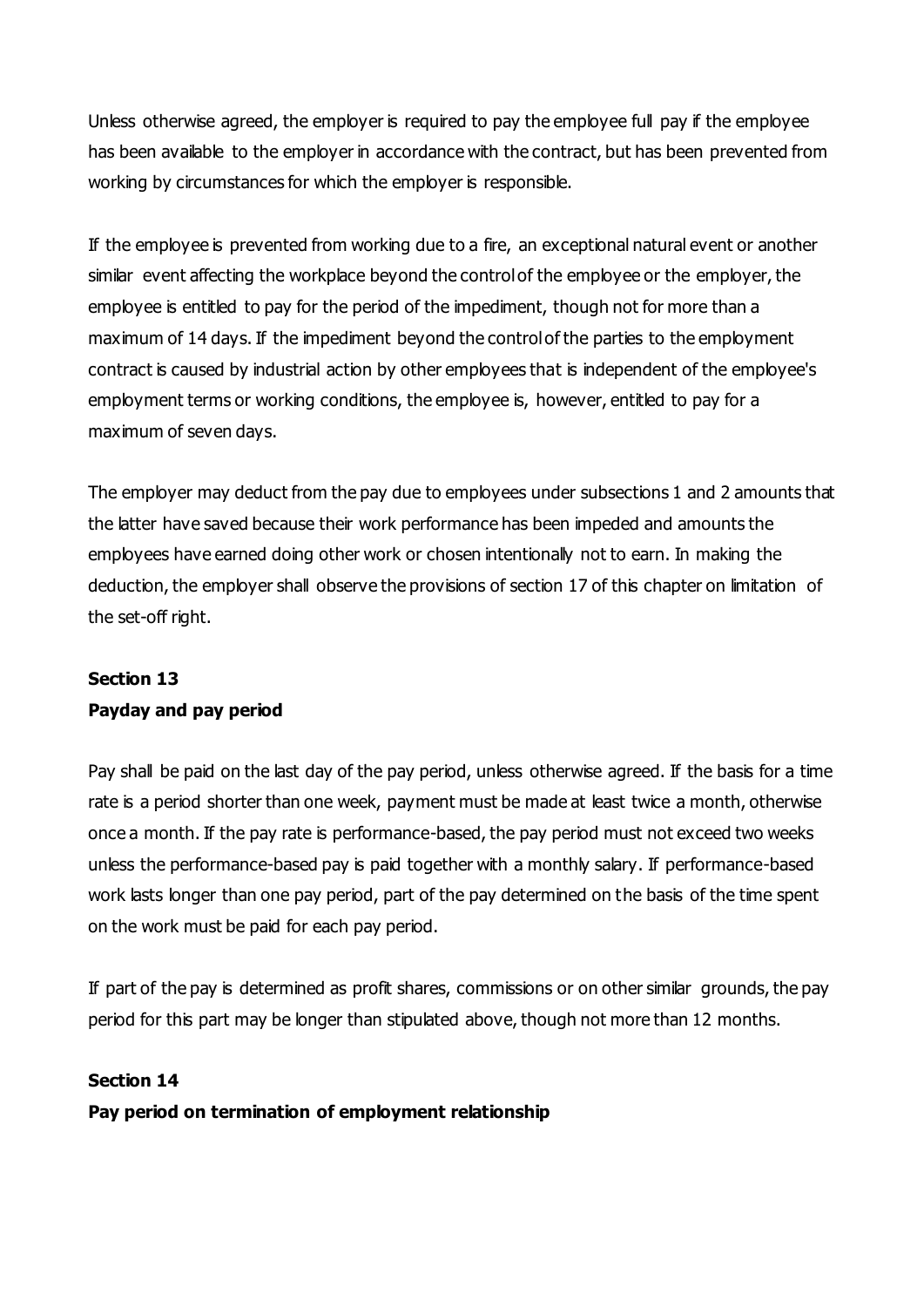When an employment relationship ends, the pay period also ends. If payment of a debt arising from the employment relationship is delayed, the employee is entitled to full pay for the waiting days, though not for more than a maximum of six calendar days, in addition to the penalty interest referred to in section 4 of the Interest Act (633/1982).

If a debt arising from the employment relationship is not clear or uncontested or if the delay in payment is due to the employer's calculation error or other similar error, the employee is entitled to receive pay for the waiting days only if the employee has notified the employer of the delay in payment within one month of termination of the employment relationship and the employer has not made the payment within three working days of the notification. In such a case, entitlement to pay for the waiting days begins on the expiry of payment period granted to the employer.

# **Section 15 Exceptional paydays**

If an employee's pay falls due on a Sunday, a religious holiday, Independence Day, May 1, Christmas or Midsummer Eve, or a Saturday that is not a holiday , it shall be deemed to fall due on the preceding working day.

If an employee's pay falls due on a working day on which the payment systems generally used by banks for interbank payments are not available under a decision made by the European Central Bank or the Bank of Finland, as announced by a notice made by the Bank of Finland and published in the Statute Book, the nearest working day preceding this shall, similarly, be deemed the due day.

# **Section 16 (398/2013) Payment of pay**

Pay shall be paid into the bank account designated by the employee. The pay shall be withdrawable by the employee on the due date. Pay shall be paid in cash only if it is necessary because of compelling reasons. The employer shall bear the costs of the payment method.

On payment, the employer shall give the employee a calculation showing the amount of the pay and the grounds for its determination. When the payment is made in cash the employer shall have a receipt signed by the employee or another substantiation verifying the payment.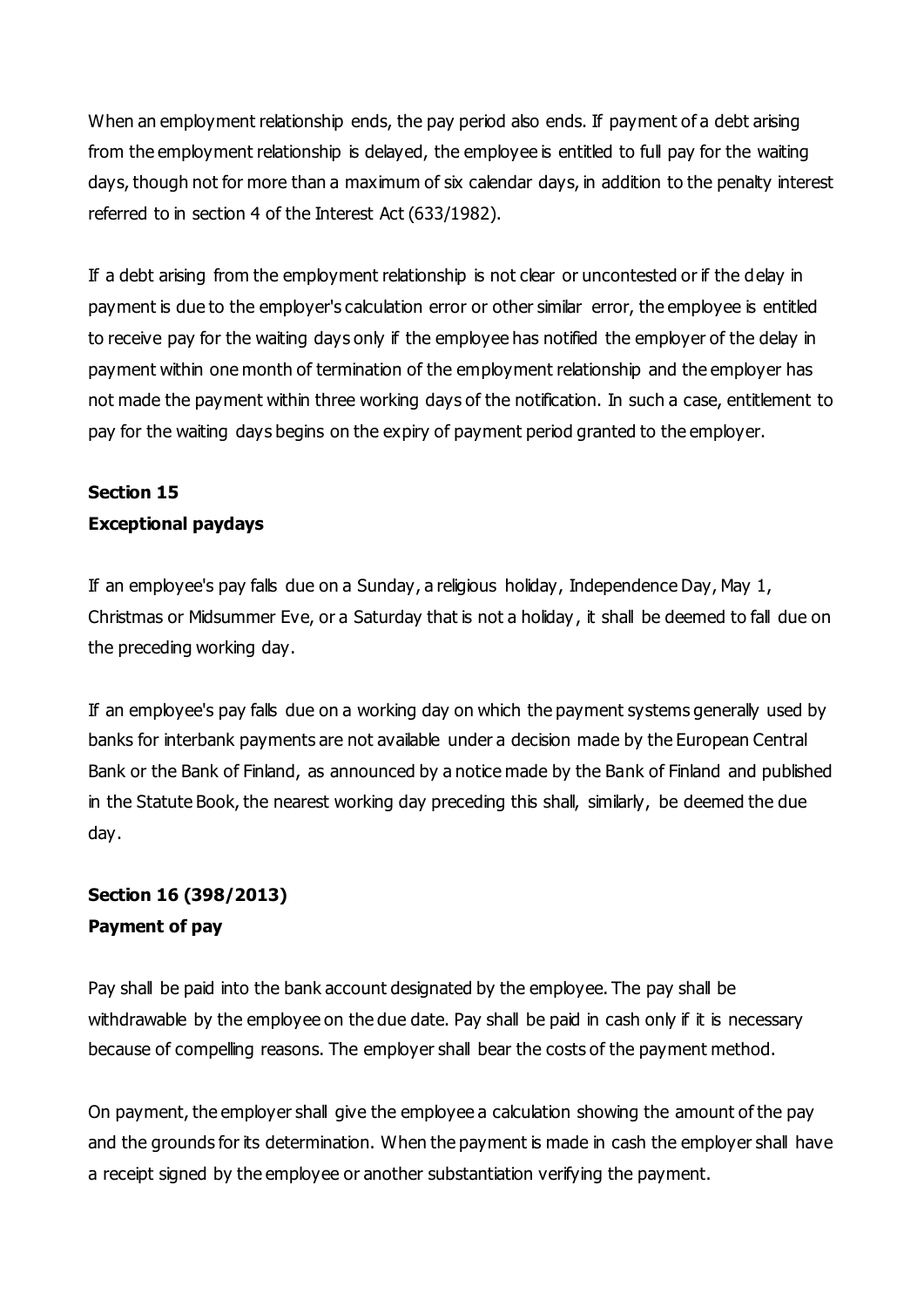An employer´s obligation to attach to the bookkeeping the receipt signed by the employee or another substantiation verifying the payment is prescribed in the Accounting Act (1336/1997).

### **Section 17 (1448/2016)**

### **Employer's right of set-off and advance**

The employer shall not set off pay payable to an employee against counterclaims in so far as this is exempt from distraint under the Enforcement Code (705/2007) or a decree issued by virtue of it. (377/2018)

Advance pay extended as security on the contract or otherwise may be deducted from pay. Advance pay shall in the first place be deemed part of the protected amount referred to in subsection 1.

### **Section 18 (418/2015)**

# **Employee's entitlement to time off work in order to attend to a position of trust in the municipal government**

The employees are entitled to receive time off their work in order to attend to a position of trust in the municipal government as prescribed in sections 80 and 81 of the Local Government Act (410/2015).

**Chapter 3 Employees' obligations**

# **Section 1 General obligations**

Employees shall perform their work carefully, observing the instructions concerning performance issued by the employer within its competence. In their activities, employees shall avoid everything that conflicts with the actions reasonably required of employees in their position.

**Section 2 Occupational safety and health**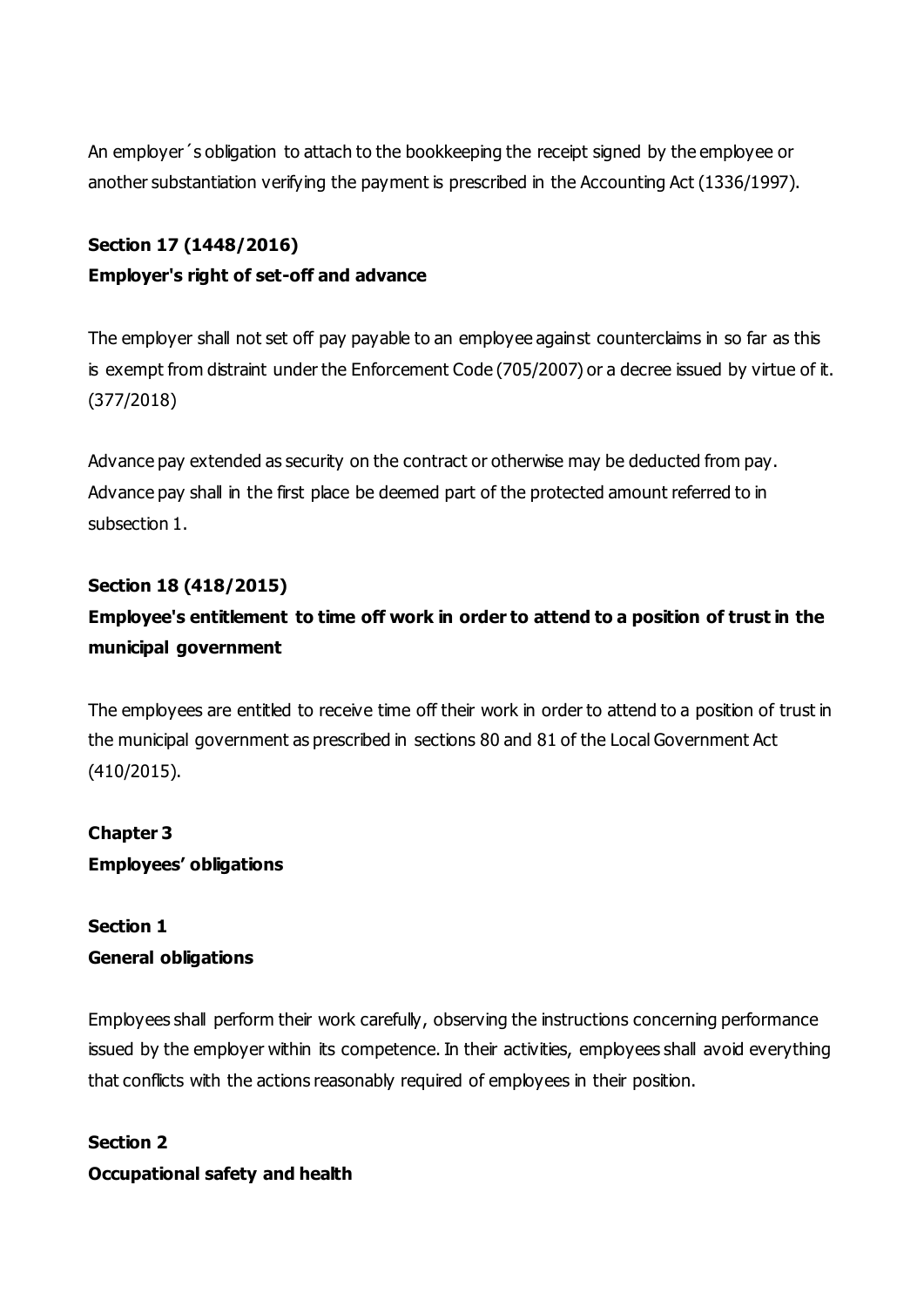Employees shall observe the care and caution required by their work duties and working conditions and apply all available means to ensure their own safety and the safety of other employees at the workplace.

Employees shall notify the employer of any faults or deficiencies they may detect in the structures, machinery, equipment and work and protection implements of the workplace which may cause risk of accident or illness.

# **Section 3 Competing activity**

Employees shall not do work for another party or engage in such activity that would, taking the nature of the work and the individual employee's position into account, cause manifest harm to their employer as a competing activity contrary to fair employment practices.

During the term of employment, employees shall not embark on any action to prepare for competing activities as cannot be deemed acceptable, taking into account what is stipulated in subsection 1.

An employer which recruits a person whom it knows to be impeded from work on the basis of subsection 1 is liable for any loss caused to the previous employer jointly with the employee.

# **Section 4 (597/2018) Trade secrets**

During the term of employment, the employee may neither utilise unlawfully nor divulge to third parties the employer's trade secrets. If the employee has obtained such information unlawfully, the prohibition will also continue after termination of the employment relationship.

Provisions on the protection of trade secrets are also laid down in the Trade Secrets Act (595/2018).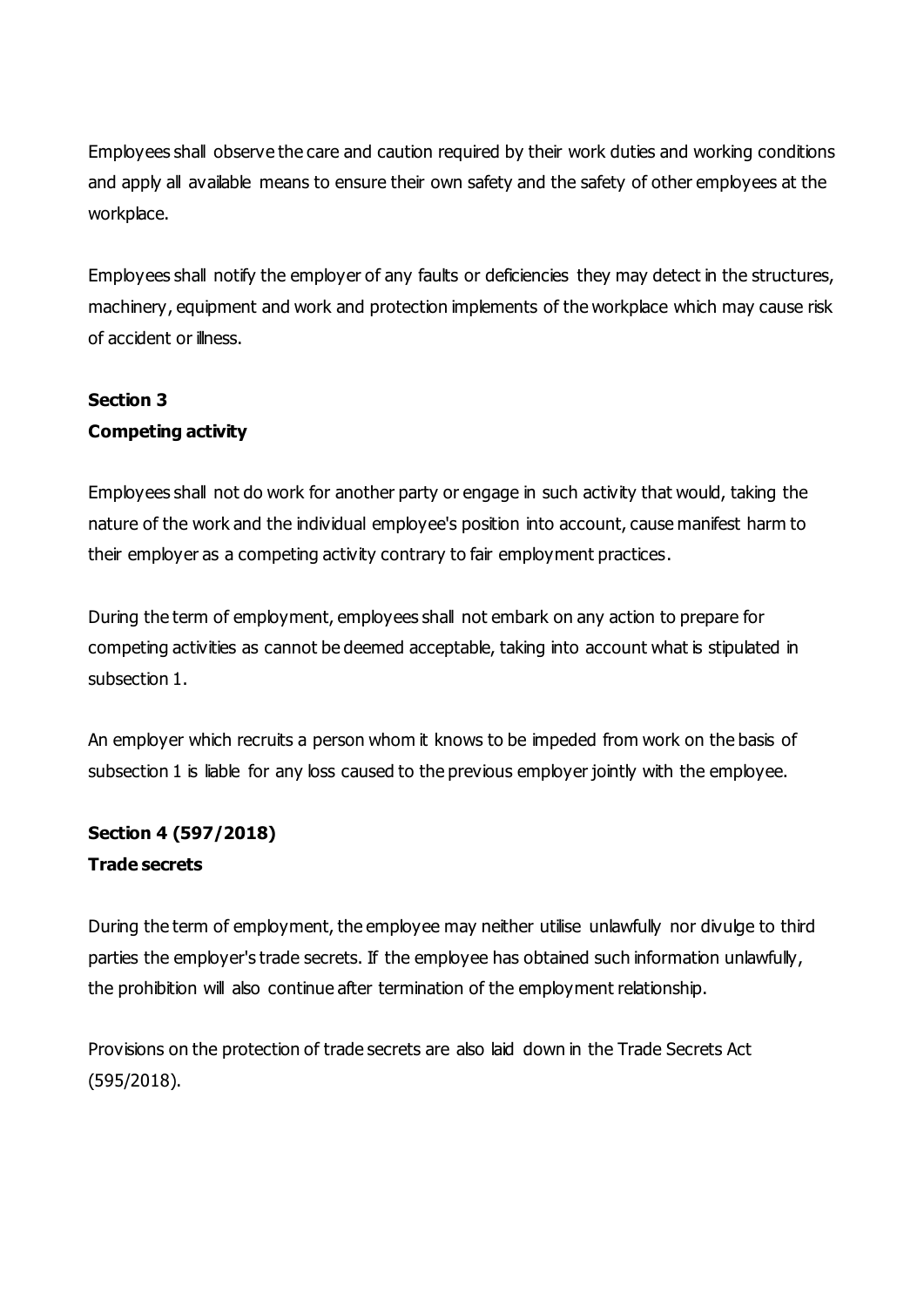Liability for any loss incurred by the employer applies not only to the employee who divulged the trade secret but also to the recipient of this information, if the latter knew or should have known that the employee had acted unlawfully.

#### **Section 5**

#### **Agreement of non-competition**

For a particularly weighty reason related to the operations of the employer in the employment relationship, an agreement made at the beginning of or during the employment relationship (*agreement of non-competition*) may limit the employee's right to conclude an employment contract on work to begin after the employment relationship has ceased with an employer which engages in operations competing with the first-mentioned employer, and also the employee's right to engage in such operations on his or her own account.

In assessing whether very serious grounds exist for instituting an agreement of non-competition, consideration shall also be given to the nature of the employer's operations and any need for protection related to keeping a trade secret or to special training given to the employee by the employer, and the employee's status and duties. (597/2018)

An agreement of non-competition may restrict the employee's right to conclude a new employment contract or to engage in the trade concerned for a maximum of six months. If the employee can be deemed to receive reasonable compensation for the restrictions imposed by the agreement of non-competition, a restriction period can be agreed on that extends ov er a maximum of one year. Instead of compensation for loss, the agreement may include a provision on contractual penalty, which shall not exceed the amount of pay received by the employee for the six months preceding the end of the employee's employment relationship.

An agreement of non-competition does not bind the employee if the employment relationship has been terminated for a reason deriving from the employer. What is provided above on restricting the duration of an agreement of non-competition and the maximum contractual penalty does not apply to employees who, in view of their duties and status, are deemed to be engaged in the direction of the enterprise, corporate body or foundation or an independent part thereof or to have an independent status immediately comparable to such managerial duties.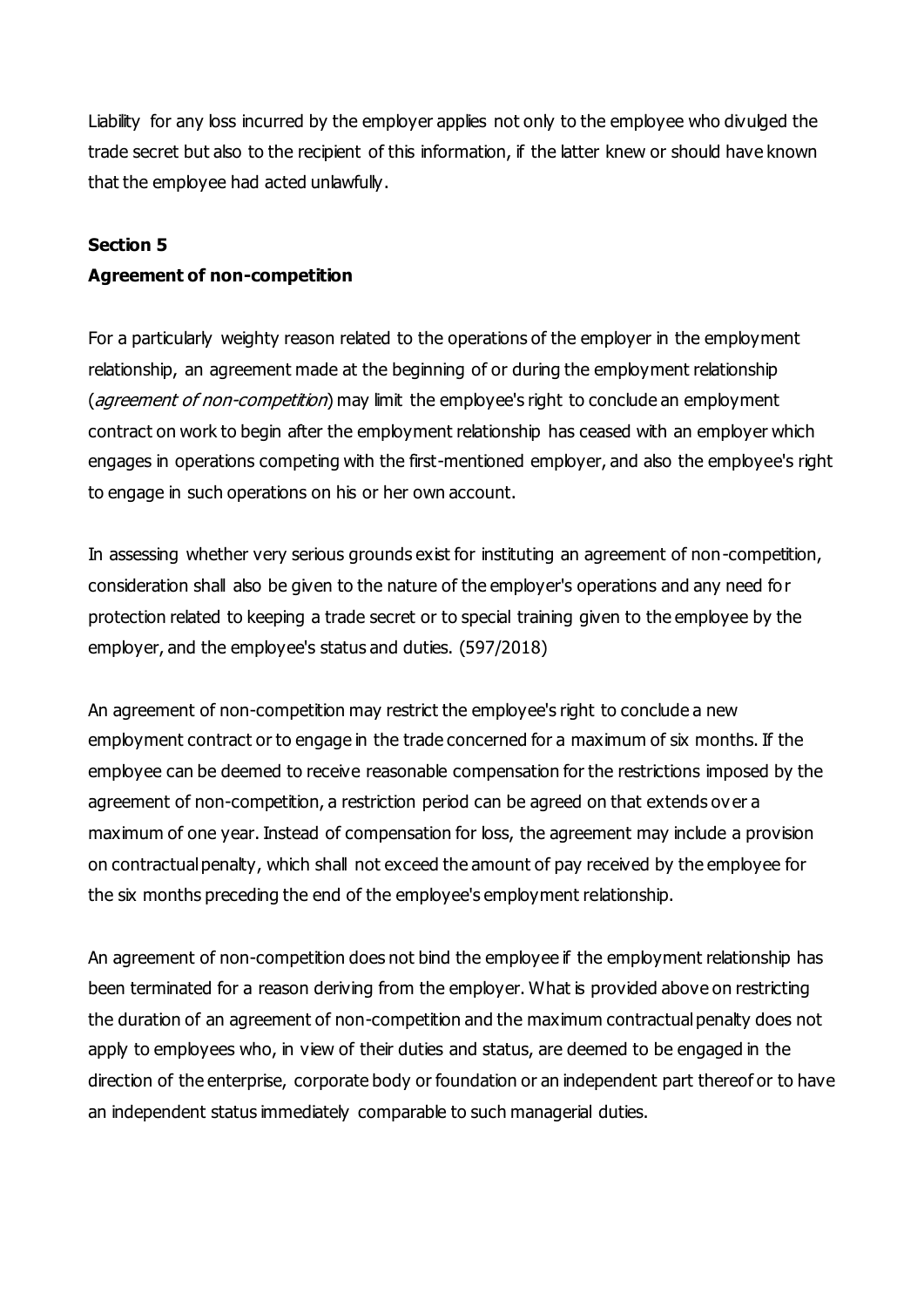A restraint of trade agreement shall be null and void in so far as it is contrary to what is provided above. In other respects, the provisions in the Contracts Act (228/1929) shall apply to the validity and mitigation of such agreements.

# **Chapter 4 Family leave**

### **Section 1 (533/2006)**

### **Maternity, special maternity, paternity and parental leave**

Employees shall be entitled to take leave from work during maternity, special maternity, paternity and parental benefit periods as referred to in the Sickness Insurance Act.

Employees shall be entitled to take parental leave in one or two periods, the minimum duration of which shall be 12 working days.

### **Section 2 (1448/2016)**

#### **Work during maternity or parental allowance terms**

During the maternity allowance term the employee is, with the employer's consent, entitled to perform work that does not pose a risk to her or to the unborn or newly born child. However, such work is not permitted during a period of two weeks before the expected time of birth and two weeks after giving birth. Both the employer and the employee have the right to discontinue work done during the maternity allowance term at any time.

The employer and the employee may agree on part-time work and its terms during the parental allowance period prescribed in chapter 9, section 10, of the Sickness Insurance Act. The employee's right to partial parental allowance is prescribed in chapter 9, section 9 of the Sickness Insurance Act.

Agreement shall be reached on discontinuing part-time work or altering its terms. If agreement cannot be reached, the employee is entitled for a justified reason to discontinue part-time work and return either to the parental leave referred to in section 1 of this chapter or to his or her previous working hours.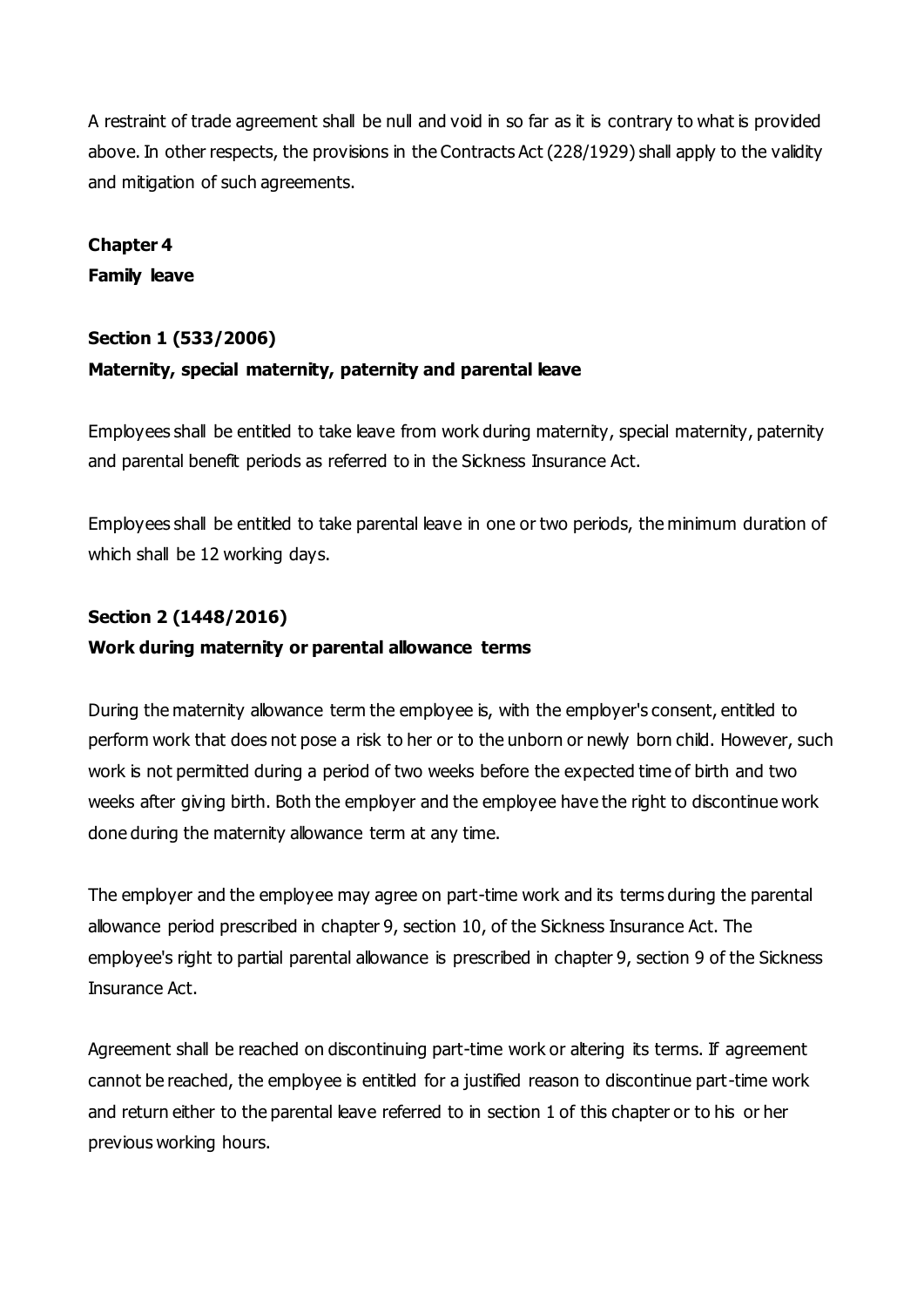# **Section 3 (533/2006) Child-care leave**

Employees are entitled to take child-care leave in order to care for their child or some other child living permanently in their household until the child reaches the age of three. The entitlement to child-care leave of a parent of an adopted child, however, continues until a period two years has elapsed from the adoption, or at the most until the time the child starts school.

Child-care leave can be taken in one or two periods of at least one month, unless the employee and the employer agree on more than two periods or a period shorter than one month. Only one parent or person having the care and custody of the child is entitled to child-care leave at one time. During maternity or parental leave, the other parent or person having care and custody is nonetheless entitled to take one period of child-care leave.

## **Section 3a (533/2006)**

## **Notification of maternity, paternity and parental leave and child-care leave**

The employee shall notify the employer of maternity, paternity or parental leave or child-care leave at least two months before the intended start of the leave. However, if the duration of this leave is no more than 12 working days, the period of notification is one month. When giving notification of leave to care for an adopted child, the notification period prescribed above should be observed whenever possible.

In the event that observing the notification period of two months is not possible because of the spouse starting employment and the consequent need for child-care arrangements, the employee shall be entitled to take parental leave one month from the date of the notification, unless this results in a serious inconvenience to production or service operations of the workplace. If the employer feels unable to consent to the notification period of one month, the employer shall inform the employee of the grounds for this refusal.

For a justified reason, the employee shall have the right to change the time and duration of the leave by notifying the employer thereof no later than one month before the change takes effect. However, the employee shall have the right to take maternity leave earlier than intended and to change the time of paternal leave intended to be taken in connection with childbirth, in case this is necessary because of the birth of the child or the state of health of the child, mother or father. In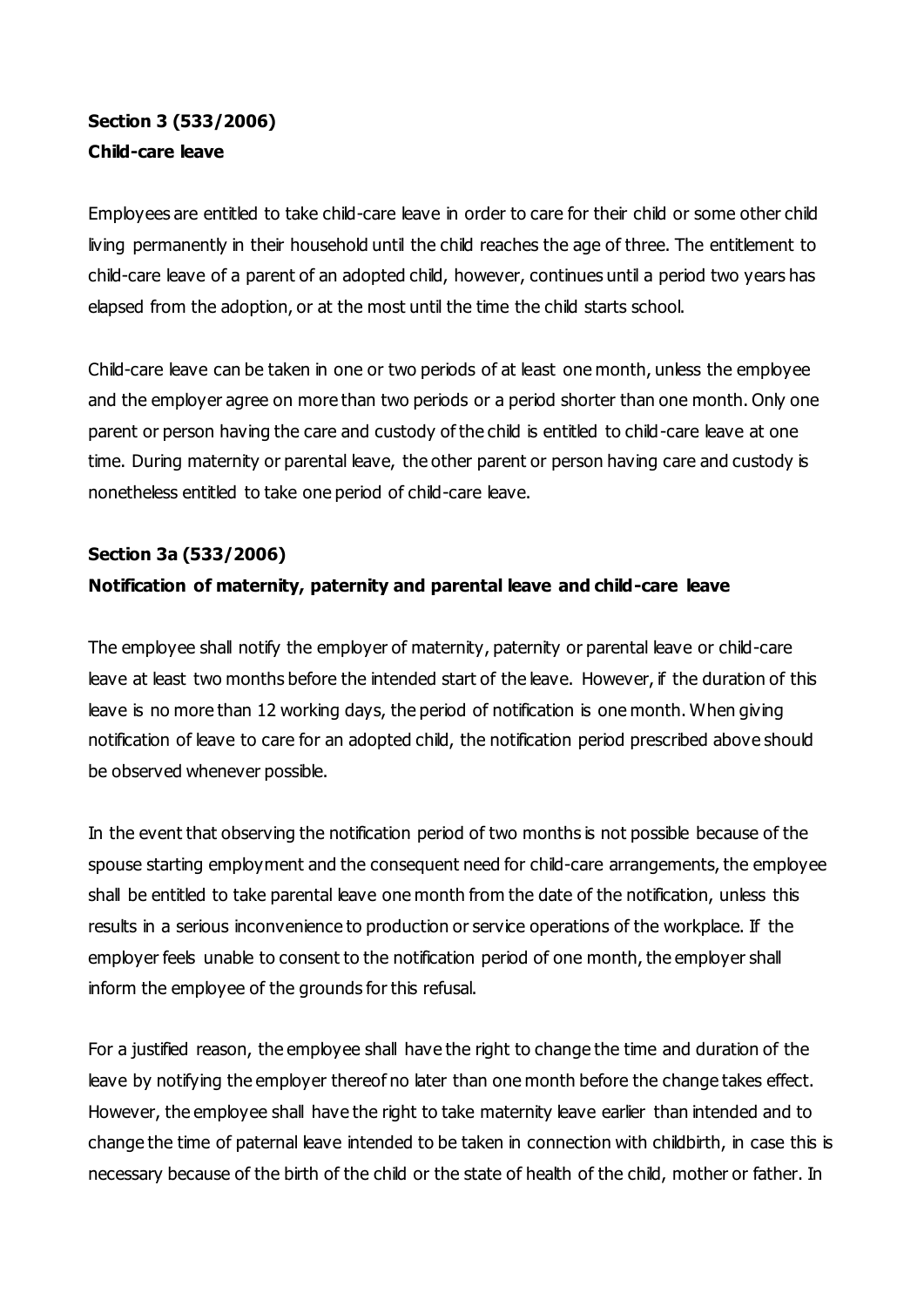that case, the employer shall be notified of the change as soon as possible. The parent of an adopted child shall have the right to change the term of the leave before the leave starts for a justified reason by notifying the employer at the earliest possible date.

#### **Section 4**

#### **Partial child-care leave**

An employee who has been employed by the same employer for a total period of at least six months during the previous 12 months is entitled to take partial child-care leave in order to care of his or her child, or some other child living permanently in the employee's household, up to the end of the second year during which the child attends basic education. If the child is covered by the extended compulsory school attendance referred to in section 25, subsection 2 of the Basic Education Act (628/1998), however, partial child-care leave is available until the end of the child's third school year. The parent of a disabled child or a child with a long-term illness in need of particular care and support may be granted partial child-care leave until the time the child turns 18. Both of the child's parents, or persons having the care and custody of the child, are entitled to take partial child-care leave during the same calendar period, but not simultaneously. The employee must submit a proposal to the employer on partial child-care leave at the latest two months before the leave will begin. (533/2006)

The employer and the employee shall agree on partial child-care leave and the detailed arrangements concerning it as they see fit. The employer cannot refuse to agree on or grant such leave unless the leave causes serious inconvenience to production or service operations that cannot be avoided through reasonable rearrangements of work. The employer must provide the employee with an account of the grounds for its refusal.

If an employee is entitled to partial child-care leave, but it is not possible to reach agreement on the detailed arrangements, the employee shall be granted one period of partial child-care leave in a calendar year. The duration and timing of the leave shall be according to the employee's proposal. In such cases, the partial child-care leave shall be granted by reducing the regular working hours to six hours per day. The reduced working hours shall cover a continuous period, notwithstanding rest periods. If regular working hours have been arranged on the basis of an average, the average shall be reduced to 30 hours per week.

#### **Section 5**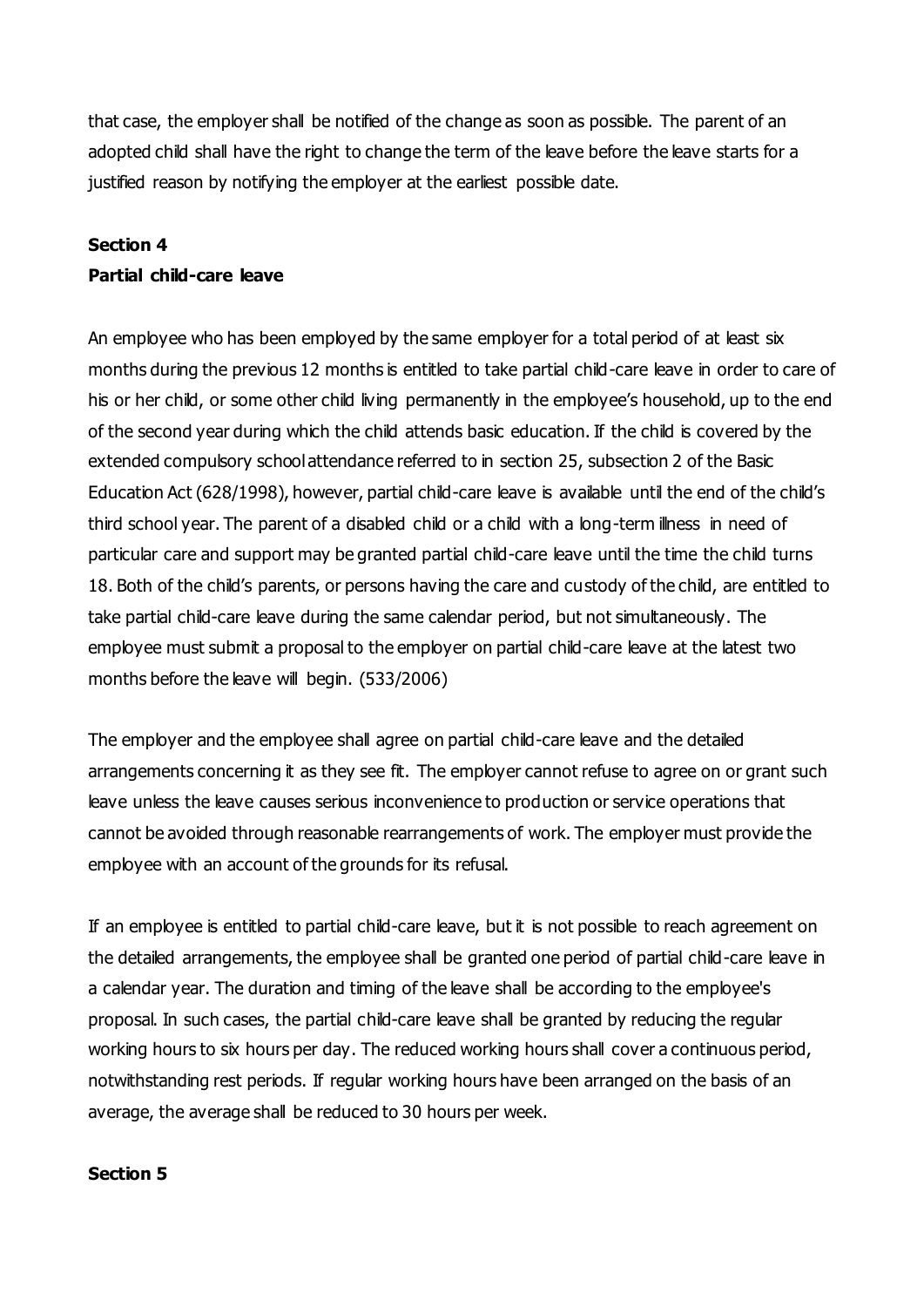#### **Interruption of partial child-care leave**

Any changes in partial child-care leave shall be agreed on. If it is not possible to reach an agreement, the employee has the right to interrupt partial child-care leave for a justified reason, observing a notice period of at least one month.

#### **Section 6**

#### **Temporary child-care leave**

If the employee's child or some other child who is under 10 years of age and who lives permanently in the employee's household falls suddenly ill, the employee shall be entitled to temporary child-care leave for a maximum of four working days at a time in order to arrange for care of the child or to care for the child personally. This entitlement also applies to a parent who does not live in the same household with the child. Those entitled to temporary child-care leave shall have the right to take temporary child-care leave during the same calendar period, but not simultaneously. (533/2006)

The employee shall notify the employer of temporary child-care leave and of its estimated duration as soon as possible. If the employer so requires, the employee shall present a reliable account of the grounds for temporary child-care leave.

#### **Section 7**

#### **Absence for compelling family reasons**

Employees shall be entitled to temporary absence from work if their immediate presence is necessary because of an unforeseeable and compelling reason due to an illness or accident suffered by their family.

Employees must notify the employer of their absence and its reason as soon as possible. If the employer so requests, employees must present a reliable account of the grounds for their absence.

#### **Section 7a (197/2011)**

**Absence for taking care of a family member or someone close to the employee**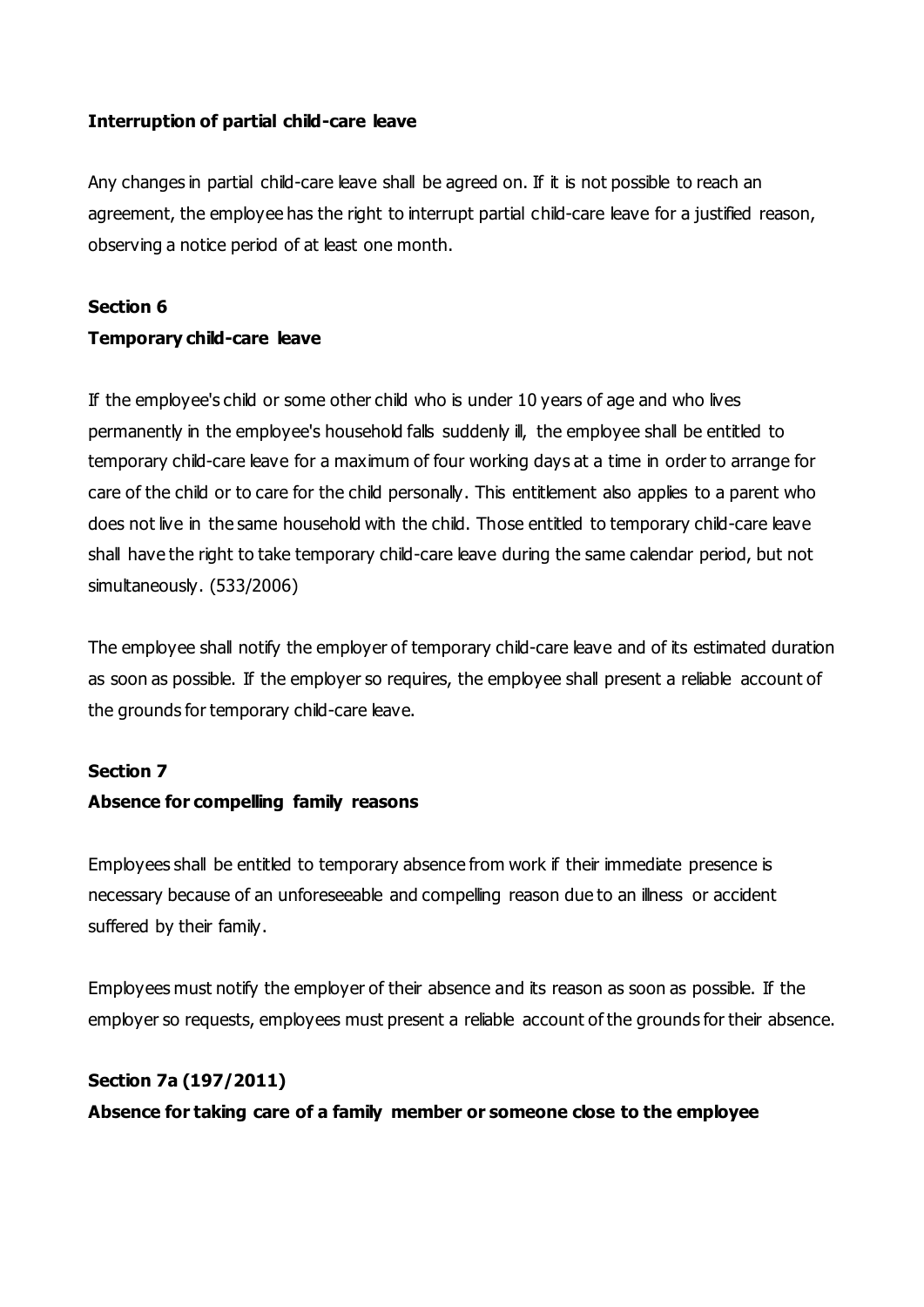If it is necessary for an employee to be absent in order to provide special care for a family member or someone else close to him or her, the employer must try to arrange the work so that the employee may be absent from work for a fixed period. The employer and the employee shall agree on the duration of such leave and on other arrangements.

Return to work in the middle of the agreed leave must be agreed on between the employer and the employee. If agreement cannot be reached, the employee may discontinue his or her leave for a justifiable reason by informing the employer of his or her return no later than one month before the date of return to work.

On request, the employee must present the employer with proof of the grounds for absence and for its discontinuation.

# **Section 8 Obligation to pay remuneration**

The employer is not required to pay the employee remuneration for the duration of a family leave referred to in this chapter.

Nonetheless, the employer shall compensate a pregnant employee for loss of earnings incurred from medical consultations prior to the birth if it is not possible to arrange the consultations outside working hours.

# **Section 9 Return to work**

At the end of a leave referred to in this chapter, employees are in the first place entitled to return to their former duties. If this is not possible, employees shall be offered equivalent work in accordance with their employment contract, and if this is not possible either, other work in accordance with their employment contract.

**Chapter 5 Lay-offs**

**Section 1**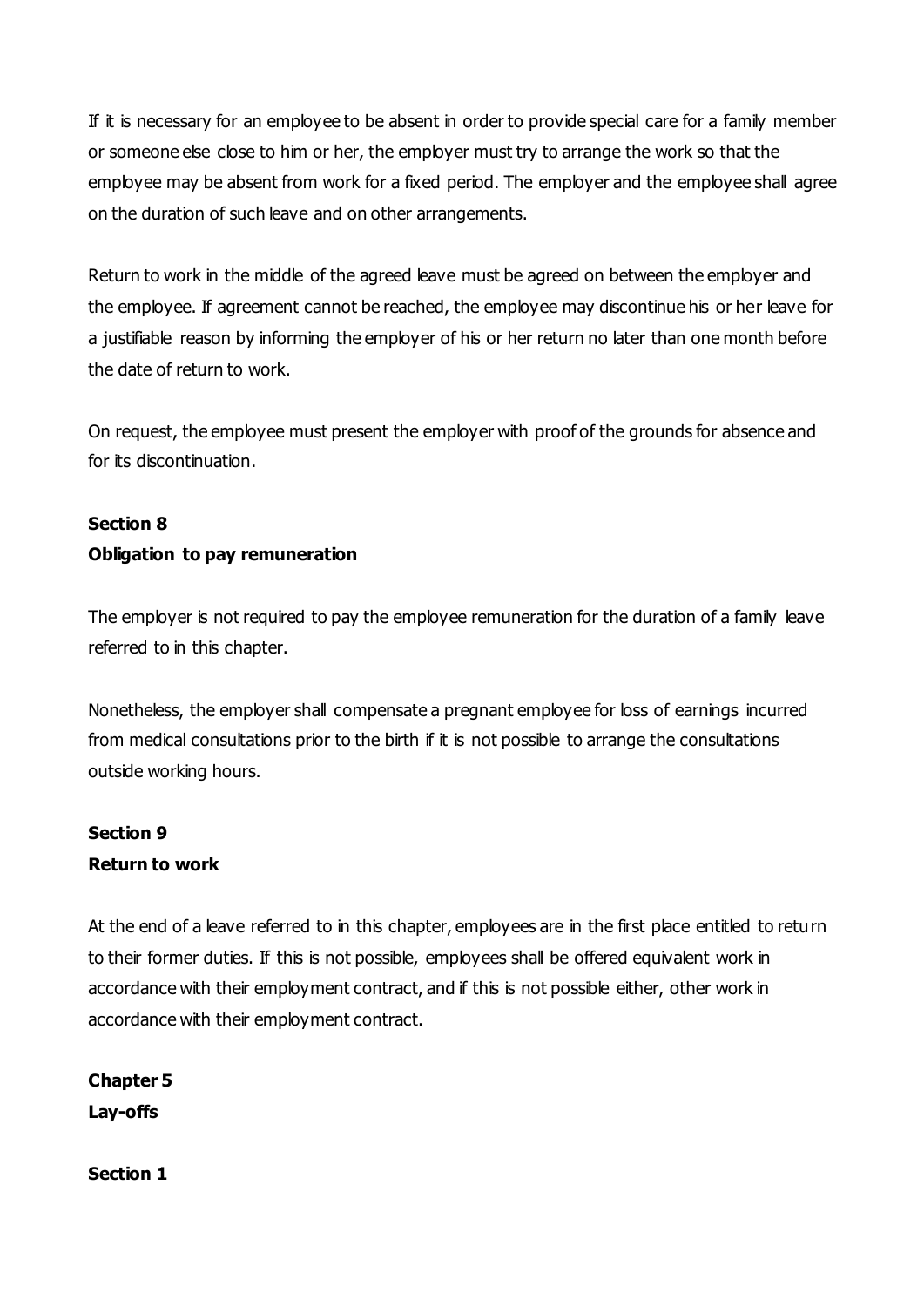#### **Definition of lay-off**

Laying off means temporary interruption of work and remuneration on the basis of an employer decision or an agreement made on the employer's initiative, while the employment relationship continues in other respects. If the conditions laid down in section 2 are met, the employer is entitled to lay off employees either for a fixed period or indefinitely by interrupting the work completely or by reducing an employee's regular working hours prescribed by law or contract to the extent necessary in view of the grounds for laying off the employee.

Under restrictions arising from section 6, employees are entitled to take on other work during the lay-off. Chapter 13, section 5 contains provisions on the use of accommodation benefits during layoffs.

# **Section 2 Grounds for lay-offs**

The employer is entitled to lay off an employee if

1) the employer has a financial or production-related reason for terminating the employment contract referred to chapter 7, section 3, or

2) the work or the employer's potential for offering work have diminished temporarily and the employer cannot reasonably provide the employee with other suitable work or training corresponding to its needs; the work or the potential for offering work are considered to have diminished temporarily if they can be estimated to last a maximum of 90 days.

Notwithstanding what is provided in subsection 1 and in section 4 of this chapter, the employer and the employee may, during the employment relationship, agree on a lay -off for a fixed period if this is needed in view of the employer's operations or financial standing.

The employer is entitled to lay off an employee in a fixed-term employment relationship only if the employee is working as a substitute for a permanent employee and if the employer would be entitled to lay off the permanent employee if the permanent employee were working.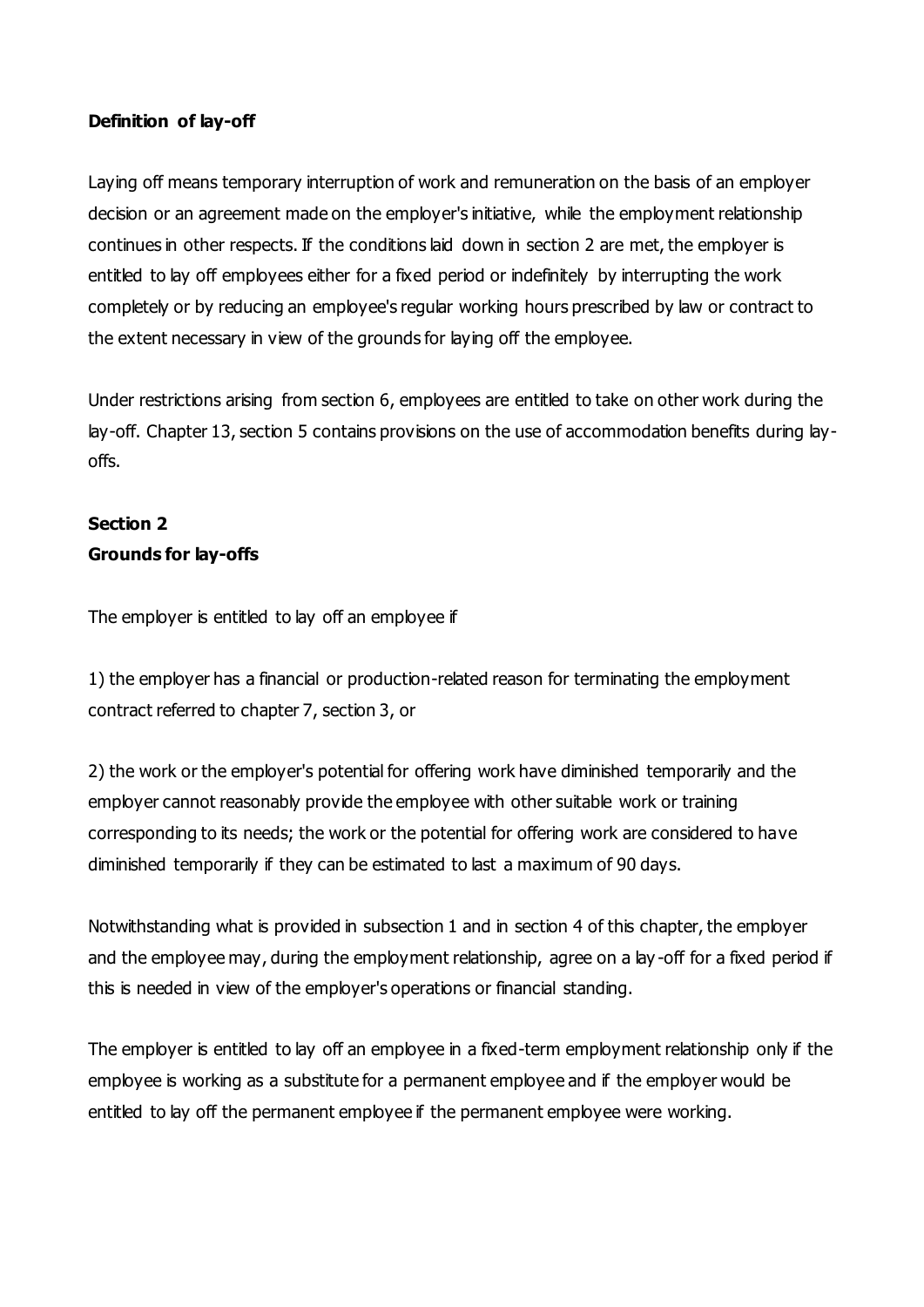The employer is not entitled to lay off a shop steward elected on the basis of a collective agreement or an elected representative referred to in chapter 13, section 3, except on the grounds laid down in chapter 7, section 10, subsection 2.

#### **Section 3**

### **Advance explanation and hearing the employee**

The employer shall, on the basis of information available to it, present the employee with an advance explanation of the grounds for the lay-off, and its estimated extent, implementation, commencement and duration. If the lay-off concerns a number of employees, the explanation may be given to the employees' representative or the employees jointly. The explanation shall be presented without delay as soon as the employer becomes aware of the need for lay -offs.

After presentation of the explanation but before the lay-off notice, the employer shall reserve the employees or their representative an opportunity to be heard concerning the explanation given.

It is not necessary to present an advance explanation if the employer is required under another act, agreement or other provision binding the employer to present a corresponding explanation or negotiate on the lay-offs with the employees or their representative.

# **Section 4 (204/2017) Lay-off notice**

The employer shall notify employees of a lay-off in person a minimum of 14 days before the lay-off begins. If the notice cannot be given in person, it can be given by letter or electronically with the same minimum notice period. The notice shall include the grounds for lay -off, the date of commencement and the duration or estimated duration of the lay -off.

The obligation to give such notice does not exist if, on account of some other absence from work, the employer is not subject to an obligation to pay the employee remuneration for the entire layoff period.

The representative of employees to be laid off shall be informed of the notice.

#### **Section 5**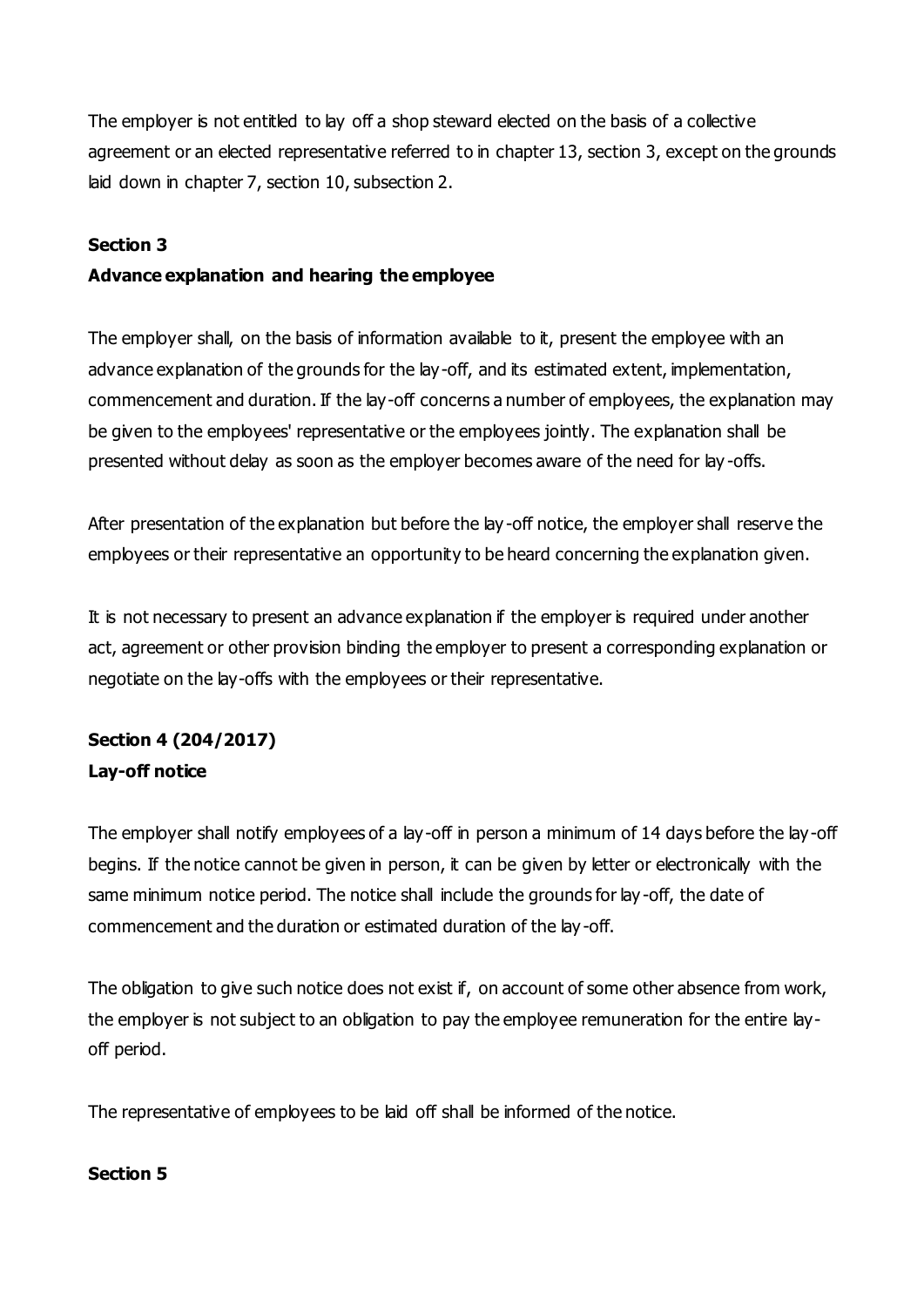### **Lay-off certificate**

At the employee's request, the employer shall provide a written lay -off certificate giving at least the reason for the lay-off, the date of commencement, and the duration or estimated duration of the lay-off.

#### **Section 6**

### **Returning to work after lay-off**

If an employee has been laid off indefinitely, the employer shall notify the employee of resumption of work at least seven days in advance unless otherwise agreed.

Employees are entitled to terminate an employment contract made with another employer for the lay-off period, regardless of its duration, at five days' notice.

#### **Section 7**

### **Termination of the employment relationship of a laid-off employee**

During a lay-off, employees are entitled to terminate their employment contract without a notice period regardless of its duration. If the date when the lay -off ends is known by the employee, this right shall not apply for seven days preceding the end of the lay -off period.

If the employer terminates a laid-off employee's employment contract by giving notice so that the contract ends during the lay-off, the employee is entitled to pay for the period of notice. The employer may deduct a pay sum due for 14 days from the pay for the notice period if the employee has been laid off using a law-based or contract-based lay-off notification period of more than 14 days.

Employees who terminate their employment contract after the lay -off has lasted continuously for a minimum of 200 days are entitled to their pay for the notice period as compensation, as provided in subsection 2.

#### **Chapter 6**

**General provisions on the termination of an employment contract**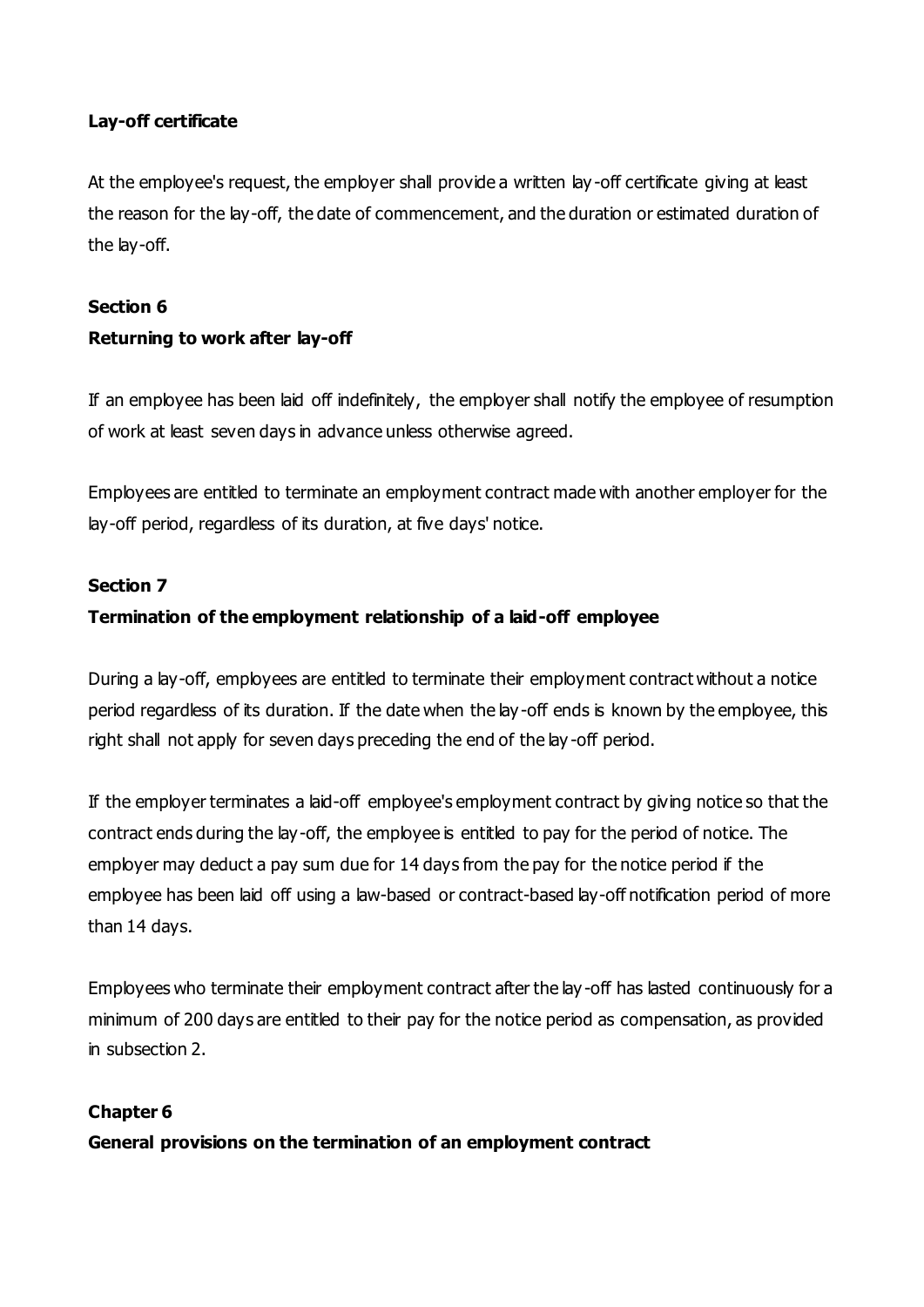# **Section 1 Fixed-term contracts**

Fixed-term employment contracts are terminated without giving notice at the end of the fixed period or on completion of the agreed work.

If the date of the termination of the employment contract is known only by the employer, the employer shall inform the employee of the termination of the employment contract without delay as soon as it learns the date concerned.

An employment contract concluded for longer than five years may, when five years have elapsed from the conclusion of the contract, be terminated on the same grounds and using the same procedure as an employment contract concluded for an indefinite period.

# **Section 1a (1030/2004) Retirement age**

An employee's employment relationship is terminated without giving notice and without a notice period at the end of the calendar month during which the employee reaches the age of retirement, unless the employer and the employee agree to continue the employment relationship. The retirement age is 68 for those born in 1957 or earlier, 69 for those born in 1958–1961, and 70 for those born in or since 1962. (102/2016)

The employer and the employee may agree on a fixed-term continuation of an employment relationship regardless of chapter 1, section 3, subsection 2.

### **Section 2**

### **General provisions concerning periods of notice**

An employment contract which has been concluded for an indefinite period or is otherwise valid for an indefinite period is terminated by giving notice to the other contracting party.

The agreed notice period may not exceed six months. If a longer period has been agreed on, a six-month notice period shall be observed instead. The agreed employer's notice period may be longer than that of the employee. If the agreed notice period to be observed by the employer is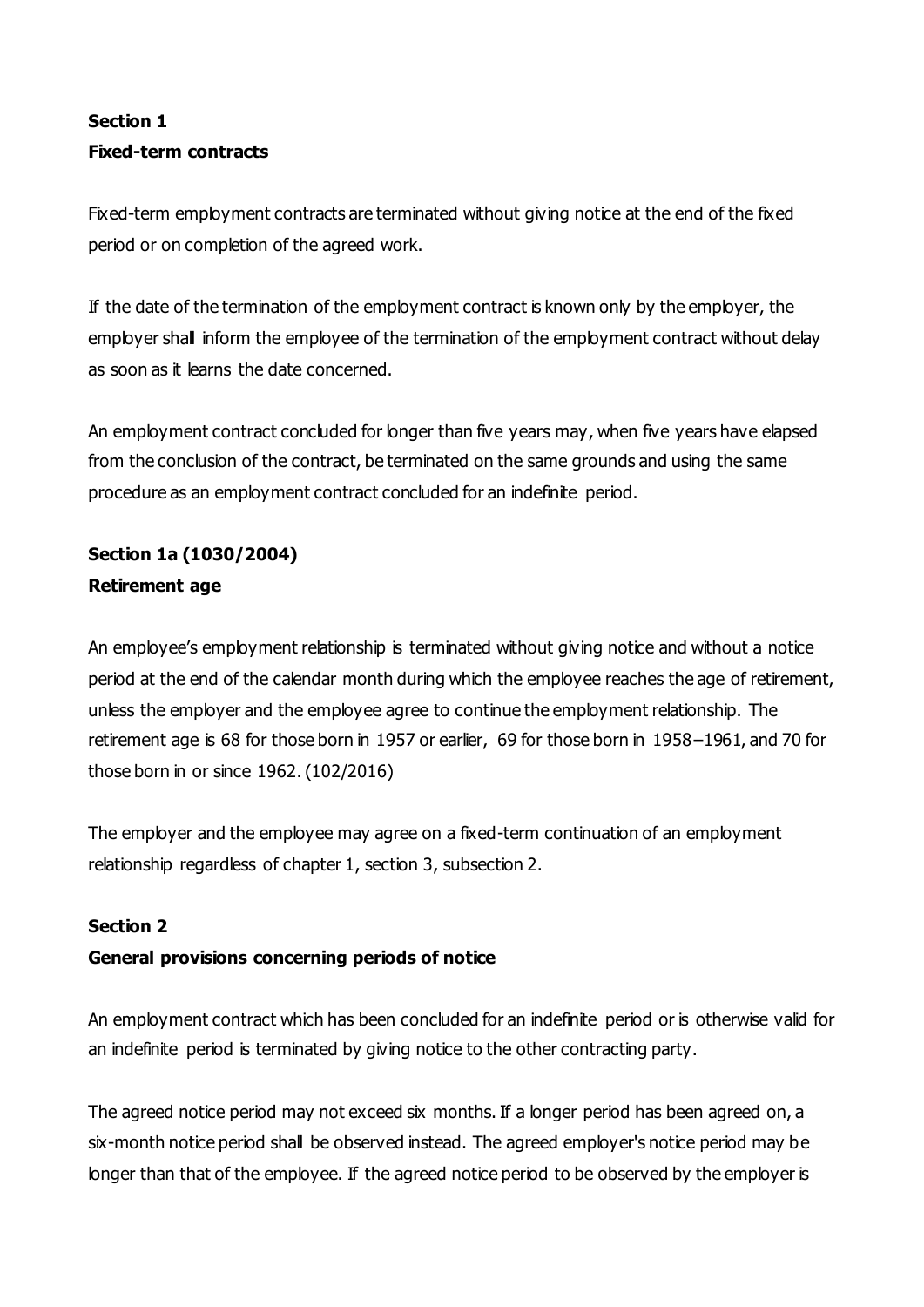shorter than that of the employee, the latter is entitled to observe the notice period agreed for the employer.

If an employment contract may be terminated without notice, the employment relationship shall end at the close of the working day or working shift during which the notice has been given to the other contracting party.

# **Section 3**

### **General notice periods**

Unless otherwise agreed, the notice periods to be observed by the employer are the following if the employment relationship has continued uninterruptedly:

1) 14 days, if the employment relationship has continued for up to one year;

2) one month, if the employment relationship has continued for more than one year but no more than four years;

3) two months, if the employment relationship has continued for more than four years but no more than eight years;

4) four months, if the employment relationship has continued for more than eight years but no more than 12 years;

5) six months, if the employment relationship has continued for more than 12 years.

Unless otherwise agreed, the notice periods to be observed by the employee are the following if the employment relationship has continued uninterruptedly:

1) 14 days, if the employment relationship has continued for no more than five years;

2) one month, if the employment relationship has continued for more than five years.

### **Section 4**

### **Non-observance of the notice period**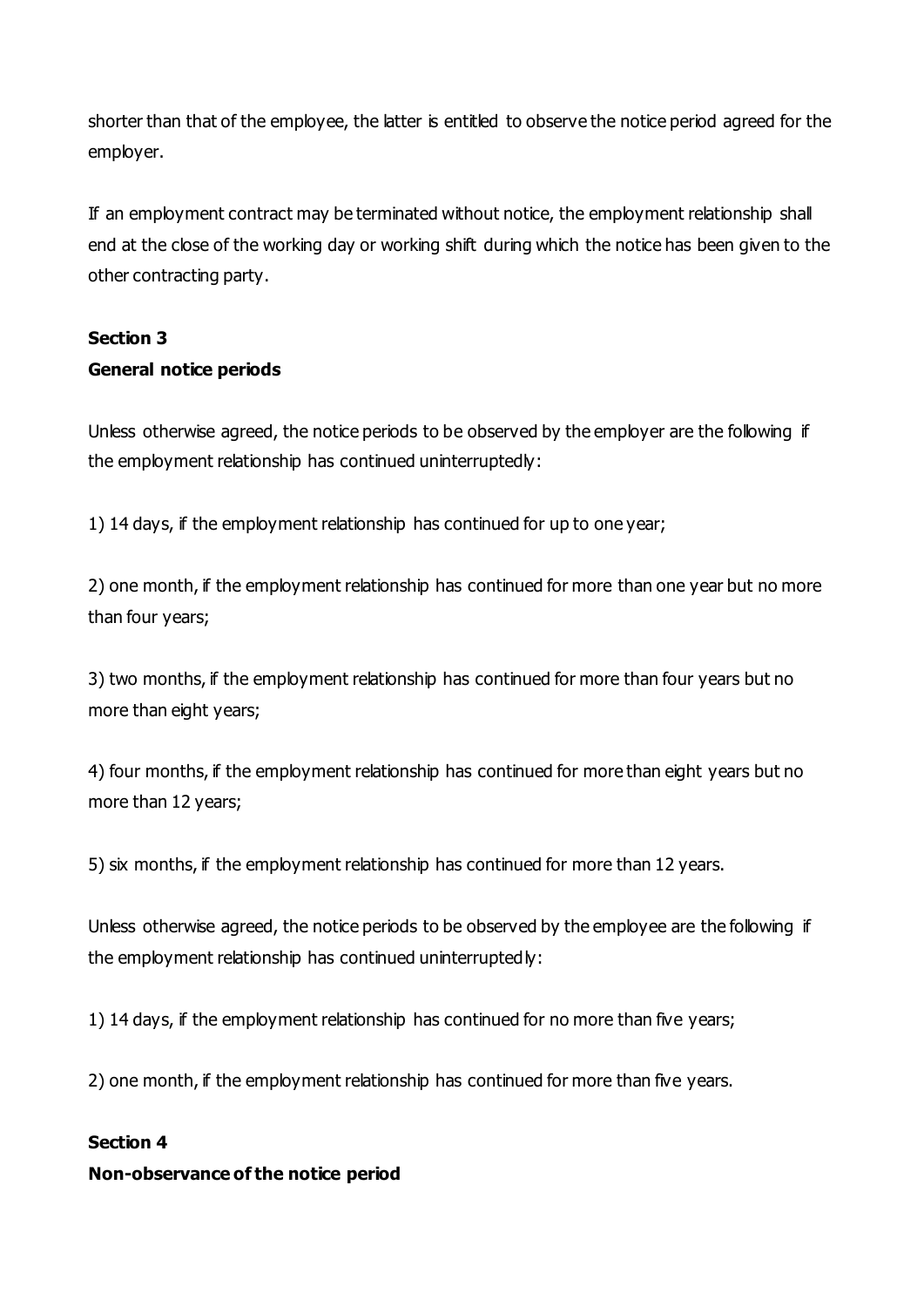An employer which terminates an employment contract without observing the notice period shall pay the employee full pay for a period equivalent to the notice period as compensation.

Employees who have not observed the notice period are required to pay the employer an amount equivalent to their pay for the notice period as a lump-sum compensation.

If the notice period has been observed in part only, the liability is limited to what is equivalent to the pay due for the non-observed part of the notice period.

### **Section 4a (377/2018)**

### **Notice-period pay when observing variable working hours**

If variable working hours have been agreed in the employment contract and the amount of work offered by the employer during the notice period is less than the average amount of work during the 12 weeks immediately prior to the last work shift, the employer must compensate the employee for the loss of income arising from this shortfall. The liability to compensate does not apply if the employment relationship had lasted less than one month before notice was given. The notice-period pay is determined in a corresponding manner also when fixed working hours have been agreed and the amount of extra work during the six months immediately prior to the notice being given has, on average, exceeded the agreed amount by at least a factor of four.

#### **Section 5**

#### **Tacit extension of the contractual relationship**

If the employer allows the employee to continue to work after expiry of the contract or notice period, the contractual relationship shall be deemed to have been extended indefinitely.

# **Section 6 (1448/2016) Re-employment of an employee**

If an employee is given notice on the basis of chapter 7, sections 3 or 7, and the employer needs new employees within four months of termination of the employment relationship for the same or similar work that the employee given notice had been doing, the employer shall offer work to this former employee if the employee continues to seek work via an Employment and Economic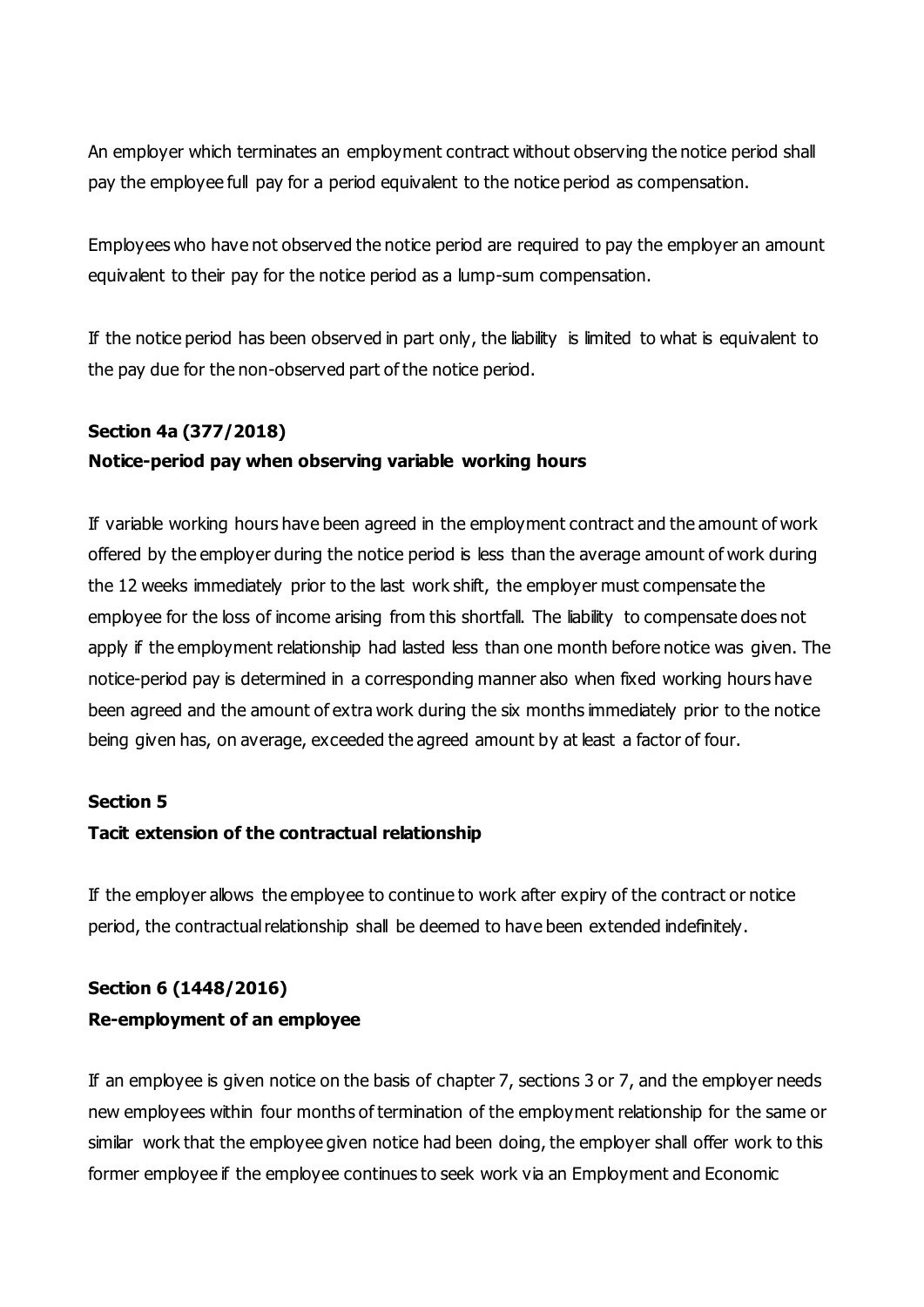Development Office. However, if the employment relationship has lasted without interruption for at least 12 years prior to its termination, the re-employment period shall be six months.

In derogation from chapter 1, section 10, subsection 2 above, this obligation also applies correspondingly to the assignee referred to in chapter 1, section 10, where the assignor has given notice to terminate an employee's employment contract with the termination to occur before the assignment.

# **Section 7 Certificate of employment**

On termination of the employment relationship, the employee is entitled to receive, on request, a written certificate of the duration of the employment relationship and the nature of the work duties. At the specific request of the employee, the certificate shall include the reason for the termination of the employment relationship and an assessment of the employee's working skills and behaviour. The certificate shall not provide any information other than that obtainable from normal perusal.

The employer is required to provide the employee with a certificate of employment on request within 10 years of termination of the employment relationship. A certificate on the employee's working skills and behaviour shall, however, be requested within five years of termination of employment relationship.

If more than 10 years have elapsed from termination of the employment relationship, a certificate of the duration of the employment relationship and the nature of the work duties shall be given only if it does not cause the employer undue inconvenience. Subject to the same conditions, the employer shall issue a new certificate on request if the original has been lost or destroyed.

### **Chapter 7**

#### **Grounds for termination of the employment contract by means of notice**

#### **Section 1**

**General provision on the grounds for termination of an employment contract**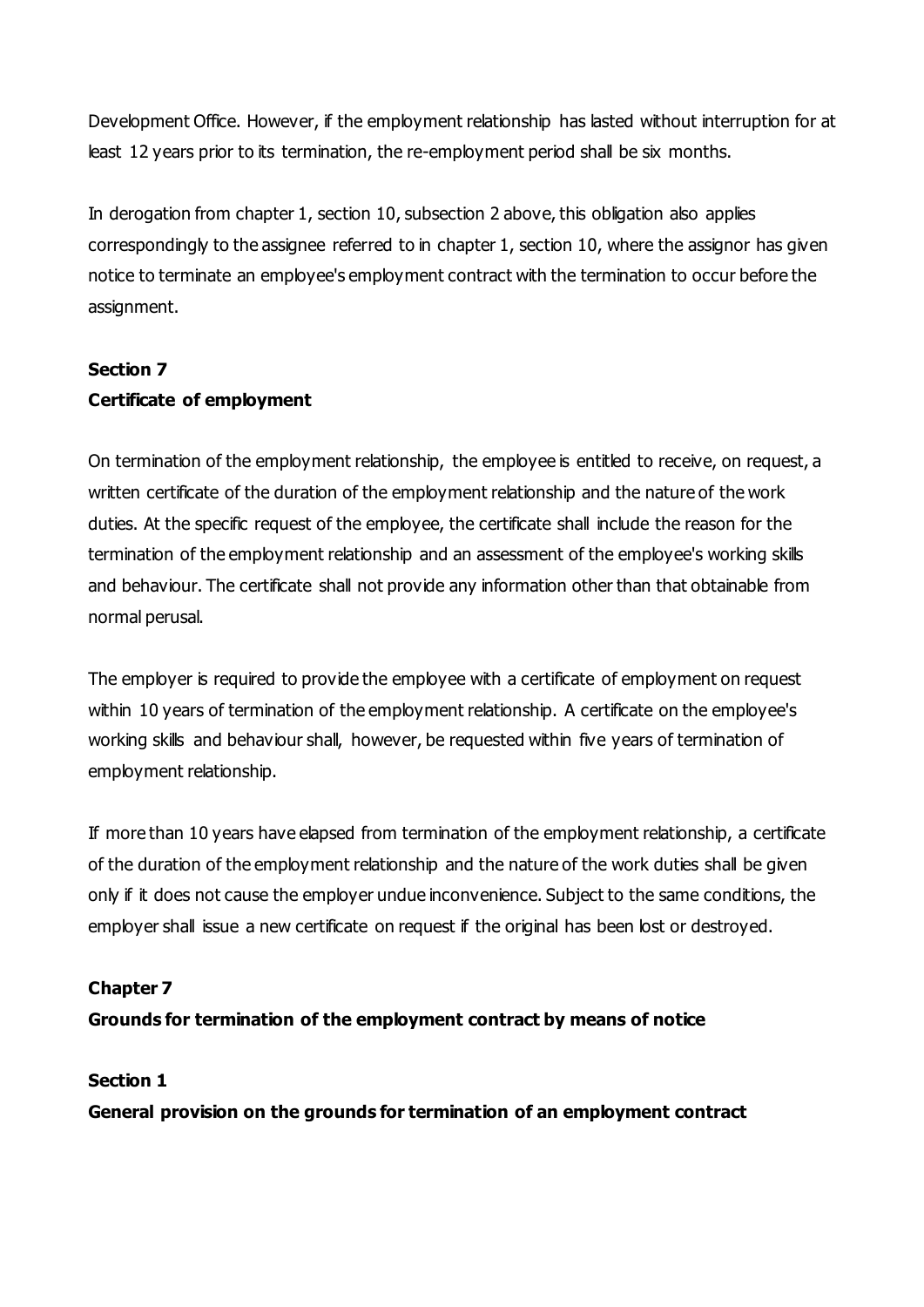The employer shall not terminate an indefinitely valid employment contract without proper and weighty reason.

#### **Section 2**

### **Termination grounds related to the employee's person**

Serious breach or neglect of obligations arising from the employment contract or the law and having essential impact on the employment relationship as well as such essential changes in the conditions necessary for working related to the employee's person as render the employee no more able to cope with his or her work duties can be considered a proper and weighty reason for termination arising from the employee or related to the employee's person. The employer's and the employee's overall circumstances must be taken into account when assessing the proper and weighty nature of the reason.

At least the following cannot be regarded as proper and weighty reasons:

1) illness, disability or accident affecting the employee, unless working capacity is substantially reduced thereby for such a long term as to render it unreasonable to require that the employer continue the contractual relationship;

2) participation of the employee in industrial action arranged by an employee organisation or in accordance with the Collective Agreements Act;

3) the employee's political, religious or other opinions or participation in social activity or associations;

4) resort to means of legal protection available to employees.

Employees who have neglected their duties arising from the employment relationship or committed a breach thereof shall not be given notice, however, before they have been warned and given a chance to amend their conduct.

Having heard the employee in the manner referred to in chapter 9, section 2, the employer shall, before giving notice, find out whether it is possible to avoid giving notice by placing the employee in other work.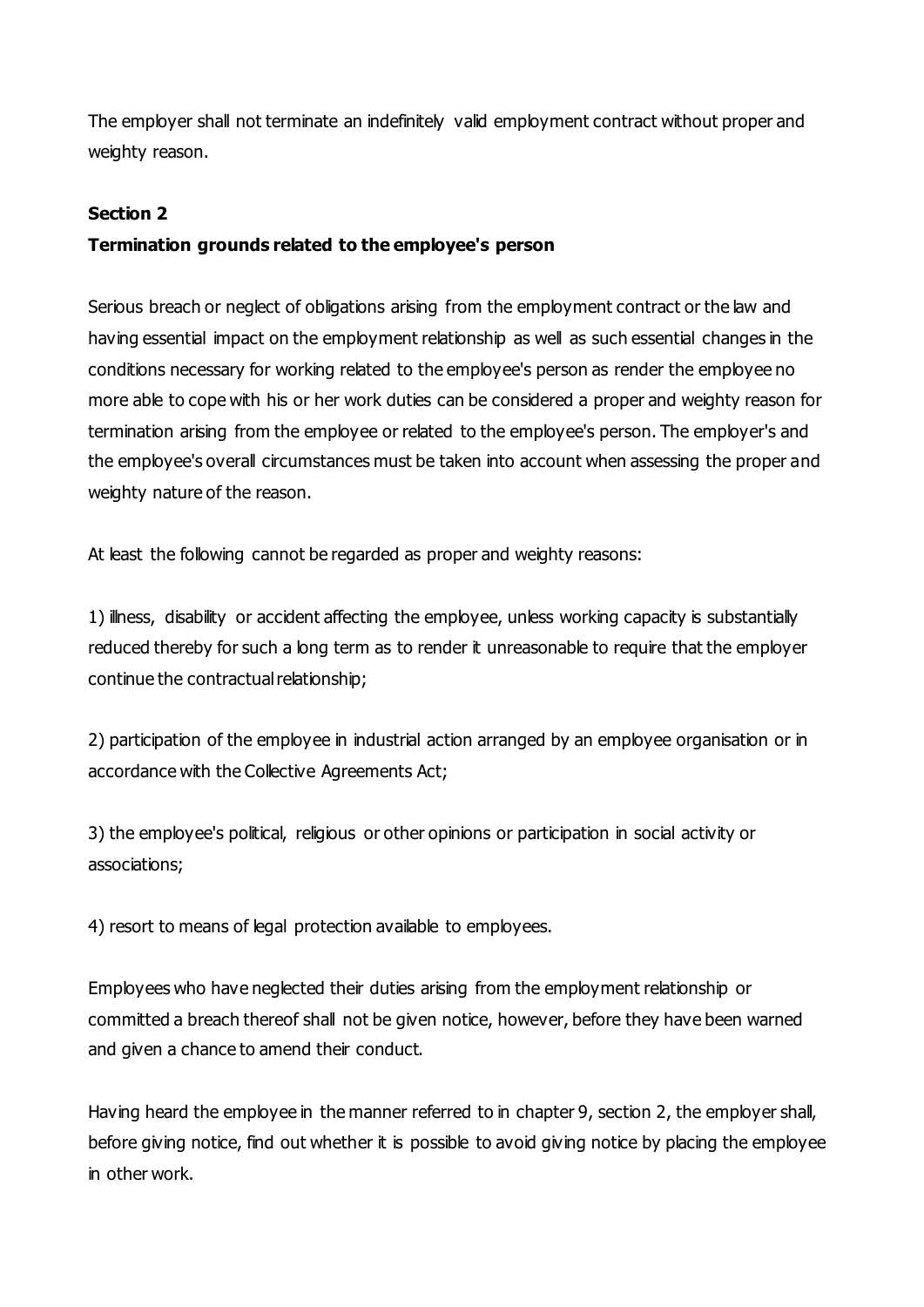What is provided in subsections 3 and 4 need not be observed if the reason for giving notice is such a grave breach related to the employment relationship as to render it unreasonable to require that the employer continue the contractual relationship.

#### **Section 3**

### **Financial and production-related grounds for termination**

The employer may terminate the employment contract if the work to be offered has diminished substantially and permanently for financial or production-related reasons or for reasons arising from reorganisation of the employer's operations. The employment contract shall not be terminated, however, if the employee can be placed in or trained for other duties as provided in section 4.

At least the following shall not constitute grounds for termination:

1) either before termination or thereafter the employer has employed a new employee for similar duties even though the employer's operating conditions have not changed during the equivalent period; or

2) no actual reduction of work has taken place as a result of work reorganisation.

#### **Section 4**

#### **Obligation to offer work and provide training**

Employees shall primarily be offered work that is equivalent to that defined in their employment contract. If no such work is available, they shall be offered other work equivalent to their training, professional skill or experience.

The employer shall provide employees with training required by new work duties that can be deemed feasible and reasonable from the point of view of both contracting parties.

If an employer which in fact exercises control in personnel matters in another enterprise or corporate body on the basis of ownership, agreement or some other arrangement cannot offer an employee work as referred to in subsection 1, it must find out if it is possible to meet the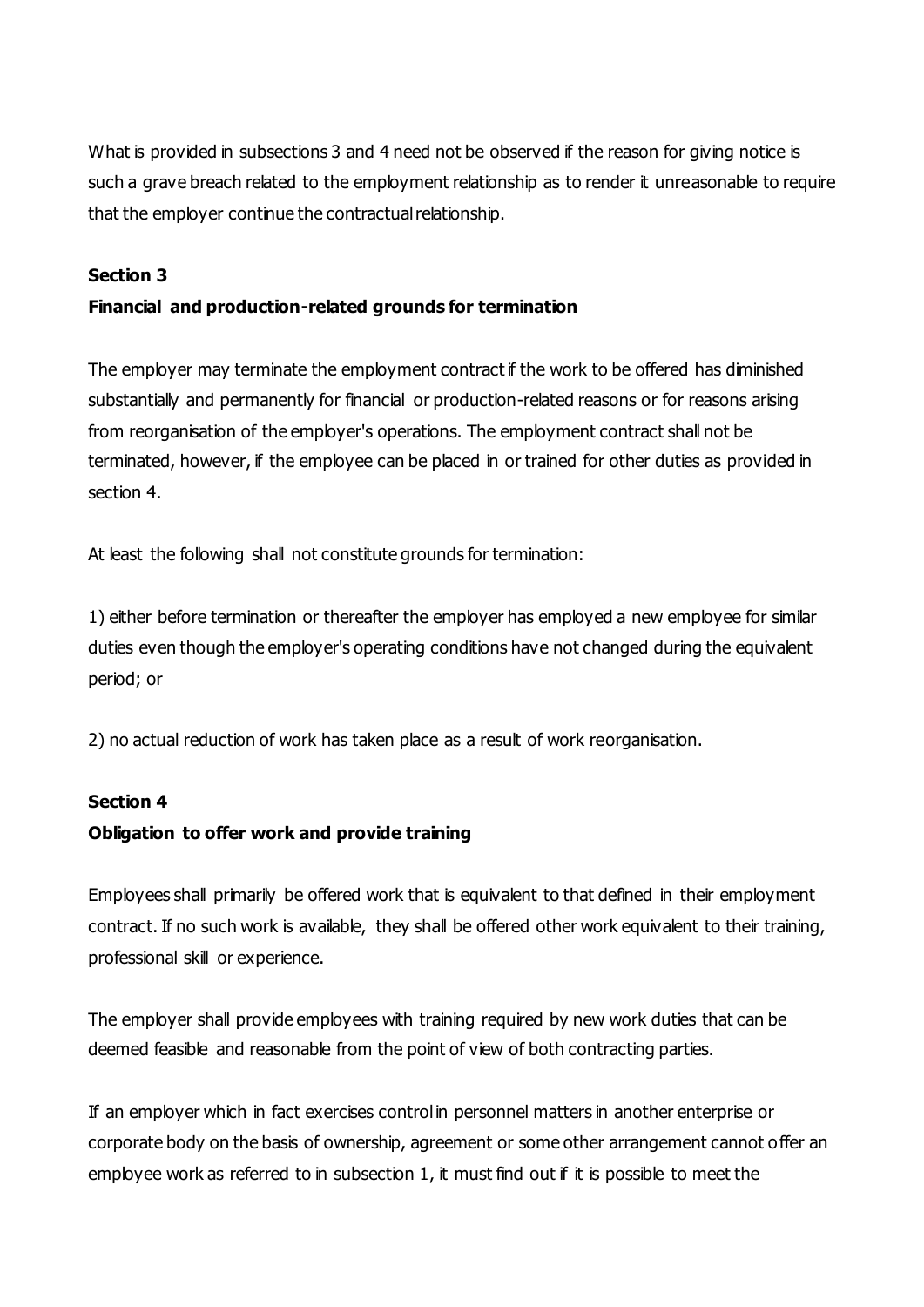employer's obligation to provide work and training by offering the employee work in other enterprises or corporate bodies under its control.

#### **Section 5**

### **Termination on assignment of business**

The assignee may not terminate an employee's employment contract merely because of assignment of the business as referred to in chapter 1, section 10.

When an employer assigns its business in the manner prescribed in chapter 1, section 10, employees shall be entitled to give notice to terminate their employment contracts with the termination to occur on the date of assignment regardless of the period of notice otherwise applied to the employment relationship or of its duration, if they have been informed of the assignment by the employer or the new proprietor of the business no less than one month before the date of assignment. If employees have been informed of the assignment later than that, they are entitled to give notice to terminate their employment contract with the termination to occur on or after the date of assignment, though no later than within one month of having been informed of the assignment.

# **Section 6 Assignee's responsibility**

If an employment contract is terminated because an employee's working terms are weakened substantially as a result of assignment of the business, the employer is deemed to be responsible for termination of the employment relationship.

### **Section 7**

### **Termination in connection with a reorganisation procedure**

If the employer is subject to a procedure referred to in the Restructuring of Enterprises Act (47/1993), the employer shall be entitled, unless otherwise provided in section 4, to terminate the employment contract regardless of its duration at a notice of two months, if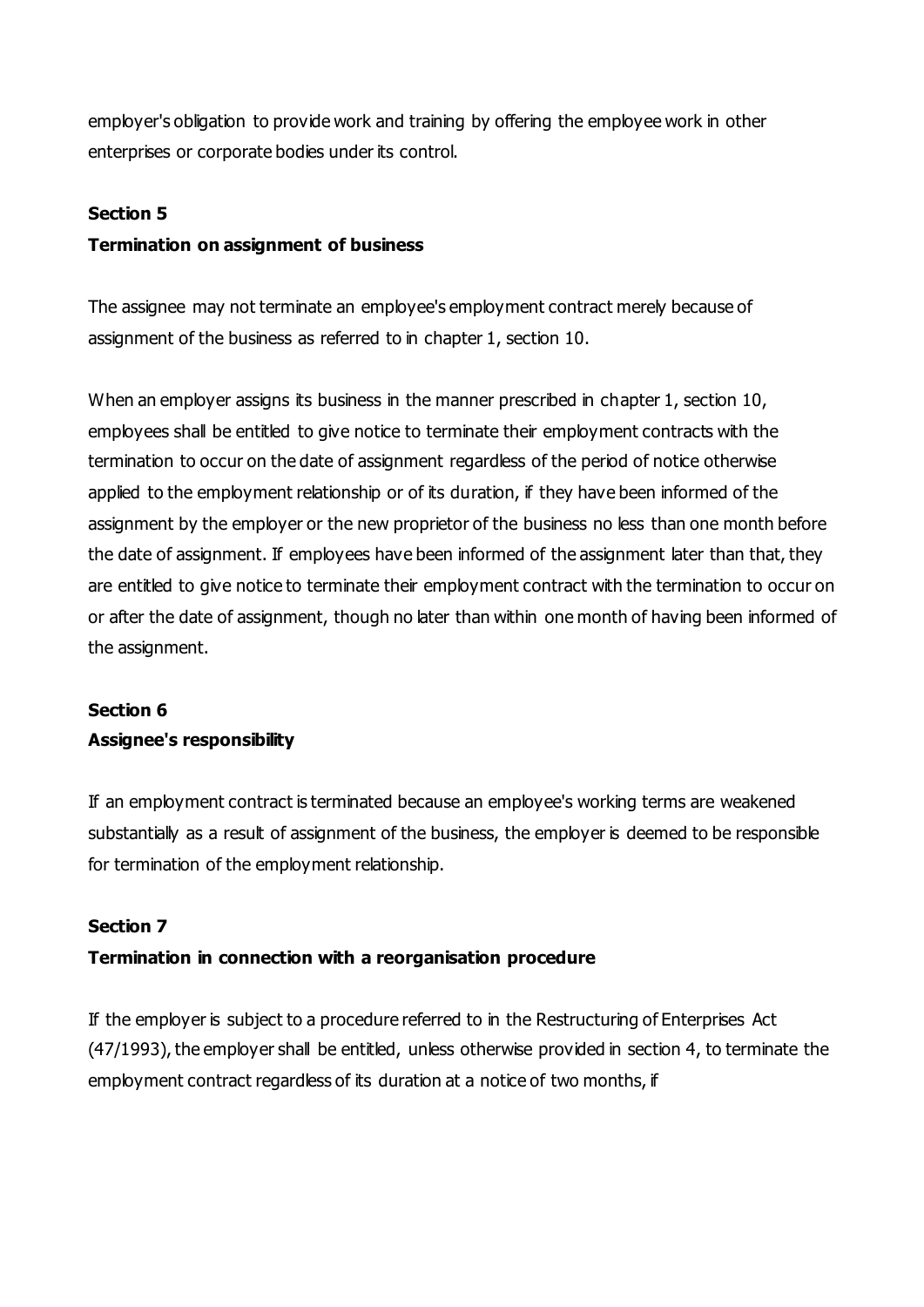1) the termination derives from an arrangement or measure to be carried out during the reorganisation procedure which is necessary to avoid bankruptcy and which causes the work to cease or decrease in the manner referred to in section 3 or

2) the termination derives from a procedure in accordance with a confirmed reorganisation plan that causes the work to cease or decrease in the manner referred to in section 3, or if the termination derives from an arrangement in accordance with the plan, which is attributed to financial grounds established in the confirmed reorganisation plan, and calls for a reduction in personnel resources.

The employee shall observe a notice period of 14 days in connection with reorganisation procedures, unless otherwise provided in chapter 5, section 7, subsection 1.

#### **Section 8**

#### **Bankruptcy or death of the employer**

If the employer is declared bankrupt, the employment contract may be terminated by either party regardless of its duration. The period of notice is 14 days. The pay due for the period of bankruptcy shall be paid from the bankrupt's estate.

On the death of the employer, both the parties to the death estate and the employee are entitled to terminate the employment contract regardless of its duration. The period of notice is 14 days. The termination right shall be exercised within three months of the death of the employer.

#### **Section 9**

#### **Termination in the case of an employee who is pregnant or on family leave**

The employer shall not terminate an employment contract on the basis of the employee's pregnancy or because the employee is exercising his or her right to the family leave laid down in chapter 4. On request, the employee must present the employer with proof of pregnancy.

If the employer terminates the employment contract of a pregnant employee or an employee on family leave other than the leave provided for in chapter 4, section 7a, the termination shall be deemed to have taken place on the basis of the employee's pregnancy or family leave unless the employer can prove there was some other reason. (197/2011)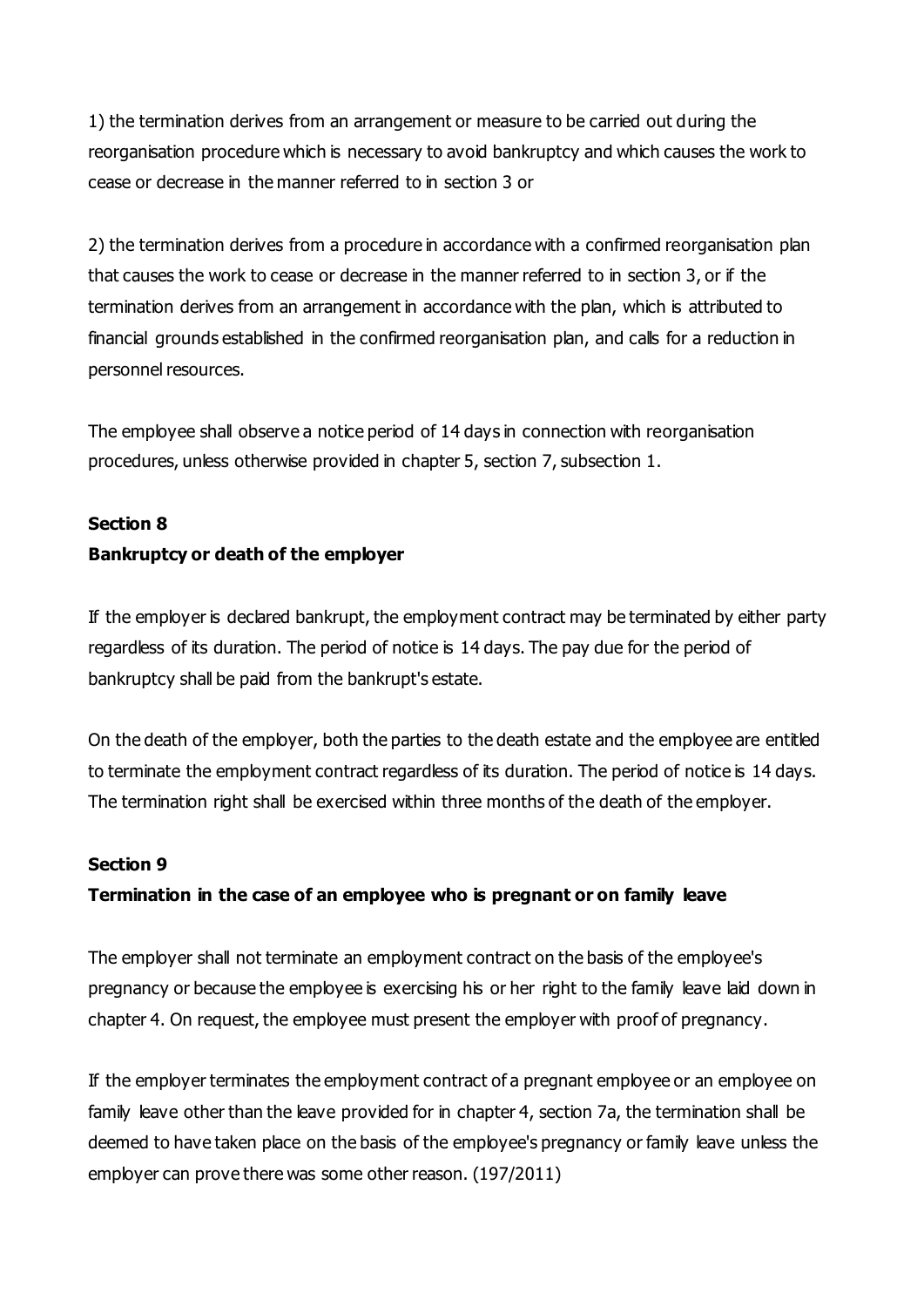The employer shall be entitled to terminate the employment contract of an employee on maternity, special maternity, paternity, parental or child-care leave on the grounds laid down in section 3 only if its operations cease completely.

#### **Section 10**

# **Protection against termination in the case of shop stewards and elected representatives**

The employer shall be entitled to terminate the employment contract of a shop steward elected on the basis of a collective agreement or of an elected representative referred to in chapter 13, section 3, on the basis of grounds referred to in section 2 of this chapter only if a majority of the employees whom the shop steward or the elected representative represents agree.

The employer shall be entitled to terminate the employment contract of a shop steward or an elected representative on grounds laid down in sections 3 or 7 or section 8, subsection 1, only if the work of the shop steward or the elected representative ceases completely and the employer is unable to arrange work that corresponds to the person's professional skill or is otherwise suitable, or to train the person for some other work in the manner referred to in section 4.

#### **Section 11**

#### **Changing the employment relationship to a part-time relationship**

The employer is entitled to change the employment relationship unilaterally into a part-time relationship on the termination grounds referred to in section 3, and observing the period of notice.

# **Section 12 (456/2005) Employee's right to employment leave**

Unless otherwise agreed by the employer and the employee after the employer has terminated the employment contract on the grounds provided in chapter 7, sections 3 and 4 or section 7, the employee is entitled to fully paid leave in order to participate during his or her period of notice in the preparation of an employment plan as referred to in the Act on Public Employment and Business Service (916/2012), in labour market training or related practical training or on-the-job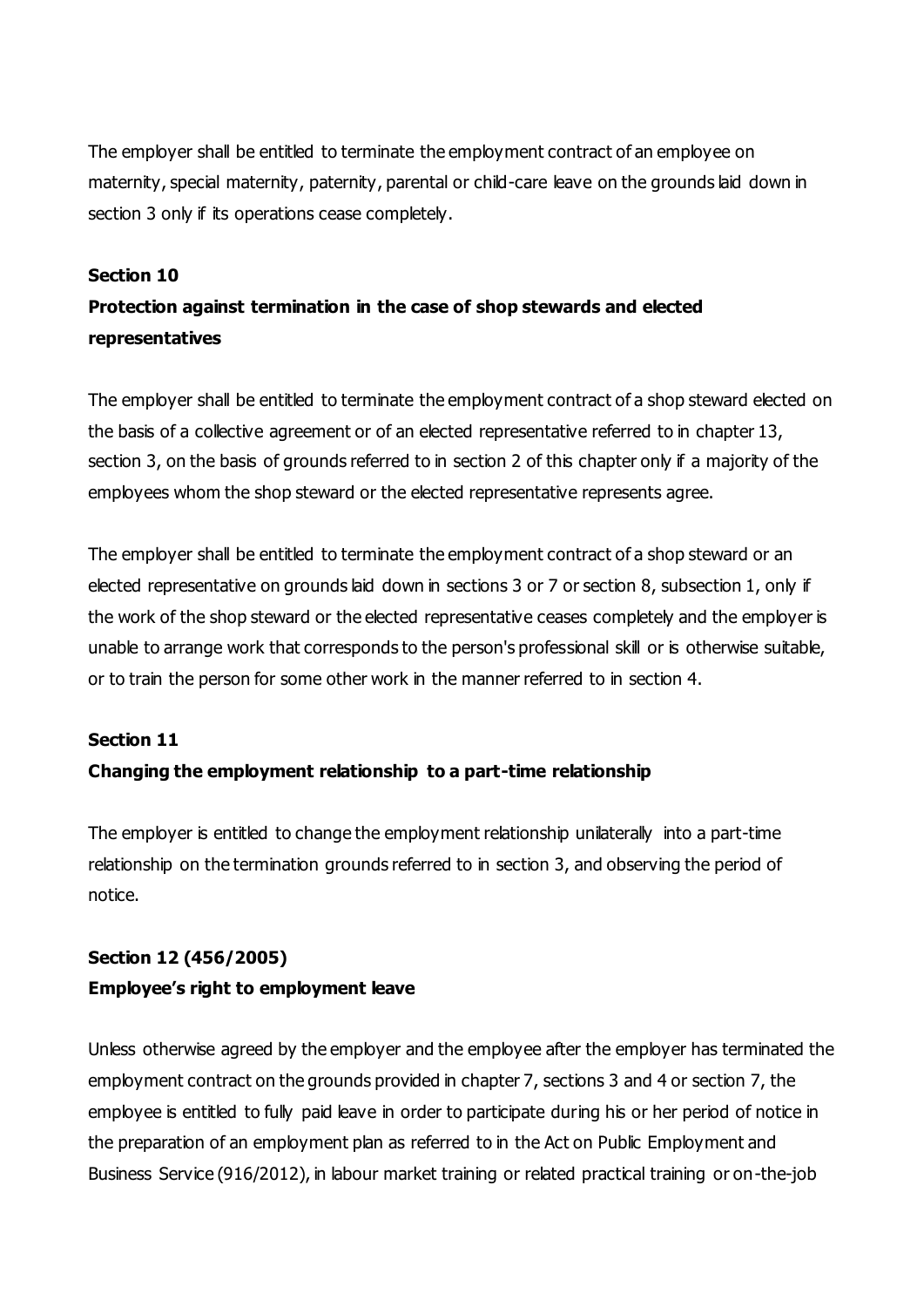learning, or to engage in jobseeking and attend job interviews on his or her own initiative or at the initiative of the authorities, or to attend re-assignment coaching. (920/2012)

The duration of employment leave is determined in accordance with the duration of the period of notice as follows:

1) a maximum of five working days in total, if the period of notice does not exceed one month;

2) a maximum of 10 working days in total, if the period of notice is longer than one month but does not exceed four months;

3) a maximum of 20 working days in total, if the period of notice is more than four months.

Before taking employment leave or part thereof, the employee shall inform the employer regarding the leave and the grounds therefore as early as possible, and shall, upon request, present a reliable account on the grounds for each leave.

Taking employment leave shall not substantially inconvenience the employer.

### **Section 13 (1467/2016)**

### **Coaching or training to further the employment prospects of an employee given notice**

The employer is obligated to offer an employee to whom it has given notice on grounds set out in chapter 7, section 3, the opportunity to take part in employer-funded coaching or training to further the prospects of finding employment if:

1) the employer regularly employs at least 30 people; and

2) the employee has been employed by the employer for an uninterrupted period of at least five years before the termination of the employment relationship.

The value of the coaching or training must at least correspond to the employee's imputed pay for one month or the average monthly earnings of personnel at the same place of work as the employee given notice, whichever is the greater. The coaching or training shall be provided within a two-month period following the end of the period of notice. Where there are serious grounds,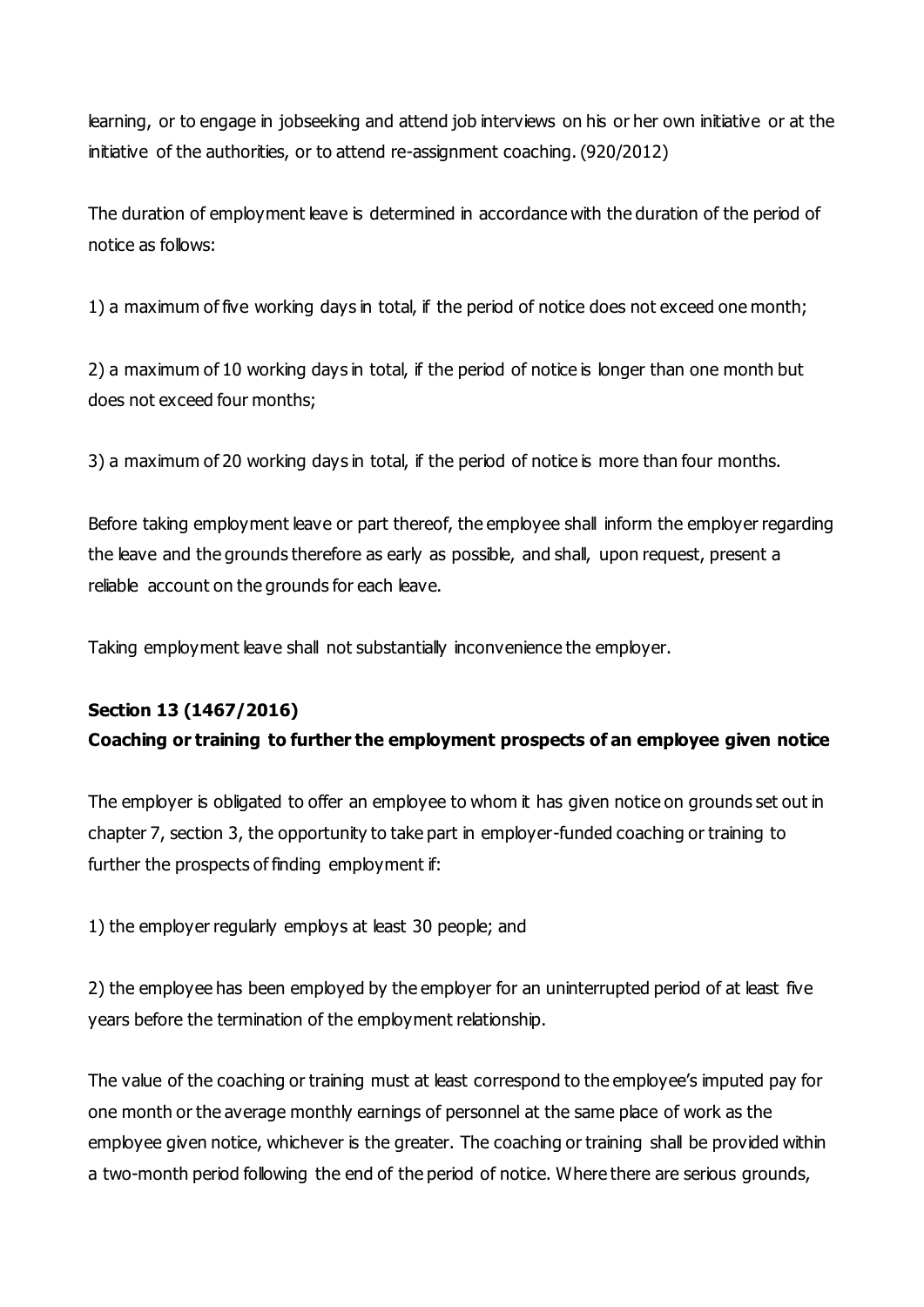the coaching or training may be provided later than this. However, by the end of the employment relationship the employee must be aware of the date or estimated date of the coaching or training provision.

The employer and the employee may agree that the employer will meet its obligation referred to in subsection 1 by paying in part or in full for training or coaching procured by the employee himself or herself.

The employer and the personnel may agree otherwise in respect of the provision of subsection 2 concerning specification of the value. The employer and the personnel may also agree on other arrangements instead of coaching or training for furthering the employment prospects of an employee given notice. The personnel representative is determined in accordance with section 8 of the Act on Cooperation within Undertakings (334/2007), section 6 of the Act on Cooperation in Government Agencies and Public Bodies (1233/2013) or section 3 of the Act on Cooperation between the Employer and Employees in Municipalities (449/2007). An agreement made by a personnel representative binds all employees whom the representative can be considered to represent.

# **Section 14 (1467/2016) Neglect of coaching or training for furthering employment prospects**

An employer that has not complied with the obligation laid down for it in section 13 is obligated to pay a lump sum compensation to the employee of an amount corresponding to the value of the training or coaching.

If the obligation to arrange coaching or training has been neglected only in part, the obligation to compensate shall be limited to an amount corresponding to the extent by which the obligation was neglected.

# **Chapter 8 Cancellation of employment contract**

**Section 1 Grounds for cancellation**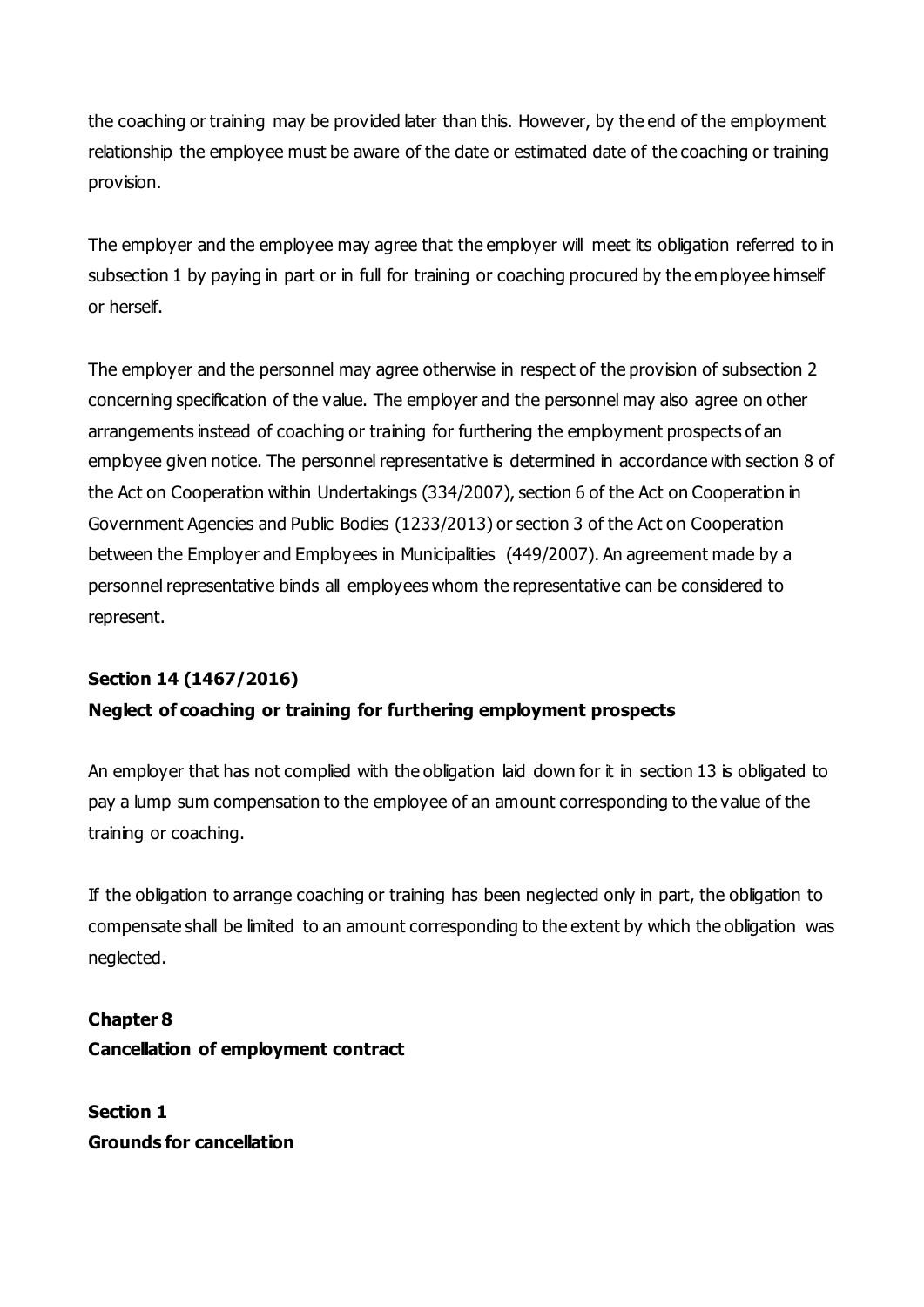The employer is only upon an extremely weighty cause entitled to cancel an employment contract with an immediate effect regardless of the applicable period of notice or the duration of the employment contract. Such a cause may be deemed to exist in case the employee commits a breach against or neglects duties based on the employment contract or the law and having an essential impact on the employment relationship in such a serious manner as to render it unreasonable to expect that the employer should continue the contractual relationship even for the period of notice.

Correspondingly, the employee shall be entitled to terminate the employment contract with immediate effect if the employer commits a breach against or neglects its duties based on the employment contract or the law and having essential impact on the employment relationship in such a serious manner as to render it unreasonable to expect that the employee should continue the contractual relationship even for the period of notice.

### **Section 2**

### **Lapse of cancellation right**

The right to cancellation lapses if the employment contract is not cancelled within 14 days of the date on which the contracting party is informed of the existence of the cancellation grounds referred to in section 1.

If cancellation is prevented for a valid reason, it may take place within 14 days of the date on which the impediment ceases to exist.

#### **Section 3**

### **Deeming the employment contract cancelled**

If the employee has been absent from work for a minimum of seven days without notifying the employer of a valid reason for the absence for this period, the employer is entitled to consider the employment contract cancelled from the date on which the absence began.

If the employer is absent from the workplace for a minimum of seven days without notifying the employee of a valid reason for this absence, the employee shall be entitled to consider the employment contract cancelled.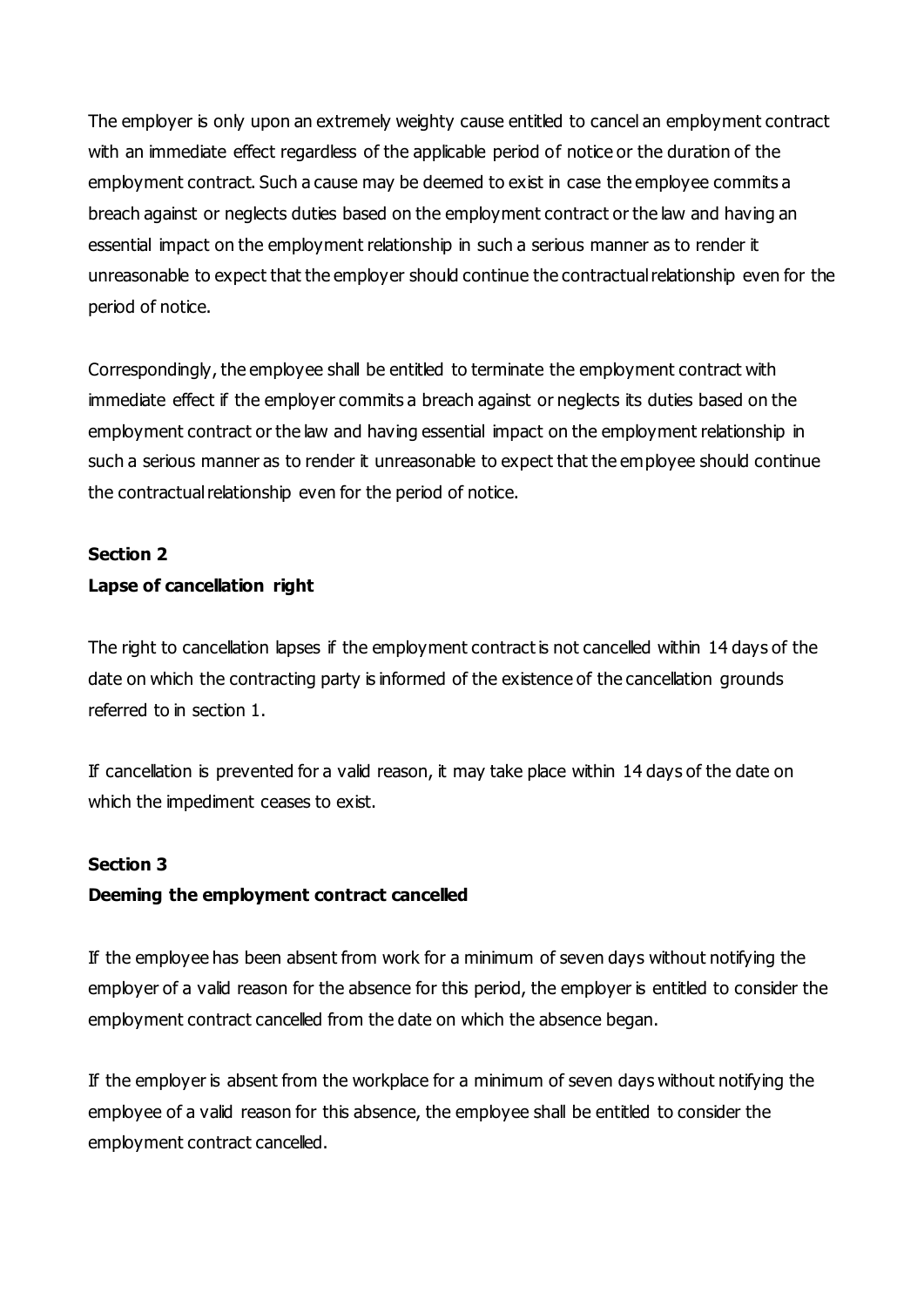If it has been impossible to notify the other contracting party because of an acceptable impediment, the cancellation of the employment contract shall be null and void.

#### **Chapter 9**

### **Procedure for terminating an employment contract**

#### **Section 1**

#### **Appealing to the grounds for termination**

The employer must effect termination of the employment contract within a reasonable period after being informed of the existence of the grounds related to the person of the employee referred on in chapter 7, section 2.

#### **Section 2**

#### **Hearing the employee and the employer**

Before the employer terminates an employment contract on the grounds referred to in chapter 7, section 2, or cancels it for a reason referred to in chapter 1, section 4, or chapter 8, section 1, the employer shall provide the employee with an opportunity to be heard concerning the grounds for termination. The employee is entitled to resort to an assistant when being heard.

Before the employee cancels an employment contract on the grounds referred to in chapter 8, section 1, the employee must provide the employer with an opportunity to be heard concerning the grounds for cancellation.

# **Section 3 (204/2017) Employer's duty to explain**

Prior to terminating the employment contract on the grounds referred to in chapter 7, sections 3 or 7, the employer must explain to the employee to be dismissed the grounds for termination of employment and the alternatives. If the employment contract is terminated pursuant to chapter 7, section 8, the bankrupt's or death estate must present to the employees as soon as possible a clarification of the grounds of the employment contract's termination.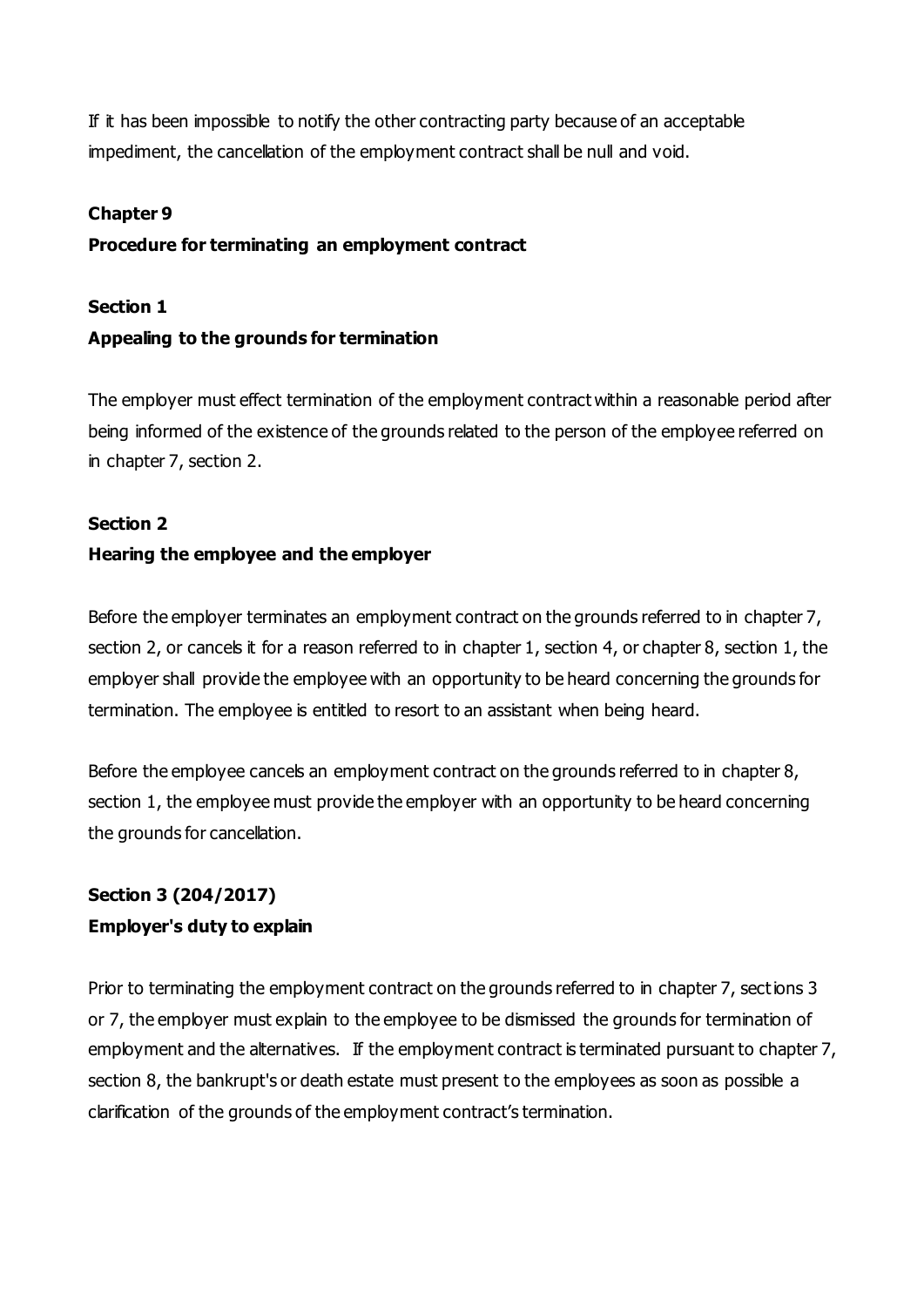If the termination concerns more than one employee, the explanation may be given to a representative of the employees or, if no such representativ e has been elected, to the employees jointly.

If the employer is, under law, agreement or other binding provision, required to negotiate on the grounds for termination with the employees or their representatives, the employer is not required to provide the explanation referred to in subsections 1 and 2.

### **Sections 3a–3b**

Sections 3a–3b have been repealed by Act 204/2017.

### **Section 4**

### **Delivery of notice on the termination of an employment contract**

A notice on termination of an employment contract shall be delivered to the employer or its representative, or to the employee, in person. If this is not possible, the notice may be delivered by letter or electronically. The notice is then deemed to have been received by the recipient at the latest on the seventh day after the notice was sent.

If the employee is on annual vacation in accordance with law or contract or on a holiday of at least two weeks given in order to balance out working hours, termination of the employment relationship based on a notice delivered by letter or electronically shall not be regarded as delivered until the date following the end of the vacation or holiday at the earliest.

If a notice terminating the employment contract is delivered by letter or electronically, it shall be deemed that the grounds referred to in chapter 1, section 4, and the grounds for termination of an employment contract referred to in chapter 8, section 1, have been referred to within the agreed or required time if the notice has been handed in for delivery by mail or sent electronically within that period.

#### **Section 5**

**Notifying the employee of the grounds for termination**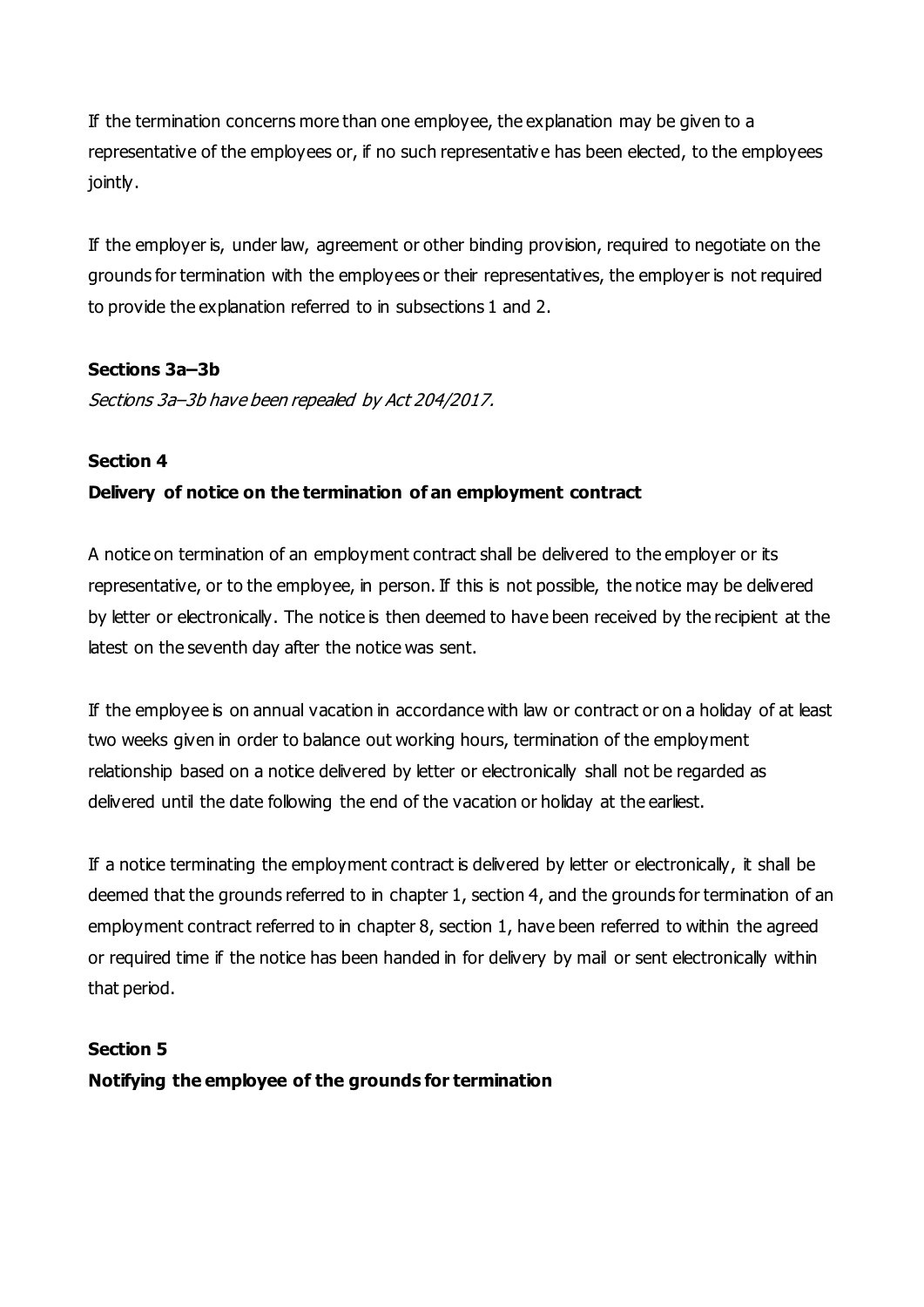At the employee's request, the employer shall notify the employee without delay in writing of the date of termination of the employment contract and of the grounds for termination or cancellation known by the employer to have caused the termination.

### **Chapter 10**

#### **Invalidity of employment contract and unreasonable terms**

### **Section 1**

# **Invalidity under the Contracts Act**

If the employment contract does not bind the employee on the basis of invalidity grounds laid down in chapter 3 of the Contracts Act, the employee is entitled, instead of resorting to the invalidity of the contract, to terminate the employment contract immediately, unless the invalidity grounds have lost their significance.

### **Section 2 Unreasonable terms**

If application of a term or condition in the employment contract is contrary to good practice or otherwise unreasonable, the term or condition may be adjusted or ignored.

#### **Section 3**

#### **Impact of null and void terms**

If a term or condition in the employment contract is null and void on account of being in conflict with a provision protecting the employee, the employment contract shall be applied in other respects.

#### **Section 4**

#### **Invalidity based on legal incompetence**

The employer shall not appeal to invalidity of contract because of an employee's legal incompetence as long as the legally incompetent person meets his or her contractual obligations.

### **Chapter 11 (448/2016)**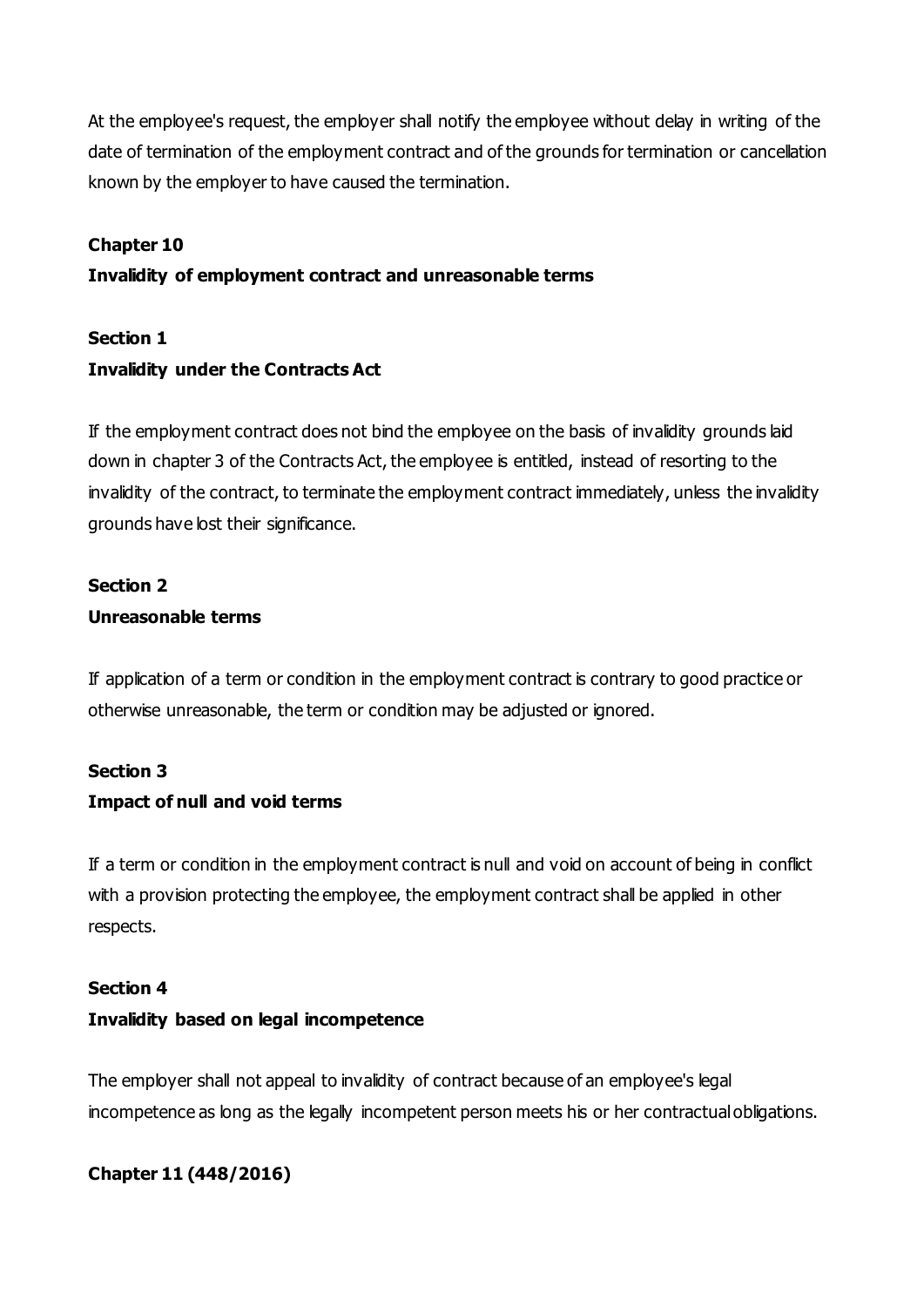### **Employment contracts of an international nature and the applicable law**

# **Section 1 (448/2016) Law applicable to employment contract**

Work performed in Finland is governed by Finnish employment legislation if the employment contract does not specify connections with other states.

If the employment contract specifies a connection with two or more states, the law applicable to the employment contract is determined in accordance with Regulation (EC) No 593/2008 of the European Parliament and of the Council on the law applicable to contractual obligations (Rome I).

#### **Section 2 (448/2016)**

#### **Employees performing work by virtue of the free movement of labour**

The terms of employment of citizens of the European Union and of the European Economic Area who perform work in Finland by virtue of the free movement of labour shall be equal to the terms applied to Finnish employees in the manner laid down in Regulation (EU) No 492/2011 of the European Union and of the Council on freedom of movement of workers within the Union. The terms of employment of Swiss citizens performing work in Finland by virtue of the free movement of labour shall be equal to the terms applied to Finnish employees in the manner agreed in Luxembourg on 21 June 1999 in the Agreement between the European Community and its Member States, of the one part, and the Swiss Confederation, of the other, on the free movement of persons (Finnish Treaty Series 38/2002).

Discrimination in the terms of employment on the grounds of nationality is prohibited in the manner laid down in the Non-Discrimination Act and in international agreements binding on Finland.

## **Section 3 (448/2016) Posted employees**

Provisions on the minimum terms of the contractual employment relationships of workers posted to Finland on the basis of the cross-border provision of services, and on their employment conditions, are laid down in the Act on Posting Workers (447/2016).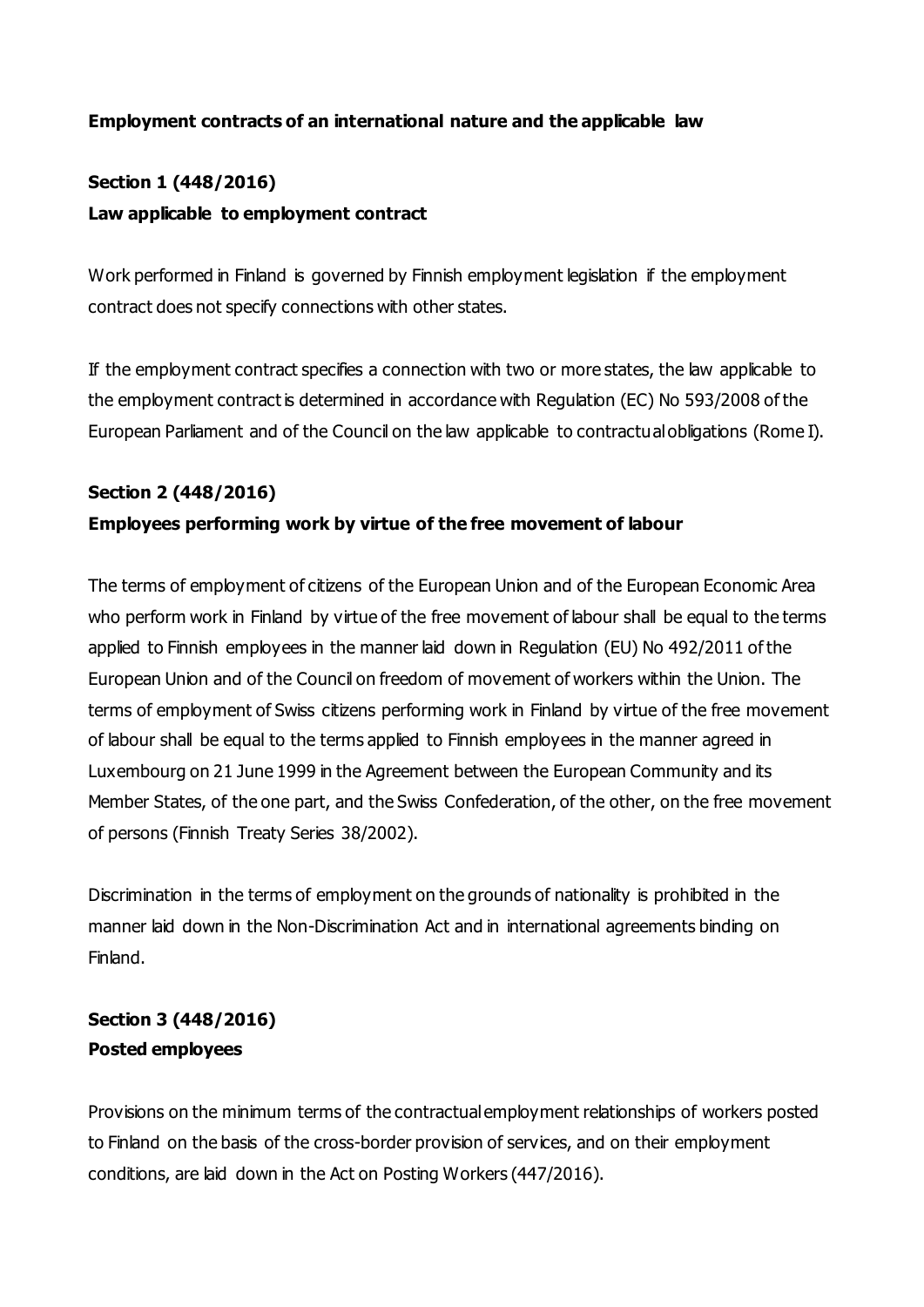## **Section 4 (918/2017)**

# **Employees referred to in the Act on the Conditions of Entry and Residence of Third-Country Nationals in the Framework of an Intra-Corporate Transfer**

Provisions on determination of the terms of employment of employees whose entry to the country is based on the Act on the Conditions of Entry and Residence of Third-Country Nationals in the Framework of an Intra-Corporate Transfer (908/2017) are laid down in section 1a of the Act on Posting Workers.

### **Chapter 11a (451/2012)**

**Employers' joint and several liabilities in employing illegally resident employees**

**Section 1 (451/2012) Scope of application**

The provisions of this chapter are applied to an employer who has employed a third-country national, within the meaning of section 3, paragraph 2a of the Aliens Act (301/2004), who is staying illegally in the country. The provisions are also applied to the employer's contracting party and other contracting parties, as provided hereafter in this chapter.

# **Section 2 (451/2012) Subcontractor and contractor**

In this chapter:

1) *subcontractor* means any contracting party acting as an employer who has concluded an agreement with an orderer to achieve a certain result in exchange for compensation;

2) contractor means any legal or natural person on whose premises or work site located in Finland an employee employed by a subcontractor is working;

3) main contractor means any legal or natural person on whose premises or work site located in Finland several subcontractors referred to in paragraph 1 are working as contractors referred to in paragraph 2.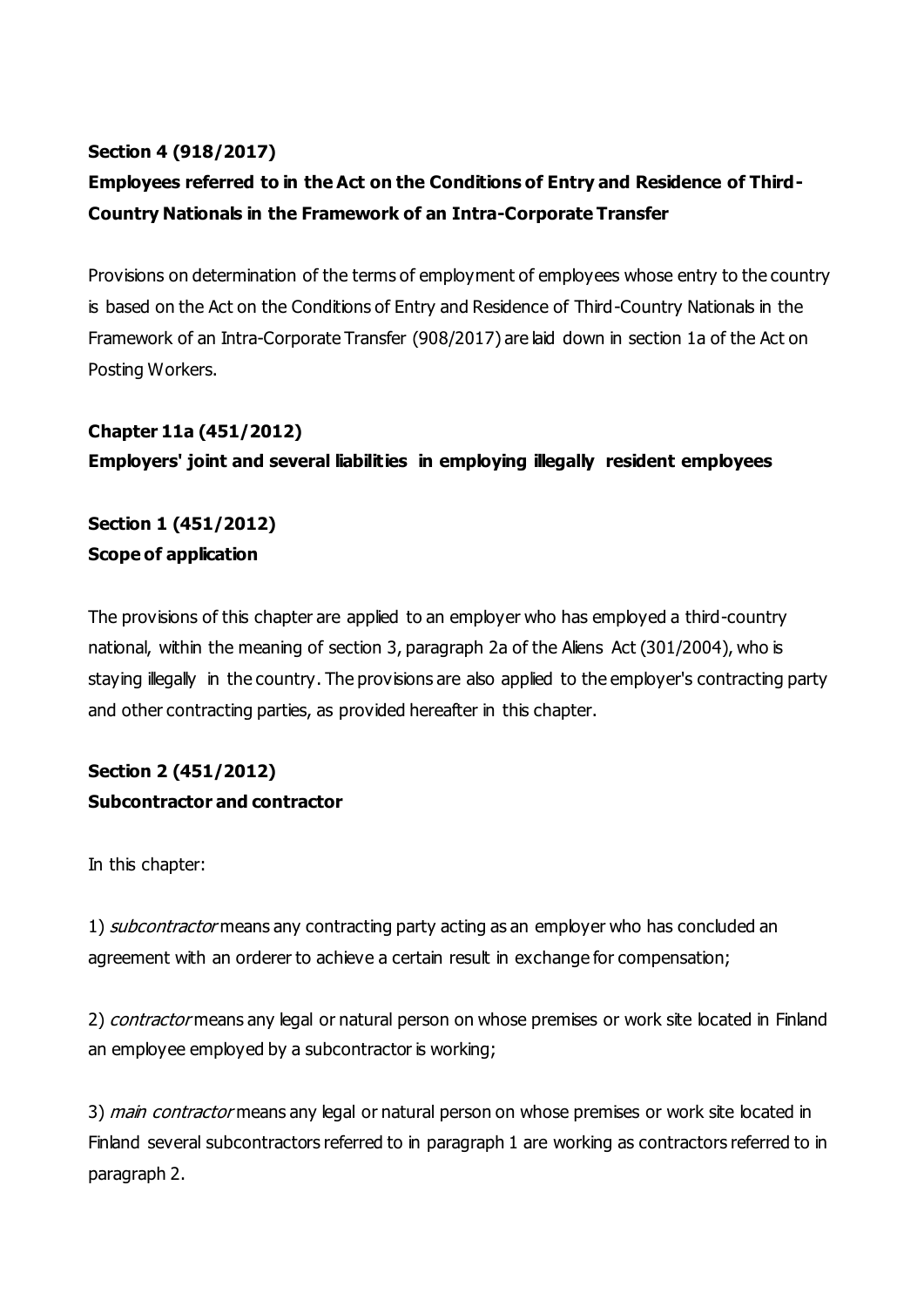# **Section 3 (451/2012) Financial sanction**

An employer who has hired an employee or employees referred to in section 1 shall be liable to pay a financial sanction of a minimum of EUR 1,000 and a maximum of EUR 30,000.

The minimum and maximum amounts of the sanction shall be revised every three years by government decree, to match any change in monetary value.

#### **Section 4 (451/2012)**

### **Factors affecting the amount of the financial sanction**

When determining the size of the financial sanction, the following shall be taken into account: whether the employer's infringement is intentional and persistently repeated, other circumstances surrounding the establishment of the employment relationship and the terms thereof, and the number of employees referred to in section 1.

The financial sanction may be reduced if a natural person has hired an employee for his or her private purposes and if the employee's working conditions are not particularly exploitative.

# **Section 5 (451/2012) Costs of return**

An employer on whom a financial sanction referred to in section 3 is imposed shall be liable to compensate for the costs of returning employees referred to in section 1 in cases where the return procedures have been implemented, provided that the employer has, through their own actions, influenced the employees' entry or residence.

# **Section 6 (451/2012) Imposing a financial sanction and compensating for the costs of return**

The Finnish Immigration Service shall order the employer and the contractor, within the meaning of sections 10 and 11, to pay a financial sanction referred to in section 3 and the costs or return referred to in section 5, by a date specified in the decision. If the financial sanction and costs of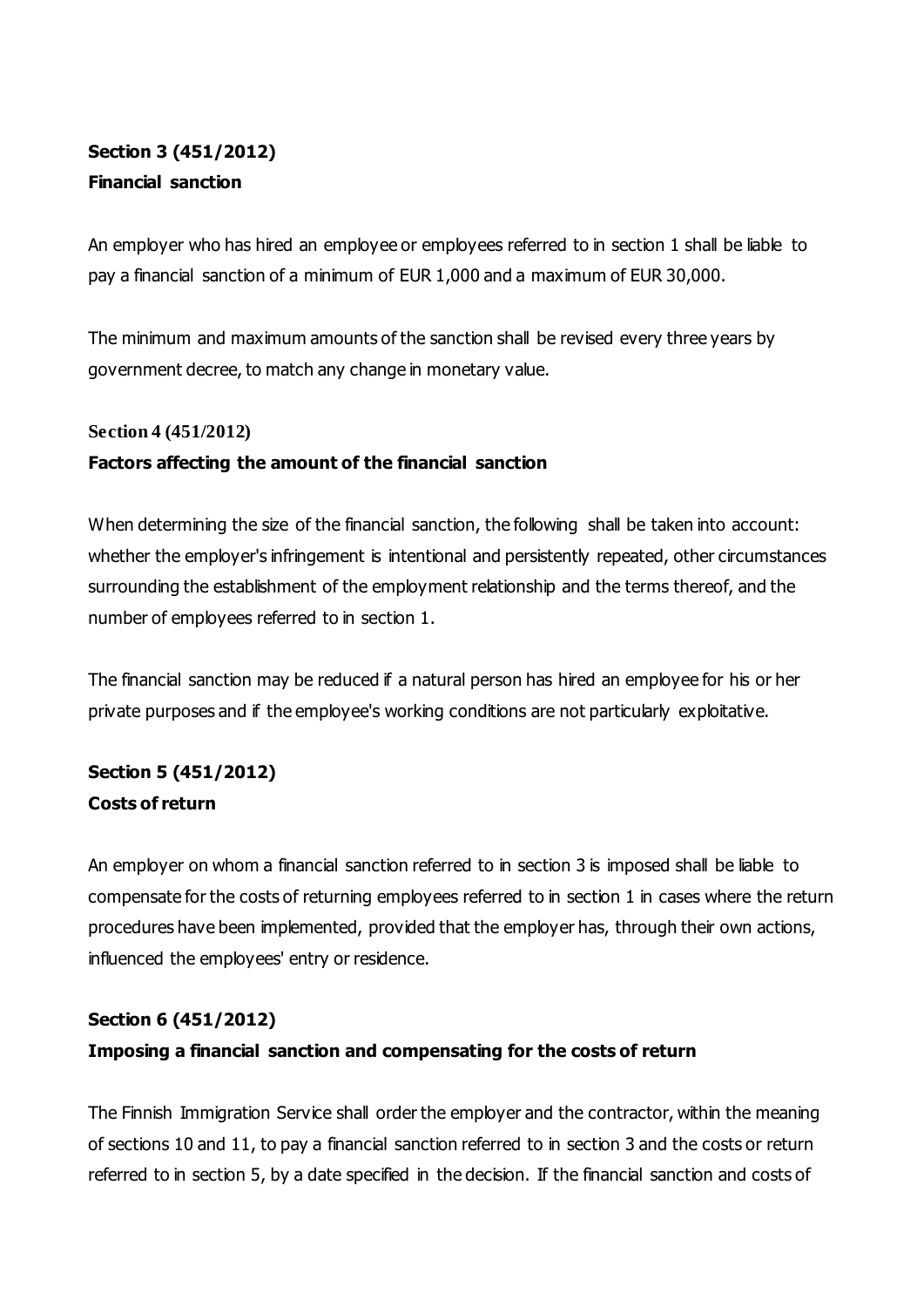return are also imposed on the contractor or other subcontractor acting as a contractor, as specified in sections 10 and 11, the employer, contractor, or other subcontractor acting as a contractor shall be jointly and severally liable for the sanction and costs of return.

A financial sanction may not be imposed if the matter concerned has not been instituted within two years of the termination of the employee's employment relationship. The financial sanction and costs of return shall expire after five years from the beginning of the year in which they were imposed.

The financial sanction and costs of return are payable to the state. The Act on the Enforcement of a Fine (672/2002) is applied in the implementation of financial sanctions.

A financial sanction may not be imposed on anyone who is suspected of the same act in a criminal matter in which pre-trial investigation, consideration of charges, or a trial is pending. Additionally, a financial sanction may not be imposed on anyone who has been legally sentenced to punishment for the same act. The Finnish Immigration Service shall, upon application, cancel a financial sanction if the party on whom it was imposed is suspected of the same act in a criminal matter pending in a court of law or is later sentenced to punishment for the same act.

# **Section 7 (73/2017) Right of appeal**

An appeal against a decision referred to in this chapter may be made to an administrative court in the manner laid down in the Administrative Judicial Procedure Act (586/1996). The decision of the administrative court may be appealed against only if the Supreme Administrative Court grants leave to appeal.

# **Section 8 (451/2012) Sending back-payments and duration of employment**

The employer shall be liable to pay the costs arising from sending back-payments to the country to which an employee referred to in section 1 has returned or has been returned.

An employment relationship of at least three months is presumed unless the employer or the employee can prove otherwise.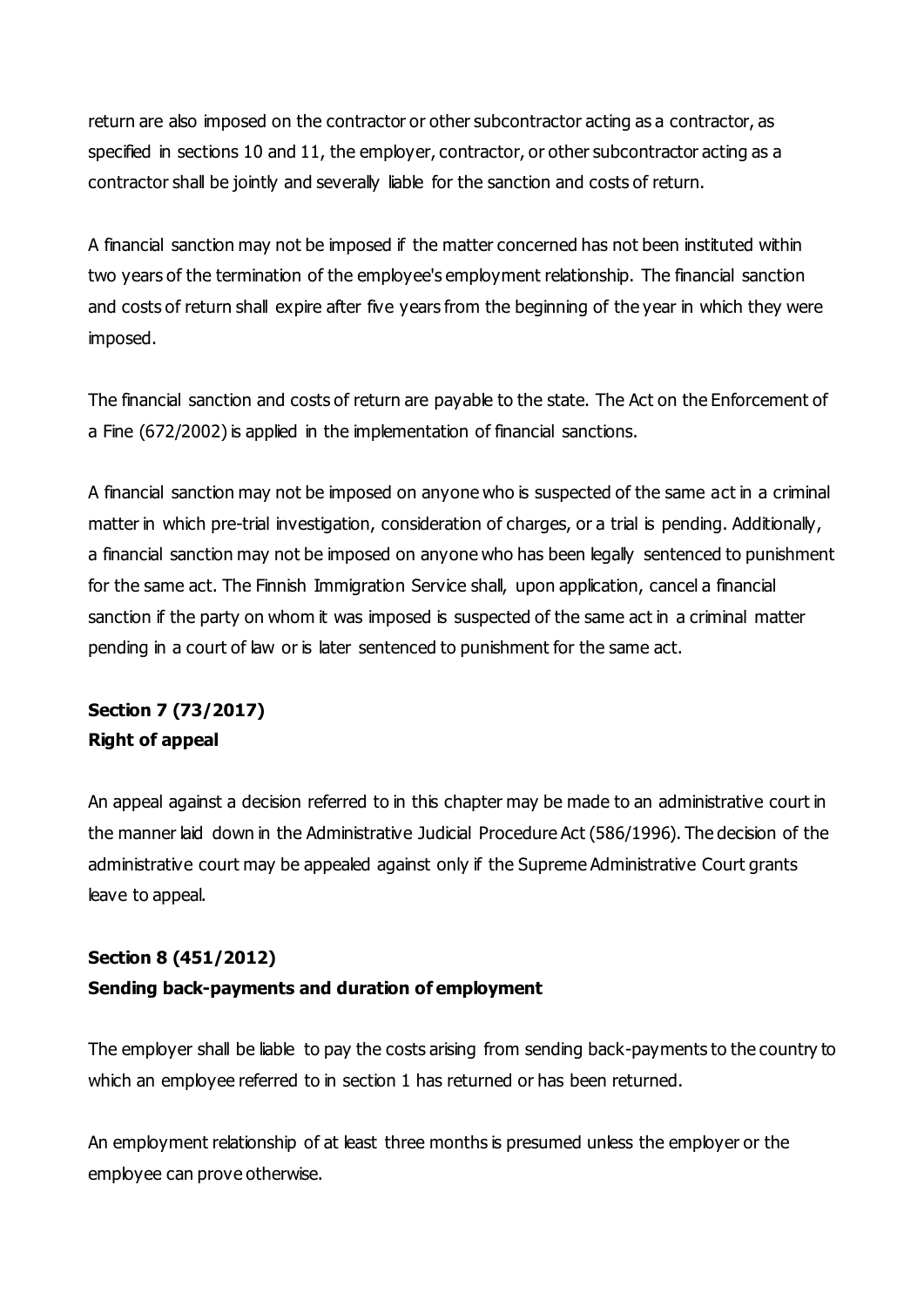# **Section 9 (451/2012)**

### **Contractor's liability for payments to an employee**

Where the employer of an employee referred to in section 1 is a subcontractor, the subcontractor's direct contractor and the employer shall be jointly and severally liable to make the following payments to the employee:

1) any outstanding remuneration;

2) remuneration payable for additional work and overtime as provided in section 22 of the Working Hours Act (605/1996) and increased wages payable for Sunday work as provided in section 33 of the same act;

3) holiday pay as provided in chapter 3 of the Annual Holidays Act (162/2005) and holiday compensation as provided in chapter 4 of the same act.

The contractor shall be liable to pay the costs referred to in section 8, subsection 1, as provided in subsection 1. The contractor may also prove that its liability for the payments to an employee as set out in subsection 1 concern a period other than the one referred to in section 8, subsection 2.

### **Section 10 (451/2012)**

### **Contractor's liability for a financial sanction and costs of return**

Where the employer of an employee referred to in section 1 is a subcontractor, the subcontractor's direct contractor and the employer shall be jointly and severally liable to pay the financial sanction provided in section 3 and the costs of return referred to in section 5.

A financial sanction may be imposed on the contractor only if it is also imposed on the employer. The contractor may be ordered to pay the costs of return if the contractor has influenced the illegally resident employee's entry or residence.

**Section 11 (451/2012) Main contractor's liability**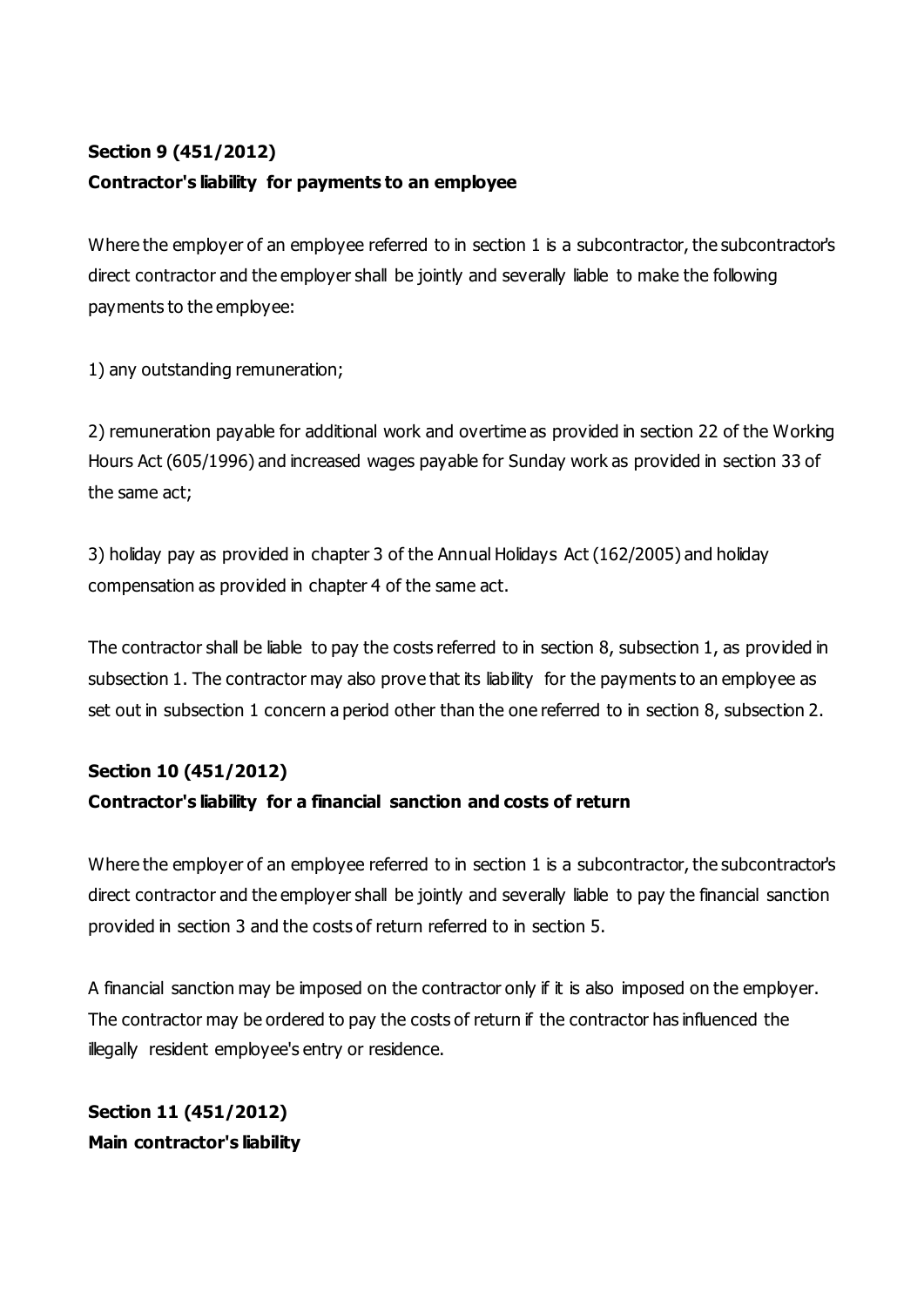The main contractor or other subcontractor acting as a contractor, shall be jointly and severally liable to pay the financial sanction provided in section 3 and the employee's remuneration and costs provided in section 9, if they knew that the employee was staying illegally in the country, as well as the costs of return, if the main contractor or other subcontractor acting as a contractor has influenced the illegally resident employee's entry or residence.

# **Section 12 (451/2012) Contractors' right of recourse**

The direct contractor, main contractor, and other subcontractor acting as a contractor are entitled to claim back from the subcontractor who is or has been the employer of an employee referred to in section 1 the amount that they, in addition to or in place of the employer, have paid according to sections 9–11 in the form of financial sanctions, costs of return, or the employee's remuneration or costs.

# **Section 13 (451/2012) Exemption from liability**

The employer, direct contractor, main contractor, and other subcontractor acting as a contractor shall not be liable to pay the financial sanction provided in section 3, or the costs of return provided in section 5, if a valid document presented as an employee's residence permit, or other document confirming his or her right of residence, was forged and the employer, direct contractor, main contractor, or other subcontractor acting as a contractor was unaware of this.

The direct contractor, main contractor, and other subcontractor acting as a contractor shall not be liable to pay the employee's remuneration and costs provided in section 9 if the document referred to in subsection 1 was forged and the direct contractor, main contractor, or other subcontractor acting as a contractor was unaware of this.

Furthermore, the direct contractor shall not be liable to pay the financial sanction provided in section 3, the costs of return provided in section 5, or the employee's remuneration and costs provided in section 9, if the direct contractor can prove that it has obtained the accounts and certificates referred to in section 5 of the Act on the Contractor's Obligations and Liability when Work is Contracted Out (1233/2006) from the employing subcontractor and if the direct contractor has ensured, through contracts concluded with the subcontractor or by other available means, that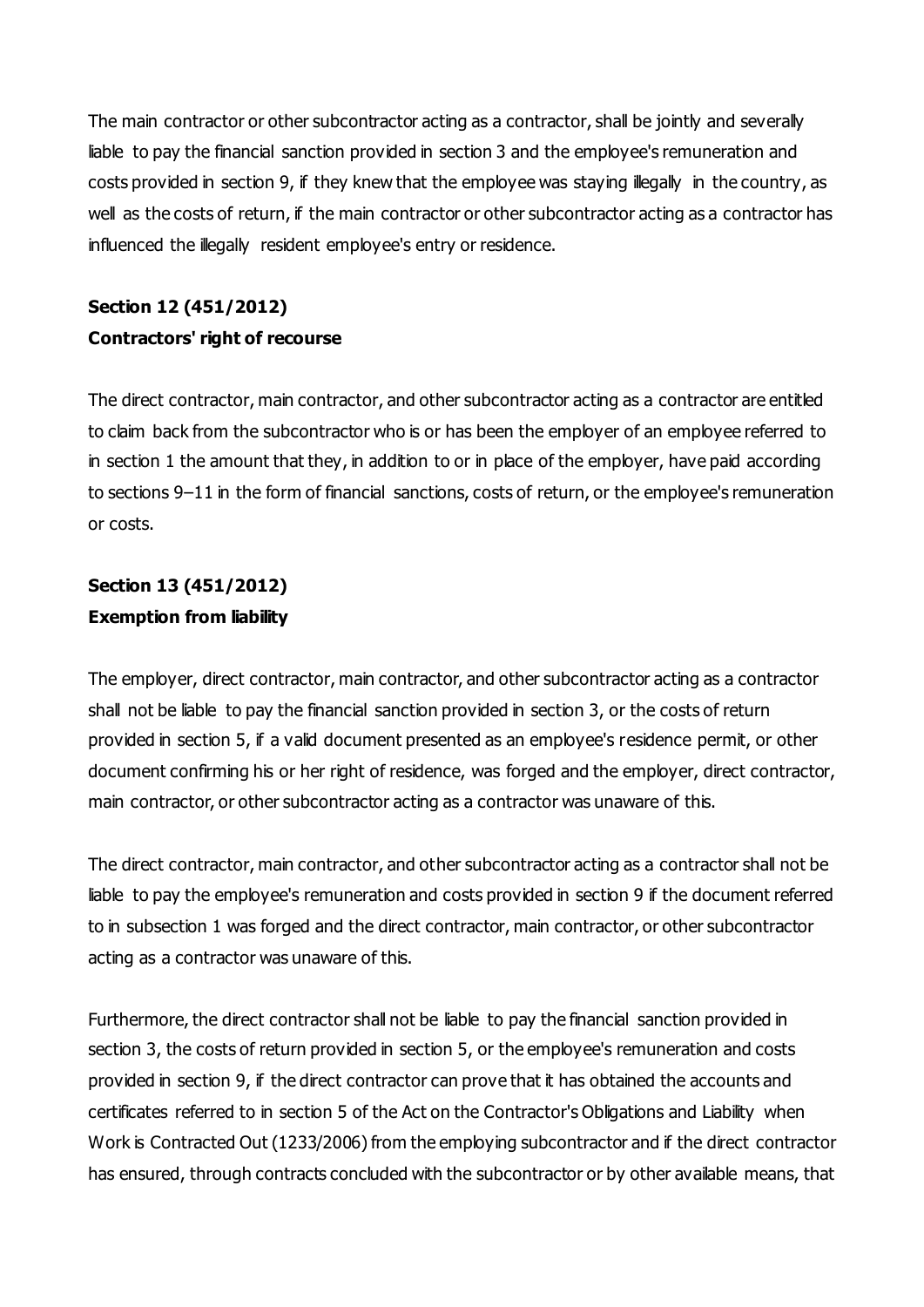the employees used by the employer have residence permits for an employed person as set out in the Aliens Act, or other documents granting them a right of residence.

Before making a decision, the Finnish Immigration Service shall request a statement from the occupational safety and health authorities on whether the contractor referred to in subsection 3 has adhered to section 5 of the Act on the Contractor's Obligations and Liability when Work is Contracted Out. The person making the decision must comply with the statement.

# **Chapter 12 Liability for damages**

# **Section 1 General liability**

If the employer intentionally or through negligence commits a breach against obligations arising from the employment relationship or this Act, it shall be liable for the loss thus caused to the employee.

In derogation from the provisions of subsection 1 above, liability for termination of the employment contract contrary to the grounds laid down in chapter 1, section 4, or in chapters 7 or 8 is determined under section 2.

If the employee intentionally or through negligence commits a breach against, or neglects obligations arising from, the employment contract or this Act or at work causes a loss to the employer, the employee shall be liable to the employer for the loss thus caused in accordance with the grounds laid down in chapter 4, section 1, of the Tort Liability Act (412/1974).

The compensation for neglecting to observe the period of notice is determined under chapter 6, section 4. Chapter 5, section 7, subsection 3 lays down provisions on the entitlement of an employee who has been laid off for a minimum of 200 days, and who terminates the employment relationship, to receive compensation equivalent to pay or part of it for the period of notice.

### **Section 2**

**Compensation for groundless termination of an employment contract**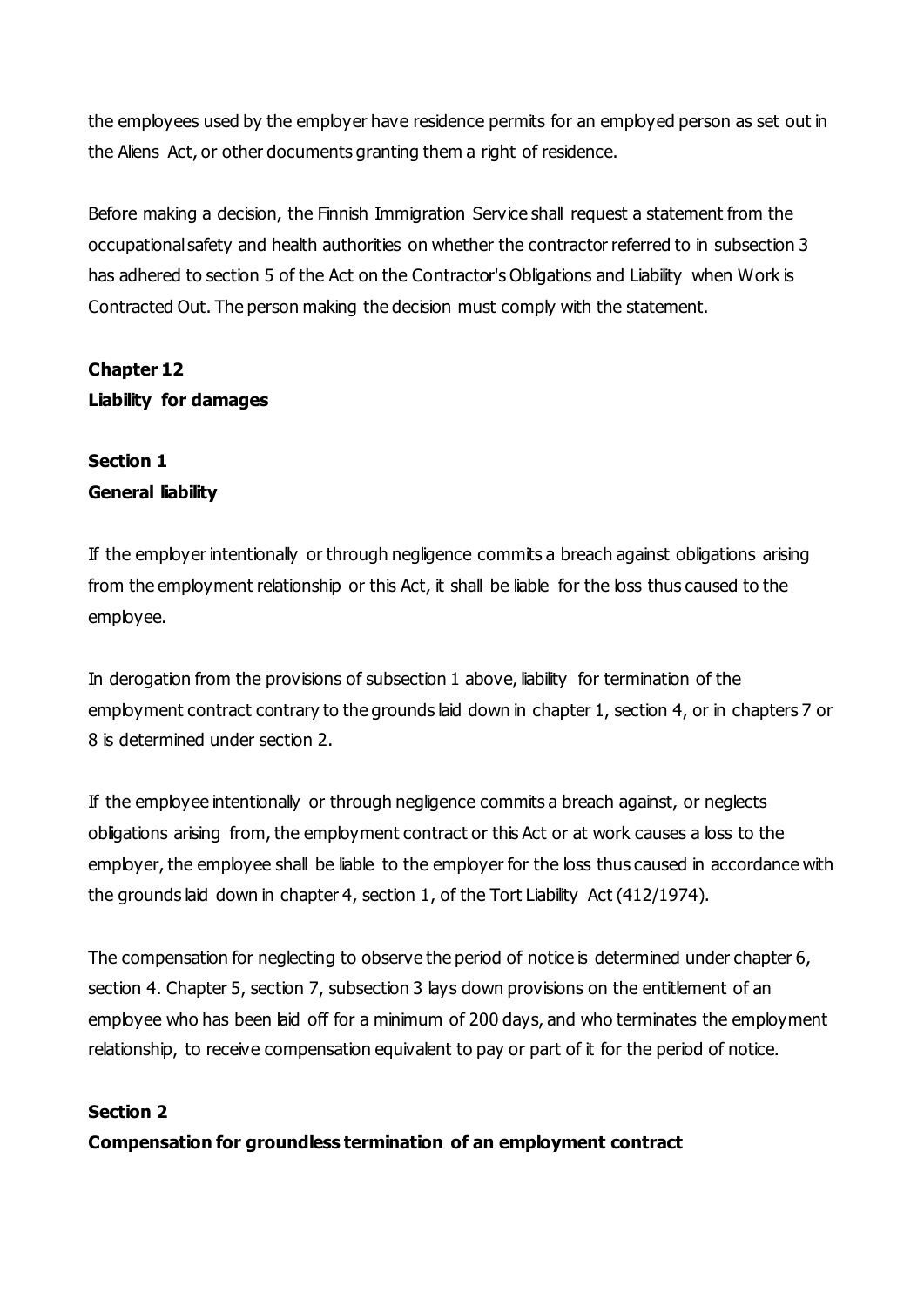If the employer has terminated an employment contract contrary to the grounds laid down in this Act, it must be ordered to pay compensation for unjustified termination of the employment contract. If the employee has cancelled the employment contract on the grounds laid down in chapter 8, section 1, arising from the employer's intentional or negligent actions, the employer must be ordered to pay compensation for unjustified termination of the employment contract. The exclusive compensation must be equivalent to the pay due for a minimum of three months or a maximum of 24 months. Nevertheless, the maximum amount due to be paid to shop stewards elected on the basis of a collective agreement or to elected representatives referred to below in chapter 13, section 3, is equivalent to the pay due for 30 months.

Depending on the reason for terminating the employment relationship, the following factors must be taken into account in determining the amount of compensation: estimated time without employment and estimated loss of earnings, the remaining period of a fixed-term employment contract, the duration of the employment relationship, the employee's age and chances of finding employment corresponding to his or her vocation or education and training, the employer's procedure in terminating the contract, any motive for termination originating in the employ ee, the general circumstances of the employee and the employer, and other comparable matters. In determining the compensation, account must be taken of any compensation adjudicated for the same act by virtue of the Non-discrimination Act. (1331/2014)

If the employer has terminated the employment contract contrary to the grounds laid down in chapter 7, sections 3 or 7, or cancelled it contrary to the grounds laid down in chapter 1, section 4, or solely contrary to the grounds laid down in chapter 8, section 1, the provision in subsection 1 on minimum compensation shall not apply.

#### **Section 3 (1448/2016)**

# **Impact of daily unemployment allowance on payment of indemnities and compensation**

Where a compensation ordered under section 2 above is compensation for loss of emoluments due to unemployment before a ruling is pronounced or delivered, the following deductions shall be made:

1) 75 per cent of the daily earnings-related unemployment allowance as referred to in the Unemployment Security Act (1290/2002) paid to the employee for the period in question;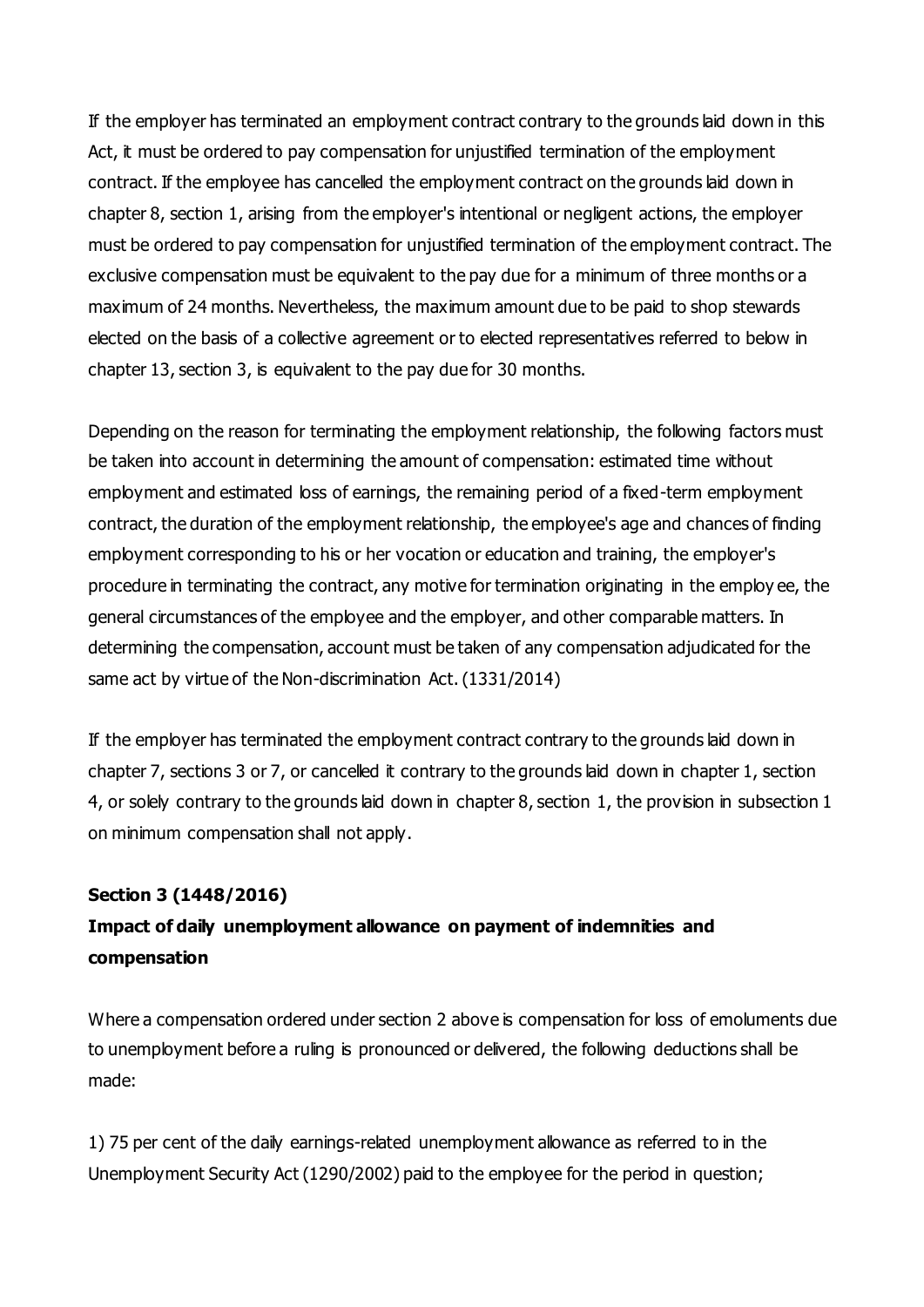2) 80 per cent of the basic unemployment allowance referred to in the Unemployment Security Act paid to the employee for the period; and

3) the labour market subsidy paid to the employee for the period under the Unemployment Security Act.

A court may, if warranted by the amount of the compensation and by the employee's financial and social circumstances and the insult suffered by him or her, reduce the amount deductible from the compensation referred to in subsection 1 or waive the deduction in total .

When processing a matter referred to in subsection 1, paragraph 1, above, a court shall provide the Unemployment Insurance Fund and the unemployment fund with an opportunity to be heard. The court must order the employer to pay the sum deducted from the compensation to the Unemployment Insurance Fund, and inform it of the legally valid ruling or decision in the matter. What is herein laid down pertaining to the Unemployment Insurance Fund shall correspondingly apply to the Social Insurance Institution when a matter referred to in subsection 1, paragraph 2 or 3, is processed.

When an agreement is made on the amount of the employer's liability, it must separately mention the total compensation agreed under section 2 and the compensation included therein paid to the employee for loss of emoluments due to unemployment before the agreement is made. The deductions prescribed in subsections 1 and 2 of this section shall be made from the compensation. The employer is responsible for paying the sum deducted from the compensation to the Unemployment Insurance Fund or the Social Insurance Institution and for sending a copy of the agreement to the Unemployment Insurance Fund or the Social Insurance Institution.

What is laid down above on compensation ordered under section 2 also applies to compensation ordered under section 1, subsection 1, for groundless lay -off.

**Chapter 13 Miscellaneous provisions**

**Section 1 Freedom of association**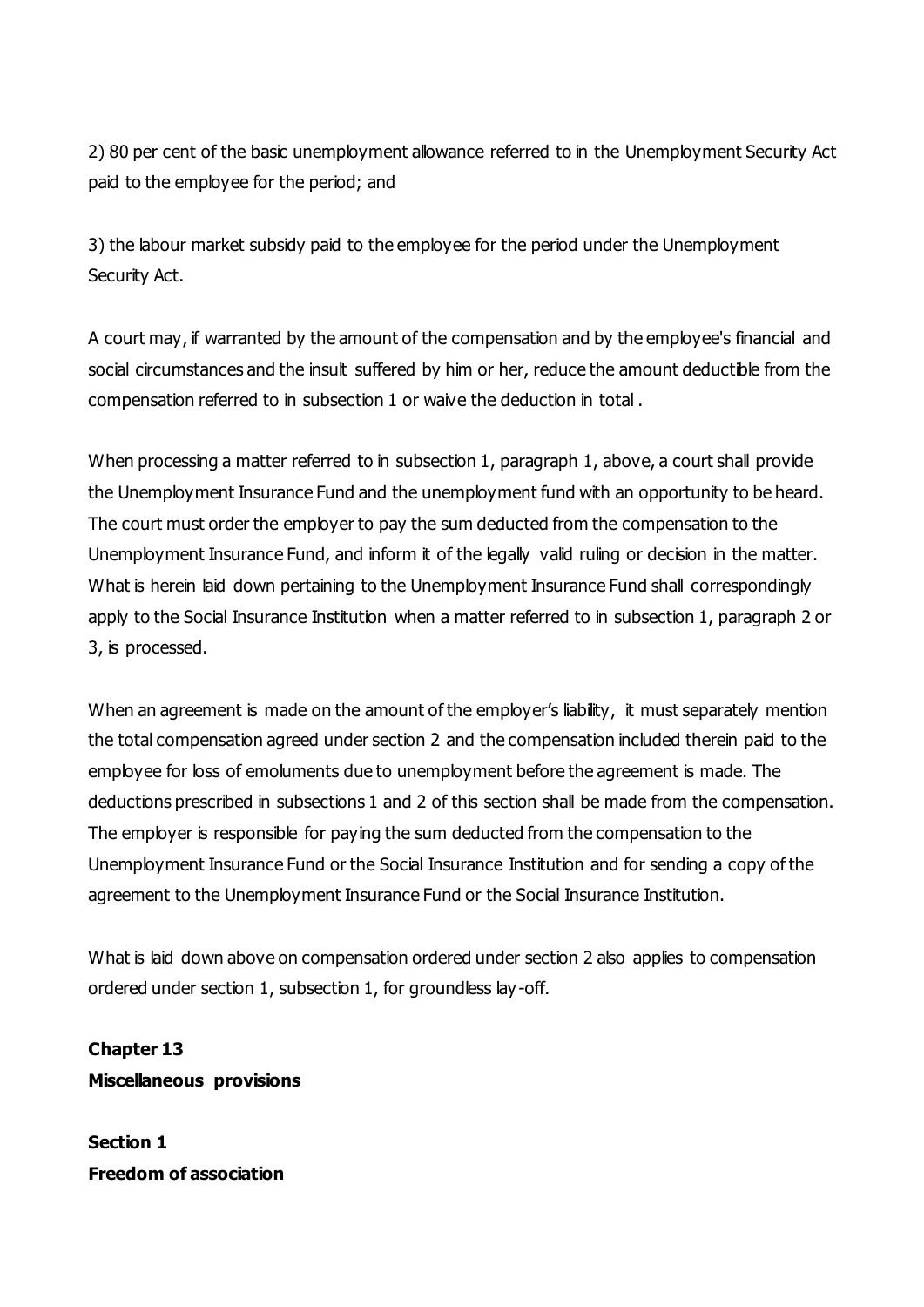Employers and employees have the right to belong to associations and to be active in them. They also have the right to establish lawful associations. Employers and employees are likewise free not to belong to any of the associations referred to above. Prevention or restriction of this right or freedom is prohibited.

Any agreement contrary to the freedom of association is null and void.

# **Section 2 Right of assembly**

The employer must allow employees and their organisations to use suitable facilities under the employer's control free of charge during breaks and outside working hours in order to deal with employment issues and matters forming part of the function of trade unions. Exercise of this right of assembly must not have a harmful impact on the employer's operations.

# **Section 3**

### **Elected representative**

Employees who do not have a shop steward referred to in a collective agreement applicable to the employer under the Collective Agreements Act may elect a representative from among themselves. The duties and scope of competence of such an elected representative are determined in the manner laid down separately in this Act and elsewhere in the labour legislation. The employees may further take majority decisions to authorise the elected representative to represent them in matters of employment relationships and working conditions specified in the authorisation.

Elected representatives are entitled to any information that they need to carry out the duties referred to in law and to sufficient release from work obligations. The employer must compensate for any loss of earnings caused thereby. Release from work obligations in order for the elected representative to carry out other duties and compensation for any loss of earnings must be agreed on with the employer.

Chapter 7, section 10, lays down provisions concerning protection of elected representatives from termination.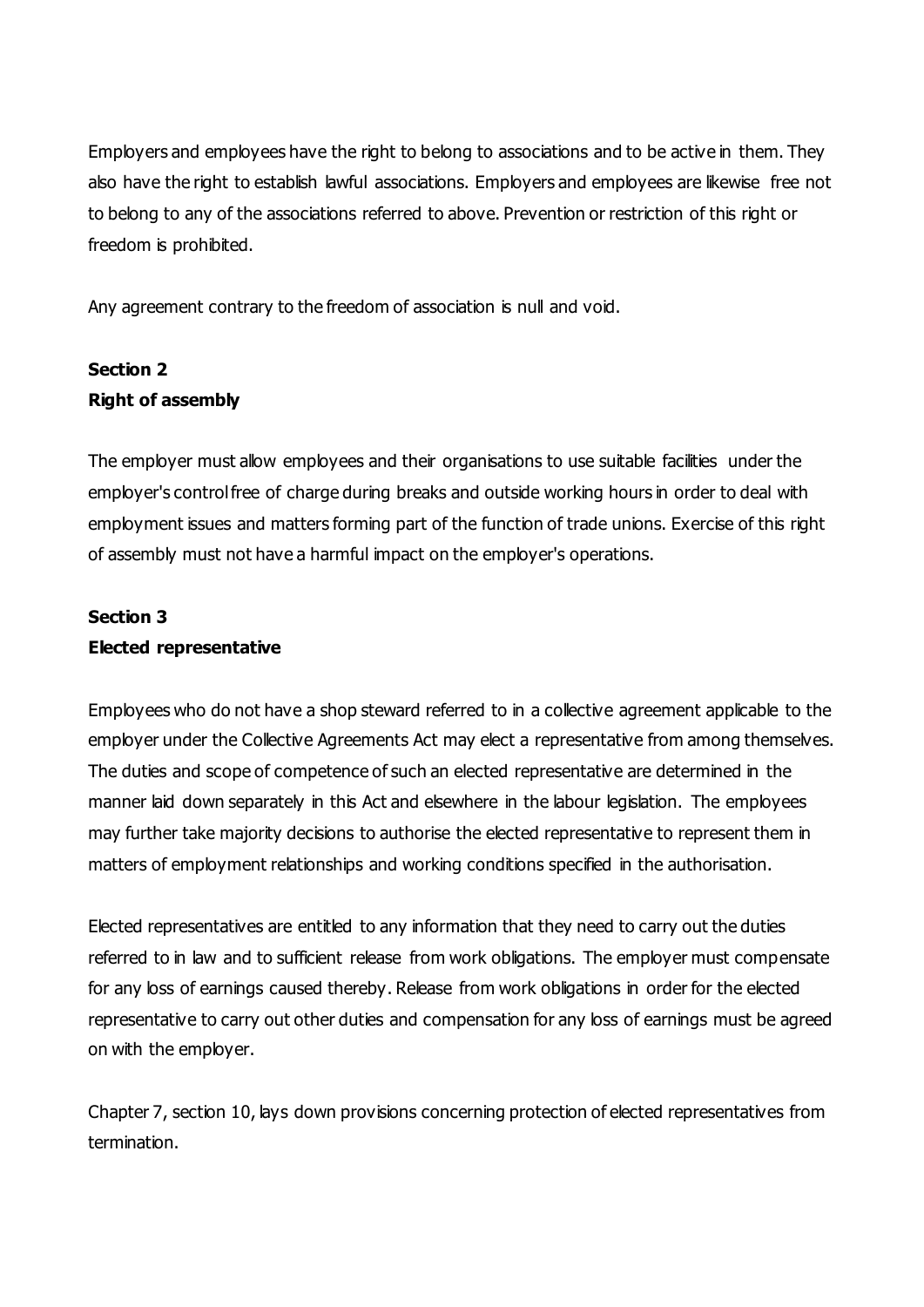# **Section 4 Elected representatives and assignment of business**

Elected representatives retain the status laid down in section 3 if the business or part thereof keeps its independence following assignment. If an elected representative's term comes to an end as a result of assignment of the business, the representative has the protection against termination laid down in chapter 7, section 10, for six months from the end of his or her term.

# **Section 5 (1448/2016) Accommodation benefit**

The employee is entitled to use a dwelling provided as emolument for a period during which work has been interrupted for an acceptable reason and on termination of the employment relationship during the period laid down as the lessor's period of notice in section 92 of the Act on Residential Leases (481/1995). If the employment relationship is terminated on account of the employee's death, the members of the employee's family living in the dwelling are entitled to use the dwelling after the employee's death for the same period as the employee would have been entitled to do, though not for more than three months.

After termination of the employment relationship, the employer may not charge more per square metre for use of a dwelling than an amount equivalent to the maximum housing costs laid down in the Act on General Housing Allowance (938/2014). The employee or his or her family must be notified of such a charge. This remuneration may be charged as from the beginning of the month immediately following a period of 14 days after the notification.

Correspondingly, the employer is entitled to charge a remuneration for use of a dwelling if the employer's pay obligation is suspended while the employment relationship continues. Remuneration must not be charged before the beginning of the second full calendar month after cessation of the pay obligation. The employee must be notified of this remuneration at least one month before the obligation to pay such remuneration begins.

If an urgent reason exists, the employer may place another suitable dwelling at the disposal of the employee or the family of a deceased employee for the period of suspension of work referred to in subsection 1 and for a period following termination of the employment relationship. Any consequent removal costs must be paid by the employer.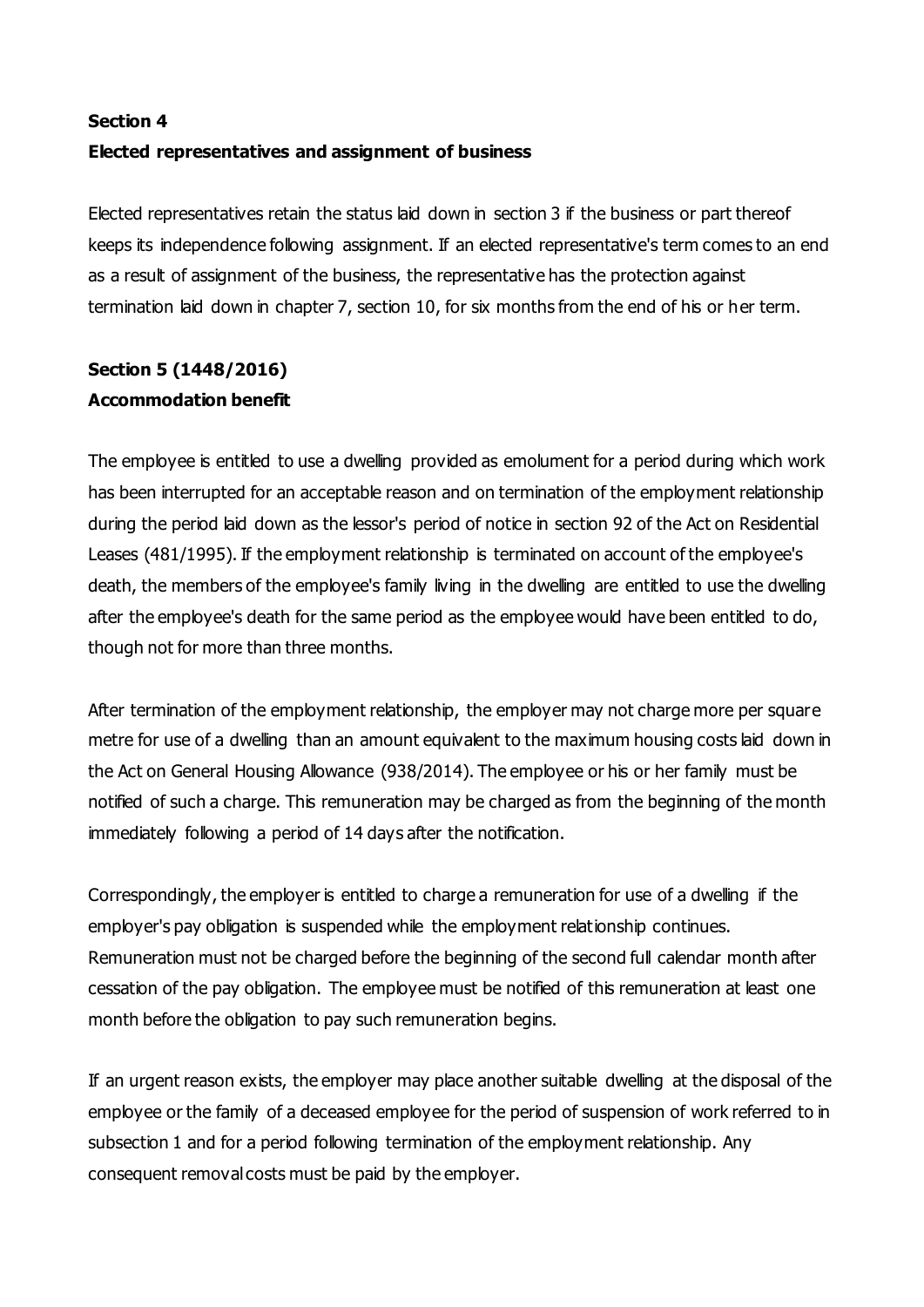# **Section 6 (1458/2016) Mandatory nature of the provisions**

Any agreement reducing the rights of and benefits due to employees under this Act shall be null and void unless otherwise provided in this Act.

Notwithstanding the obligation to offer work as laid down in chapter 2, section 5, chapter 5, section 2 and chapter 6, section 6 above:

1) a municipality may hire someone for a contractual employment relationship in order to fulfil its employment obligation laid down in chapter 11, section 1 of the Act on Public Business and Employment Service, but not for a position from which it has laid off a municipal employee at the same time or for which it has issued a lay-off notice to a municipal employee;

2) an association or foundation may employ an unemployed person referred to in chapter 7, section 8, subsection 1, paragraph 3 of the Act on Public Business and Employment Service for tasks not considered to be business activities;

3) a municipality, joint municipal authority, association or foundation may employ someone for a wage-subsidised contractual employment relationship referred to in the Act on Public Business and Employment Service in a workshop or similar coaching unit for tasks that are not otherwise performed in a contractual or public-service employment relationship.

Notwithstanding chapter 5, section 2 above, a municipality, joint municipal authority, association or foundation can employ someone for a work trial referred to in the Act on Public Business and Employment Service in a workshop or similar coaching unit for tasks that are not otherwise performed in a contractual or public-service employment relationship.

Notwithstanding the obligation to offer work as laid down in chapter 2, section 5 and chapter 6, section 6 above, the employer and a student may enter into an apprenticeship contract referred to in the Vocational Education and Training Act (531/2017) or in the legislation on the Province of Åland. (296/2018)

### **Section 7**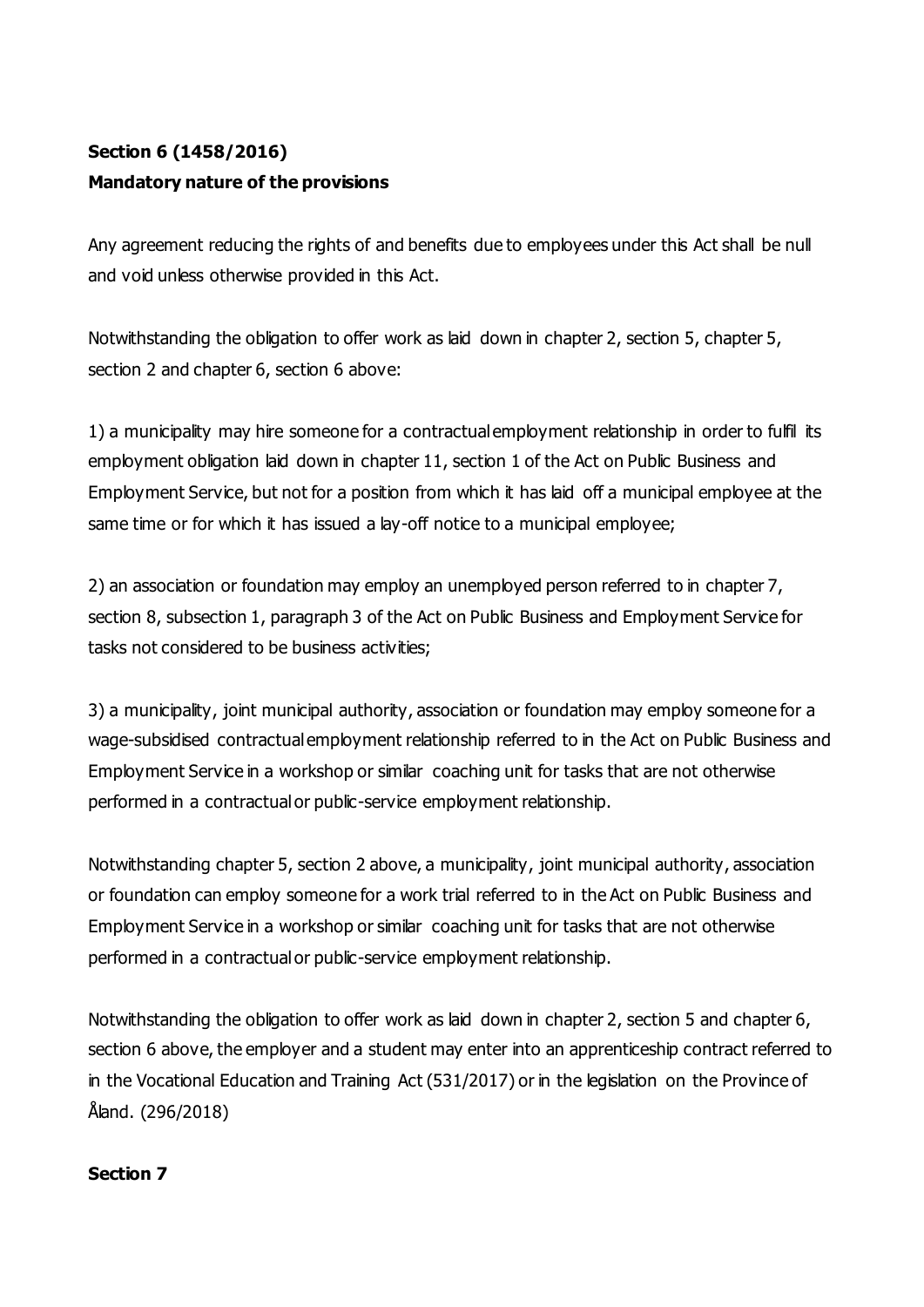#### **Derogation under a collective agreement**

In derogation from what is laid down in section 6, national employer and employee associations are entitled to agree on what is laid down in:

1) chapter 1, section 5 on benefits related to the duration of employment relationship;

2) chapter 1, section 11, subsection 3 on the obligation to negotiate;

3) chapter 2, section 5 on the employer's primary obligation to offer work to a part-time employee;

4) chapter 2, section 11 on pay during illness;

5) chapter 2, section 13 on payday and the pay period;

6) chapter 5, section 2, subsection 1, paragraph 2 and subsection 2 on the grounds for lay -offs, but not to extend the maximum duration of the lay -off referred to in subsection 1, paragraph 2;

7) chapter 5, section 3 on advance explanation and hearing the employee;

8) chapter 5, section 4 on lay-off notices;

9) chapter 5, section 7, subsection 2 on the employer's right to deduct the pay due for the lay -off notice period from the pay due for the period of notice in the case of termination;

10) chapter 6, section 4a on the criterion for determining reimbursable loss of income;

11) chapter 6, section 6 on re-employment of an employee;

12) chapter 7, section 4 on the extent of the area covered by the obligation to offer work;

13) chapter 7, section 13, the right of an employee given notice to receive coaching or training to further his or her employment prospects;

14) chapter 9 on the procedure for termination of an employment contract.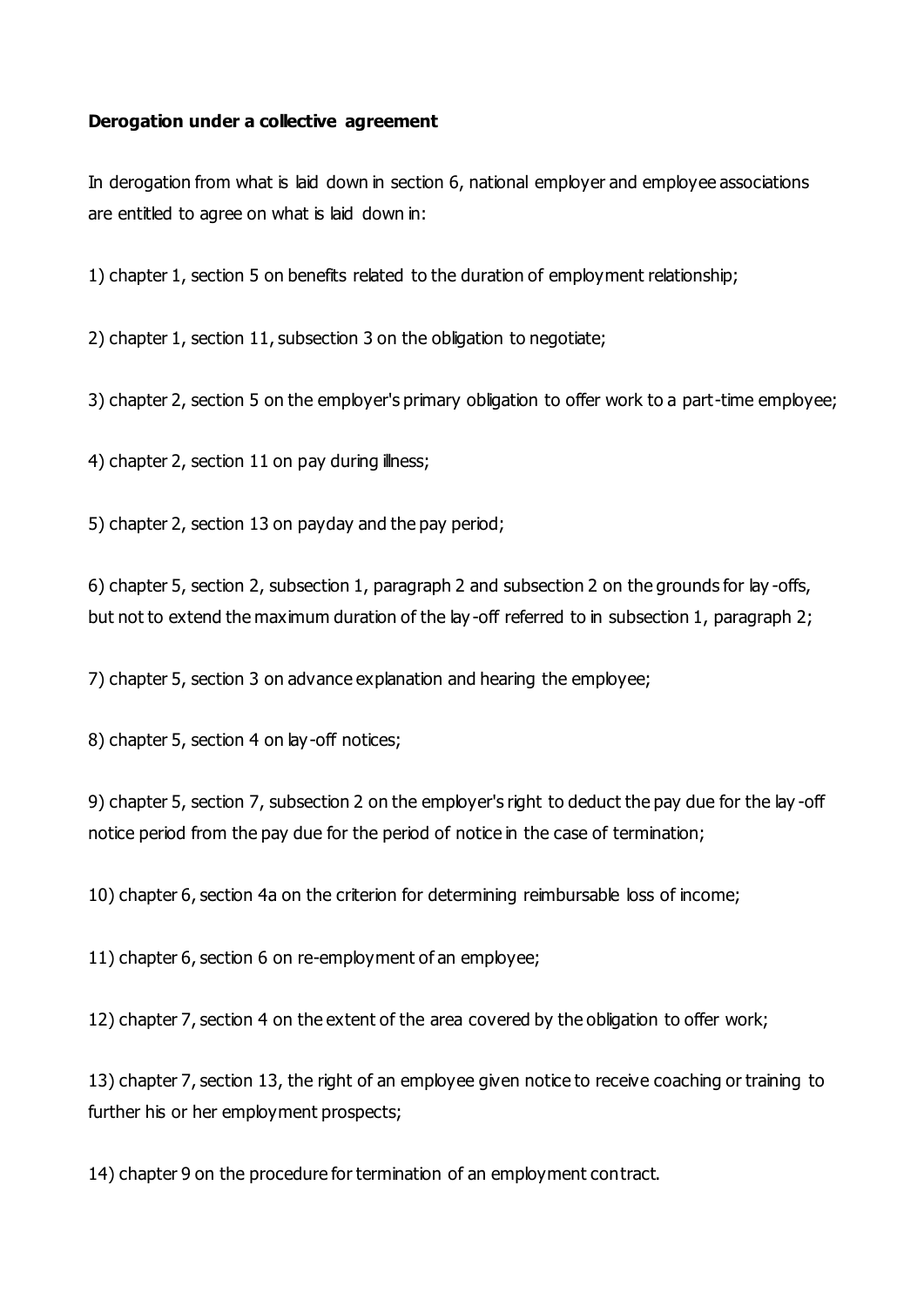### (377/2018)

The employer may also apply the provisions laid down in collective agreements and referred to in subsection 1 above to the employment relationships of employees who are not bound by collective agreement but in whose employment relationships the employer is required to observe the provisions of a collective agreement in accordance with the Collective Agreements Act. If so agreed in the employment contract, said provisions of the collective agreement may be observed after expiry of the collective agreement until a new collective agreement enters into force in employment relationships to which these provisions would apply if the collective agreement continued to be in force.

What is provided in this section on national associations of employ ers applies correspondingly to the State negotiating authority and other State contract authorities, the Local Government Agreements Committee, the Agreements Committee of the Evangelical Lutheran Church, the Orthodox Church of Finland, the Provincial Government of Åland and the municipal delegation for collective agreements of the Province of Åland.

#### **Section 8**

#### **Provisions in a generally applicable collective agreement in derogation from the Act**

Employers who are required to observe a generally applicable collective agreement as referred to in chapter 2, section 7, may observe the provisions referred to in section 7 of this chapter within the scope of application of this collective agreement if such application does not call for a local agreement. What is provided in section 7, subsection 2, sentence 2, then applies.

# **Section 9 (743/2003) Limitation and period for court proceedings**

Employees' pay claims become statute-barred five years after the due date, unless the period of limitation has been interrupted before that time. The same period of limitation also applies to other claims referred to in this Act.

However, the period of limitation concerning bodily injury caused to an employee is ten years.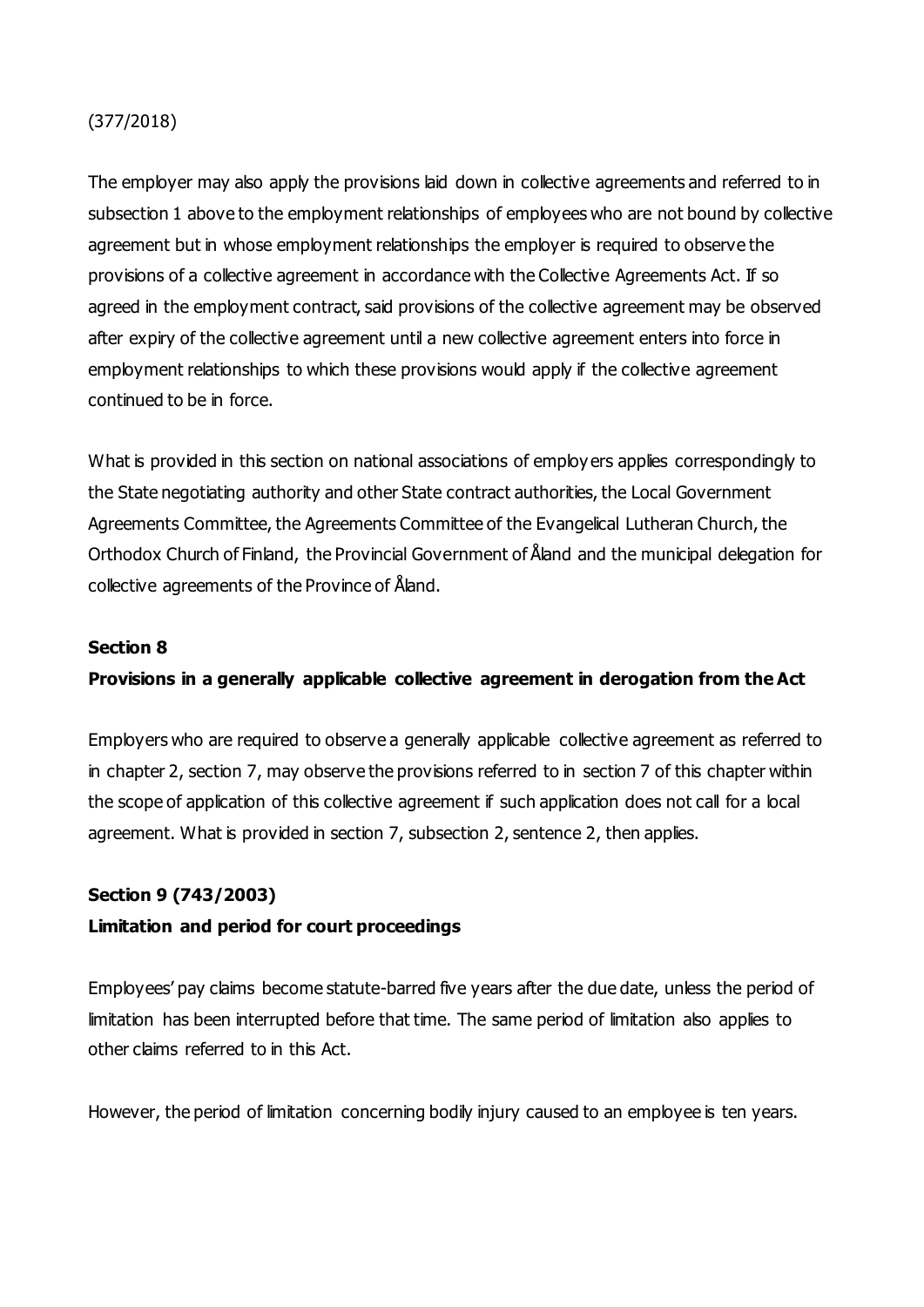After the termination of employment, a claim as referred to in subsection 1 will expire unless suit is filed within two years of the date on which the employment ended. If the provisions of the collective agreement on which the employee's claims are based are manifestly ambiguous, however, the claim will become statute-barred as laid down in subsection 1.

# **Section 10 Availability**

The employer shall make this Act and the generally applicable collective agreement referred to in chapter 2, section 7, freely available to employees at the place of work.

# **Section 11 (1333/2007) Penal provisions**

The penalty for violation of the non-discrimination provision laid down in chapter 2, section 2, is laid down in chapter 47, section 3, of the Criminal Code of Finland (39/1889); the penalty for violation of the freedom of association provision stipulated in chapter 13, section 1, is laid down in chapter 47, section 5, of the Criminal Code of Finland ; and the penalty for violation of the rights of shop stewards referred to in chapter 7, section 10, or of elected representatives referred to in chapter 13, section 3, is laid down in chapter 47, section 4, of the Criminal Code of Finland.

If an employer or its representative intentionally or through negligence commits a breach of

1) the provisions of chapter 2, section 4, subsection 1 or 2, on the obligation to provide an employee with written information on the principal terms of work;

2) the provisions of chapter 2, section 17, subsection 1, on restriction of employer's right of set-off and advance;

3) the provisions of chapter 6, section 7, on employer's obligation to provide the employee with a certificate of employment;

4) the provisions of chapter 13, section 2, on employee's freedom of assembly at the place of work; or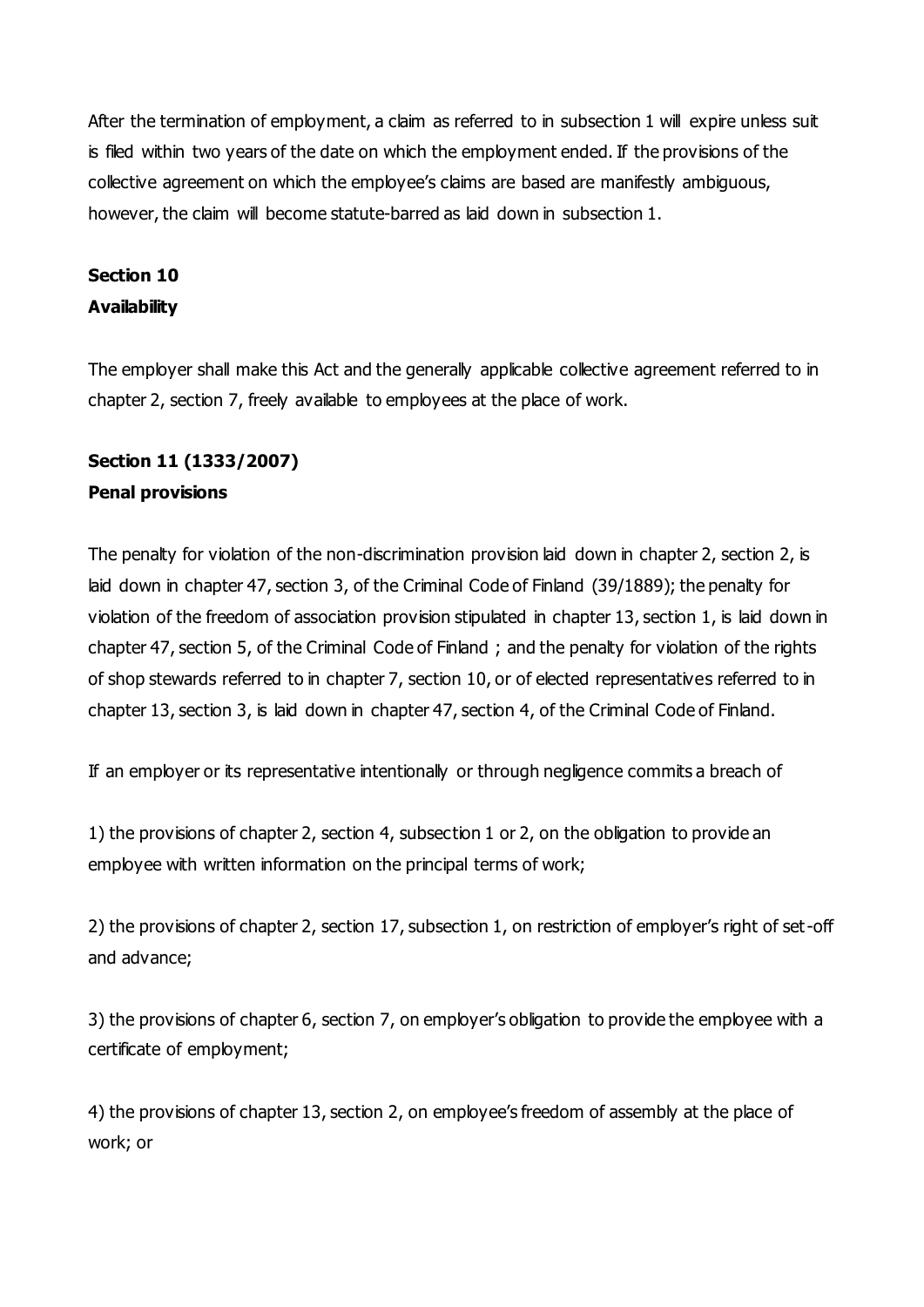5) the provisions of chapter 13, section 10, on the availability of this Act;

a fine shall be imposed on the employer for *violation of the Employment Contracts Act*.

A fine shall also be imposed for violation of the Employment Contracts Act on the employer who despite the request to do so, in violation of chapter 2, section 4, subsection 4 neglects to provide an employee with the written information on the principal terms of work or despite a request to do so, in violation of chapter 2, section 16, subsection 2, neglects to submit the payslip to the employee. (707/2008)

The liability of the employer and its representative, respectively, is determined on the basis of the grounds laid down in chapter 47, section 7, of the Criminal Code of Finland.

# **Section 12 Supervision**

The occupational safety and health authorities shall supervise the observance of this Act. In their supervisory functions, and in particular when supervising the observance of generally applicable collective agreements, these authorities must act in close cooperation with the employer and employee associations whose generally applicable collective agreements the employers are required to observe under chapter 2, section 7.

On request, the occupational safety and health authorities are entitled to be provided by the employer with copies of documents which they need for the supervision and a detailed report on agreements concluded orally.

**Chapter 14 Transitional provisions and entry into force**

**Section 1 Entry into force**

This Act shall enter into force on 1 June 2001.

### **Section 2**